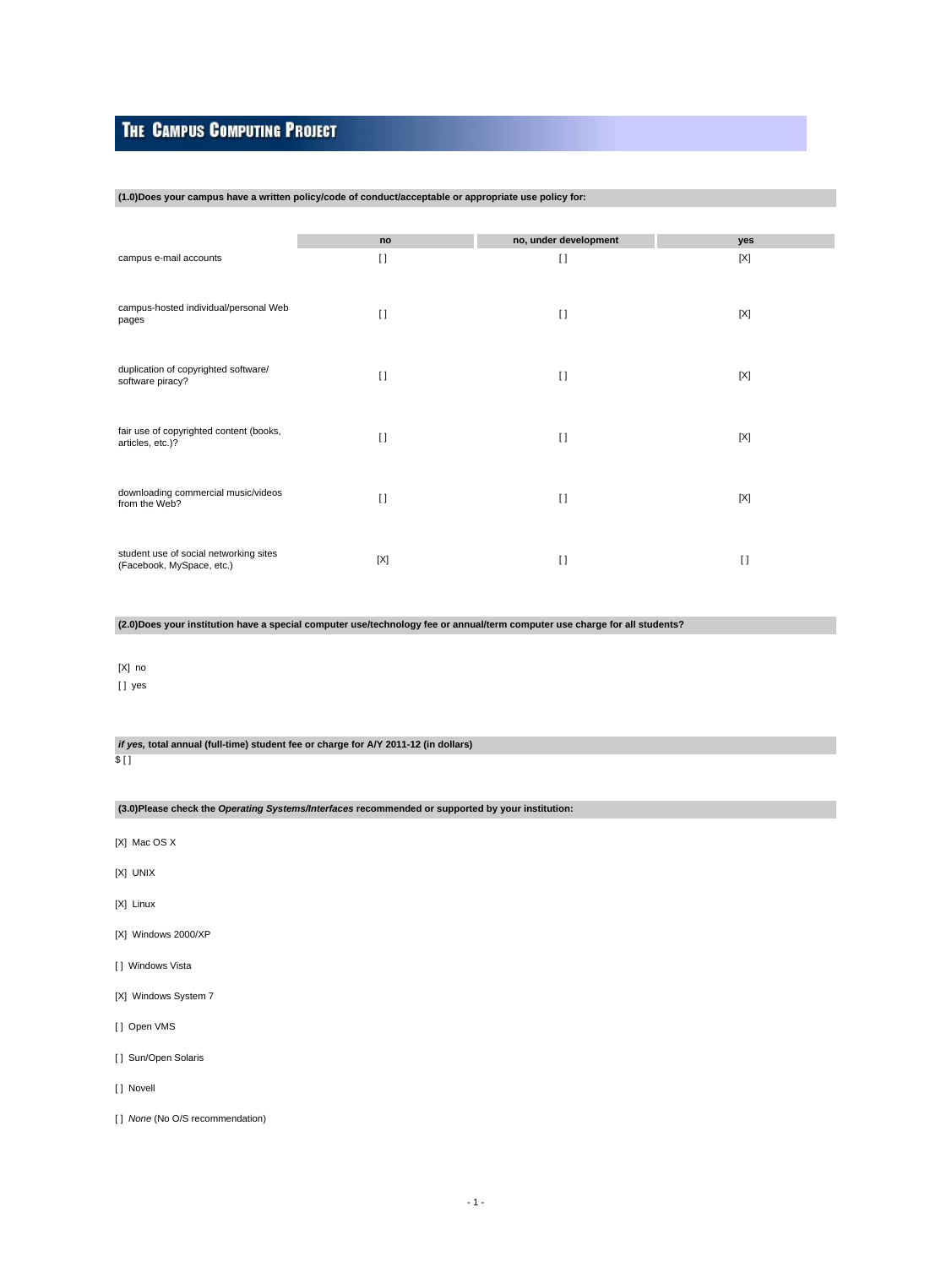#### **(4.0)Does your institution require or strongly recommend computers, cell phones, smart phones or tablets for students?**

|                                                                                     | no          | recommend    | require  |
|-------------------------------------------------------------------------------------|-------------|--------------|----------|
| computers for all undergraduate<br>students                                         | $[{\sf X}]$ | $\lceil$     | $[ \ ]$  |
| computers for undergraduates in specific<br>disciplines / academic programs         | [X]         | $[ \ ]$      | $\lceil$ |
| iPods/other multi-media devices for all<br>undergraduates                           | [X]         | $[ \ ]$      | $[ \ ]$  |
| iPods or other multi-media devices in<br>specific disciplines / academic programs   | [X]         | $\lceil$     | $\Box$   |
| cell phones for all undergraduates                                                  | [X]         | $\lceil$     | $\lceil$ |
| smart phones for all undergraduates                                                 | [X]         | $[ \ ]$      | $\Box$   |
| smart phones for undergraduates in<br>specific disciplines/academic programs        | [X]         | $\mathbf{I}$ | $[ \ ]$  |
| tablet devices (iPads, etc.) for all<br>students                                    | [X]         | $\mathbf{I}$ | $\lceil$ |
| tablet devices (iPads, etc.) for students<br>specific disciplines/academic programs | [X]         | $\Box$       | $\Box$   |

**(5.0)As of fall 2011, will your campus have "preferred provider" agreements with technology companies that include online hardware and software resale programs linked to your campus web site?**

[ ] no (go to Question 6) [X] yes

# **If your campus does have agreements in place, please identify all hardware companies involved in these agreements:**

[ ] Acer

[X] Apple

[ ] Dell

[] Gateway

[ ] Hewlett Packard

[ ] Lenovo

[] Sony

[ ] Toshiba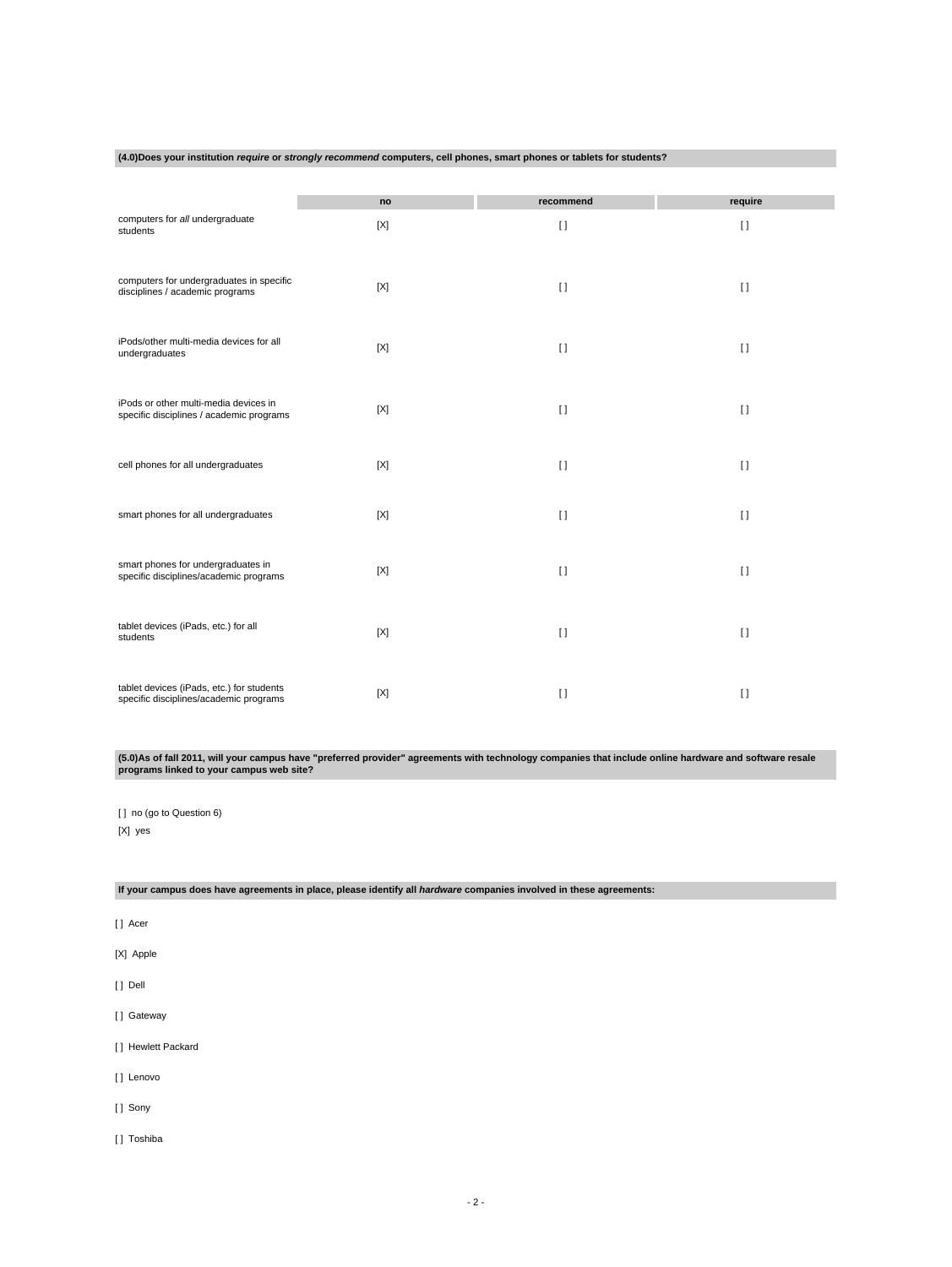# **If your campus does have agreements in place, please identify all software companies involved in these agreements:**

[X] Adobe

[ ] Apple

[X] Microsoft

[X] statistical software

[ ] virus protection/spyware products

# **(6.0)Has your institution established a specific single product standard for any of the following (i.e., your campus supports only one product):**

#### **desktop/notebook computer operating system**

[X] no

[ ] Macintosh

[ ] Windows 2000/XP

[ ] Windows Vista

[ ] Windows System 7

[ ] Linux

#### **desktop/notebook product or manufacturer**

[X] no

[] Acer

[] Apple

[ ] Dell

[] Gateway

[ ] Hewlett Packard

[] Lenovo

[ ] Sony

[ ] Toshiba

[ ] Other

#### **course / learning management system**

[ ] no

- [ ] Blackboard (including Angel & WebCT)
- [ ] CampusCruiser
- [] Desire2Learn

[] eCollege

[ ] Epsilen

[ ] Instructure

[ ] Jenzabar

[X] Moodle

[] Sakai

[] other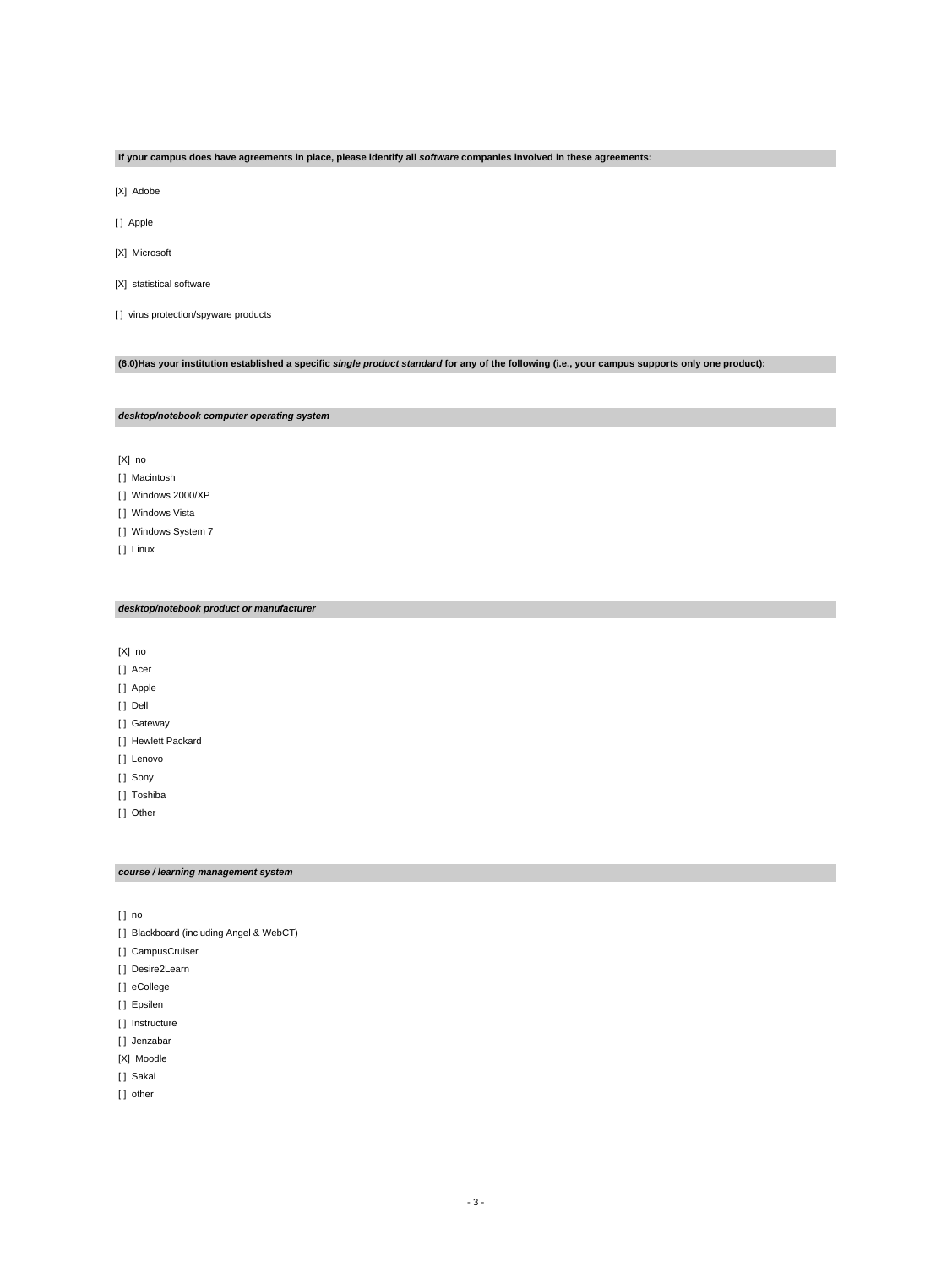#### **lecture capture system**

[X] no

- [ ] Accordant
- [ ] Echo360
- [ ] Matterhorn
- [ ] Panopto
- [ ] Sonic Foundry (Mediasite)
- [ ] TechSmith (Camtasia)
- [ ] Tegrity
- [ ] Vbrick
- [] other

# **(7.0)As of fall 2011, has your campus activated mobile apps for your learning management system (check only one)?**

[X] no

[ ] yes

[ ] planned for later this academic year (2011-12)

[] currently under review

**current/anticipated Mobile App Provider:**

- [ ] Blackboard
- [] CampusCruiser
- [ ] Datatel (MOX)
- [] Desire2Learn
- [ ] eCollege
- [ ] Epsilen
- [ ] Instructure
- [ ] Jenzabar
- [ ] Moodlerooms
- [ ] rSmart
- [ ] SunGard

communication

[] other

|                               | (8.0) How would you rate the technology infrastructure at your institution? (1 = poor, 7 = excellent) |  |  |  |  |  |  |  |  |  |
|-------------------------------|-------------------------------------------------------------------------------------------------------|--|--|--|--|--|--|--|--|--|
|                               |                                                                                                       |  |  |  |  |  |  |  |  |  |
|                               |                                                                                                       |  |  |  |  |  |  |  |  |  |
|                               |                                                                                                       |  |  |  |  |  |  |  |  |  |
| computer<br>networks and data |                                                                                                       |  |  |  |  |  |  |  |  |  |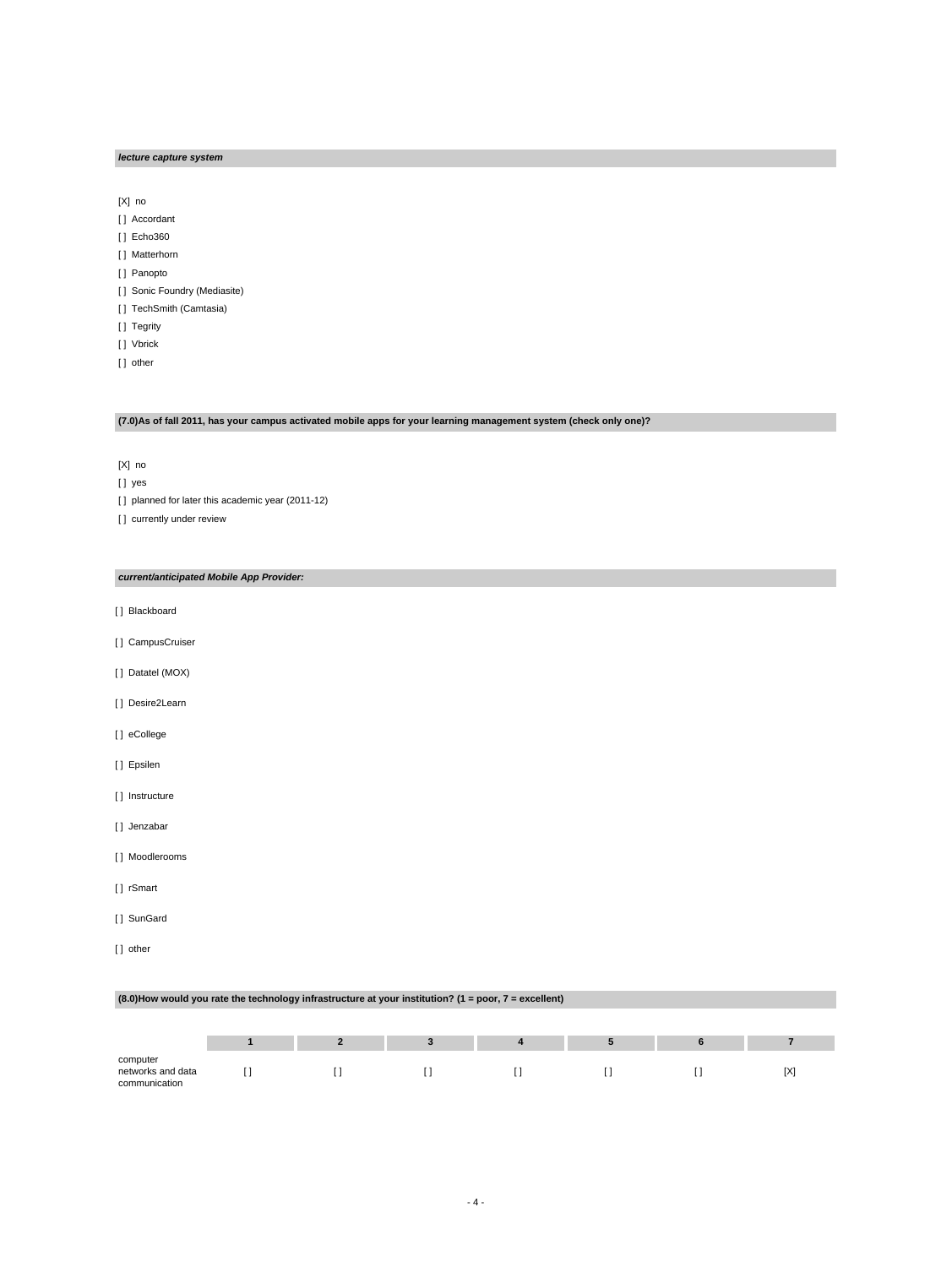| telecommunications<br>and phone system                                                                  | $[ \; ]$                                                                                                                                                                                              | $[ \; ]$                                                                                                                                                                                                                                           | $[ \; ]$    | $[ \; ]$                                                                                                                                                                                                                                                                                                                                                                                                          | $\lceil$    | $[ \; ]$                                                                                                                                                                                                                                           | $\left[ \text{X} \right]$ |
|---------------------------------------------------------------------------------------------------------|-------------------------------------------------------------------------------------------------------------------------------------------------------------------------------------------------------|----------------------------------------------------------------------------------------------------------------------------------------------------------------------------------------------------------------------------------------------------|-------------|-------------------------------------------------------------------------------------------------------------------------------------------------------------------------------------------------------------------------------------------------------------------------------------------------------------------------------------------------------------------------------------------------------------------|-------------|----------------------------------------------------------------------------------------------------------------------------------------------------------------------------------------------------------------------------------------------------|---------------------------|
| wireless networks                                                                                       | $[ \ ]$                                                                                                                                                                                               | $[ \ ]$                                                                                                                                                                                                                                            | $[ \ ]$     | $[ \ ]$                                                                                                                                                                                                                                                                                                                                                                                                           | $\lceil$    | $[{\sf X}]$                                                                                                                                                                                                                                        | $[ \ ]$                   |
| user support<br>services                                                                                | $[ \ ]$                                                                                                                                                                                               | $[ \ ]$                                                                                                                                                                                                                                            | $[ \ ]$     | $[ \ ]$                                                                                                                                                                                                                                                                                                                                                                                                           | $\lceil$    | $[{\sf X}]$                                                                                                                                                                                                                                        | $[ \ ]$                   |
| online reference<br>resources in the<br>campus library/<br>library system                               | $\lceil$                                                                                                                                                                                              | $\lceil$                                                                                                                                                                                                                                           | $[ \ ]$     | $[ \ ]$                                                                                                                                                                                                                                                                                                                                                                                                           | $\lceil$    | $[ \ ]$                                                                                                                                                                                                                                            | $[{\sf X}]$               |
| research<br>computing                                                                                   | $[ \ ]$                                                                                                                                                                                               | $[ \ ]$                                                                                                                                                                                                                                            | $[{\sf X}]$ | $[ \ ]$                                                                                                                                                                                                                                                                                                                                                                                                           | $\lceil$    | $[ \ ]$                                                                                                                                                                                                                                            | $[ \ ]$                   |
| instructional<br>computing                                                                              | $[ \; ]$                                                                                                                                                                                              | $\lceil$                                                                                                                                                                                                                                           | $[ \ ]$     | $[ \ ]$                                                                                                                                                                                                                                                                                                                                                                                                           | $\lceil$    | $[{\sf X}]$                                                                                                                                                                                                                                        | $[ \ ]$                   |
| enterprise systems                                                                                      | $[ \ ]$                                                                                                                                                                                               | $\lceil$                                                                                                                                                                                                                                           | $[ \ ]$     | $[ \ ]$                                                                                                                                                                                                                                                                                                                                                                                                           | $[{\sf X}]$ | $[ \ ]$                                                                                                                                                                                                                                            | $[ \ ]$                   |
| web resources to<br>support instruction                                                                 | $\lceil$                                                                                                                                                                                              | $[ \ ]$                                                                                                                                                                                                                                            | $[ \ ]$     | $[ \ ]$                                                                                                                                                                                                                                                                                                                                                                                                           | [X]         | $[ \ ]$                                                                                                                                                                                                                                            | $[ \ ]$                   |
| multimedia/<br>AV enabled<br>classrooms                                                                 | $[ \ ]$                                                                                                                                                                                               | $\lceil$                                                                                                                                                                                                                                           | $[ \ ]$     | $[ \ ]$                                                                                                                                                                                                                                                                                                                                                                                                           | $[ \ ]$     | $[ \ ]$                                                                                                                                                                                                                                            | $[{\sf X}]$               |
| campus web site<br>services/student<br>portal                                                           | $[ \ ]$                                                                                                                                                                                               | $[1]$                                                                                                                                                                                                                                              | $[ \; ]$    | $\left[ \text{X} \right]$                                                                                                                                                                                                                                                                                                                                                                                         | $[ \ ]$     | $[ \ ]$                                                                                                                                                                                                                                            | $[ \; ]$                  |
| overall assessment<br>of IT security<br>(network attacks,<br>secure data bases,<br>identity mgmt, etc.) | $[ \ ]$                                                                                                                                                                                               | $[ \; ]$                                                                                                                                                                                                                                           | $[ \; ]$    | $[ \; ]$                                                                                                                                                                                                                                                                                                                                                                                                          | $[ \ ]$     | $[{\sf X}]$                                                                                                                                                                                                                                        | $[ \; ]$                  |
| disaster planning                                                                                       | $[ \ ]$                                                                                                                                                                                               | $[ \; ]$                                                                                                                                                                                                                                           | $[ \ ]$     | $\left[ \text{X} \right]$                                                                                                                                                                                                                                                                                                                                                                                         | $[ \, ]$    | $[ \: ]$                                                                                                                                                                                                                                           | $[ \ ]$                   |
| IT training for<br>faculty                                                                              | $[ \ ]$                                                                                                                                                                                               | $[ \ ]$                                                                                                                                                                                                                                            | $[ \: ]$    | $\left[ \text{X} \right]$                                                                                                                                                                                                                                                                                                                                                                                         | $[ \; ]$    | $[ \: ]$                                                                                                                                                                                                                                           | $[ \ ]$                   |
| IT training for<br>students                                                                             | $[] \centering \includegraphics[width=0.47\textwidth]{images/TrDiS-Architecture.png} \caption{The 3D (top) and 4D (bottom) are used for the 3D (bottom) and 3D (bottom).} \label{TrDiS-Architecture}$ | $[ \ ]$                                                                                                                                                                                                                                            | $[{\sf X}]$ | $[] \centering \includegraphics[width=0.47\textwidth]{images/TrDiS-Architecture.png} \caption{The 3D (top) and 4D (bottom) are used for the 3D (bottom) and 3D (bottom) are used for the 3D (bottom) and 3D (bottom).} \label{TrDiS-Architecture}$                                                                                                                                                                | $[ \, ]$    | $[ \: ]$                                                                                                                                                                                                                                           | $[ \; ]$                  |
| campus portal                                                                                           | $[ \ ]$                                                                                                                                                                                               | $[] \centering \includegraphics[width=0.47\textwidth]{images/TrDiS-Architecture.png} \caption{The 3D (top) and 4D (bottom) are used for the 3D (bottom) and 3D (bottom) are used for the 3D (bottom) and 3D (bottom).} \label{TrDiS-Architecture}$ | $[ \: ]$    | $[{\sf X}]$                                                                                                                                                                                                                                                                                                                                                                                                       | $[ \, ]$    | $[] \centering \includegraphics[width=0.47\textwidth]{images/TrDiS-Architecture.png} \caption{The 3D (top) and 4D (bottom) are used for the 3D (bottom) and 3D (bottom) are used for the 3D (bottom) and 3D (bottom).} \label{TrDiS-Architecture}$ | $[ \; ]$                  |
| data warehousing                                                                                        | $[ \: ]$                                                                                                                                                                                              | $[ \, ]$                                                                                                                                                                                                                                           | $[ \; ]$    | $[] \centering \includegraphics[width=0.47\textwidth]{figs/fig_14-1000}} \caption{The 1000 of the 1000 of the 1000 of the 1000 of the 1000 of the 1000 of the 1000 of the 1000 of the 1000 of the 1000 of the 1000 of the 1000 of the 1000 of the 1000 of the 1000 of the 1000 of the 1000 of the 1000 of the 1000 of the 1000 of the 1000 of the 1000 of the 1000 of the 1000 of the 1000 of the 1000 of the 10$ | $[{\sf X}]$ | $[] \centering \includegraphics[width=0.47\textwidth]{images/TrDiS-Architecture.png} \caption{The 3D (top) and 4D (bottom) are used for the 3D (bottom) and 3D (bottom) are used for the 3D (bottom) and 3D (bottom).} \label{TrDiS-Architecture}$ | $[ \ ]$                   |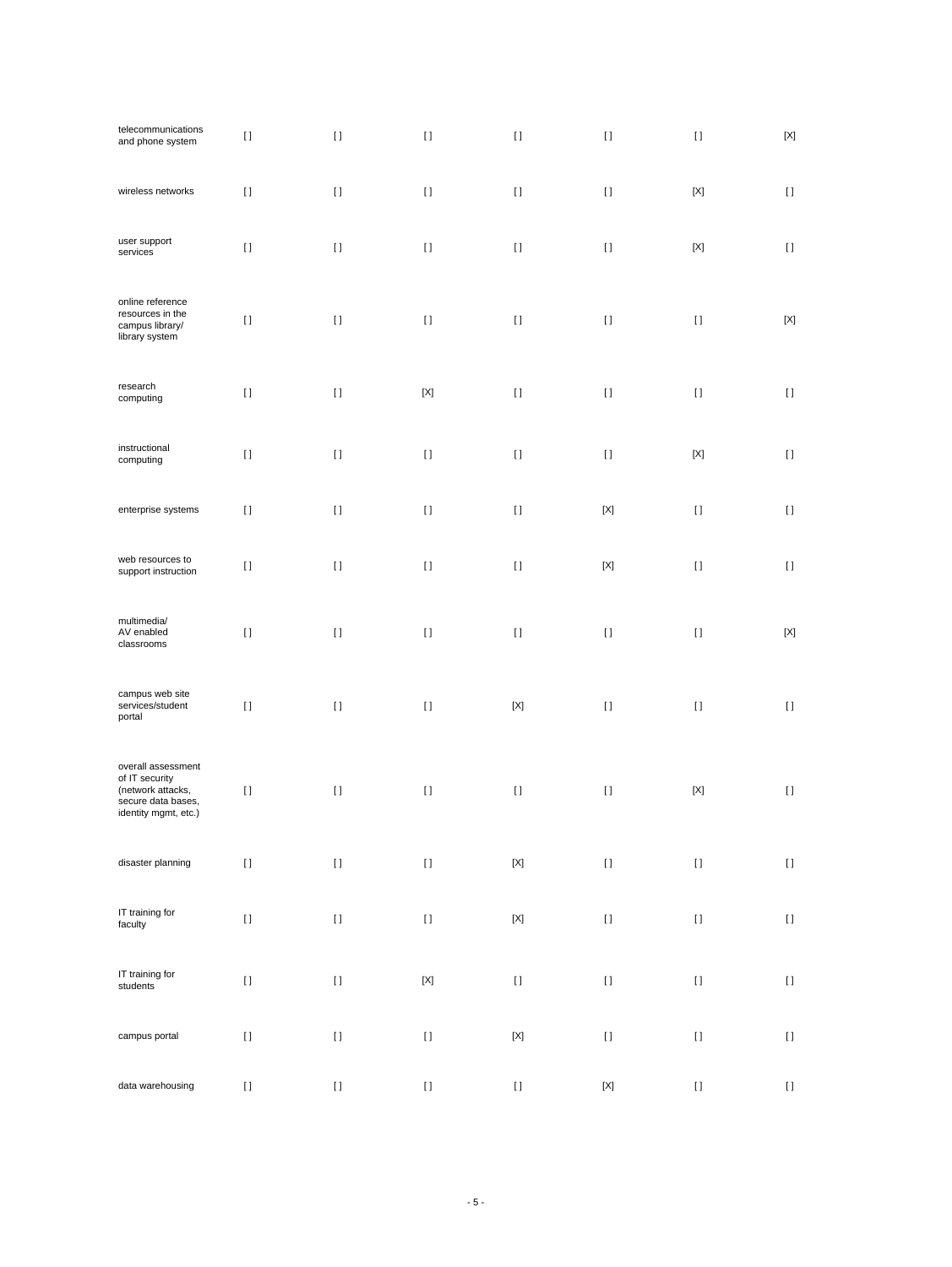| digital dashboards/<br>ERP analytics                         | $\lceil$    | $\lceil$    | $[{\sf X}]$ | $[ \ ]$ | $\mathbf{I}$ | $[ \ ]$      | $\lceil$       |
|--------------------------------------------------------------|-------------|-------------|-------------|---------|--------------|--------------|----------------|
| emergency<br>communications /<br>notification<br>system(s)   | $[ \ ]$     | $\lceil$    | $\lceil$    | $[ \ ]$ | $\lceil$     | $[{\sf X}]$  | $\Box$         |
| cellular coverage<br>across the campus                       | $[ \ ]$     | $[{\sf X}]$ | $[ \ ]$     | $[ \ ]$ | $\mathbf{I}$ | $[ \ ]$      | $\mathfrak{g}$ |
| mobile apps/<br>services for<br>students, faculty &<br>staff | $[{\sf X}]$ | $\lceil$    | $[ \ ]$     | $[ \ ]$ | $\mathbf{I}$ | $\mathbf{I}$ | $\lceil$       |

**(9.0)Does your campus/institution**

|                                                                                                                                                                               | no      | yes     |
|-------------------------------------------------------------------------------------------------------------------------------------------------------------------------------|---------|---------|
| provide any formal support or assistance (e.g.,<br>funding, release time, technical assistance) to help<br>faculty who wish to develop instructional software/<br>courseware? | [X]     | $[ \ ]$ |
| provide any formal support or assistance (e.g.,<br>funding, release time, technical assistance) to help<br>faculty who wish to develop software to assist their<br>research?  | [X]     | $\Box$  |
| provide any formal support or assistance (e.g.,<br>funding, release time, technical assistance) to help<br>faculty who wish to develop online courses?                        | [X]     | $\Box$  |
| have a policy or program for rewarding courseware<br>development or providing incentives for faculty to<br>develop instructional software/courseware?                         | [X]     | $\Box$  |
| have a technology resource center that focuses on the<br>instructional use of information technology?                                                                         | $\Box$  | [X]     |
| have a formal program to recognize and reward the<br>use of information technology as part of the routine<br>faculty review and promotion process?                            | [X]     | $\Box$  |
| have a formal program to assess the impact of IT on<br>instruction and learning outcomes?                                                                                     | [X]     | $\Box$  |
| have a formal policy regarding ownership of Web-<br>based curriculum resources and intellectual property<br>developed by faculty?                                             | [X]     | $\Box$  |
| assess the impact of IT on instructional services and<br>academic programs?                                                                                                   | $[ \ ]$ | [X]     |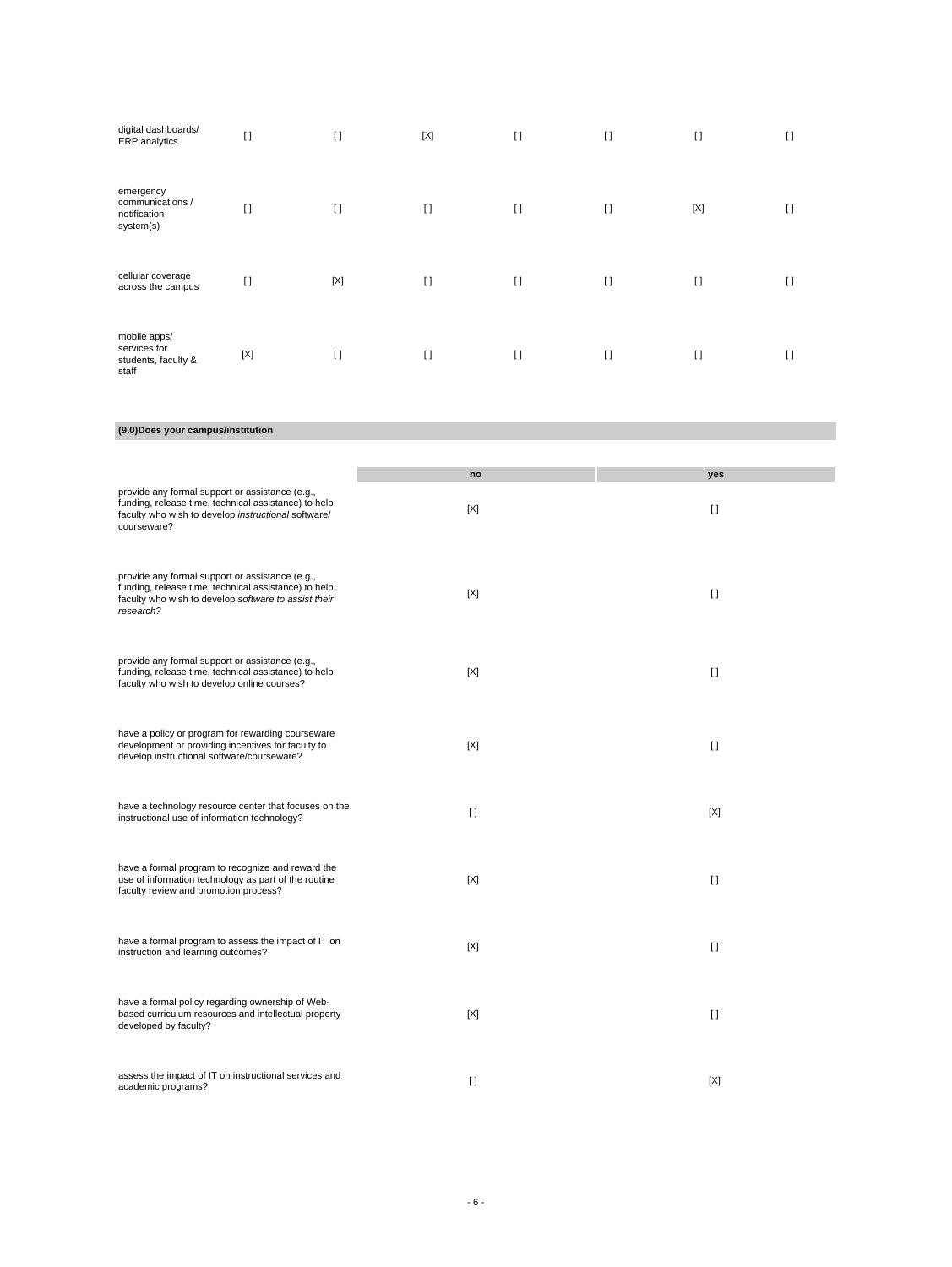| charge students for access to digital content (online<br>reserve readings, course packets, recorded content,<br>$etc.$ )? | [X]     | $\Box$ |
|---------------------------------------------------------------------------------------------------------------------------|---------|--------|
| recycle most (60 pct or more) of the institution's used/<br>obsolete computers?                                           | $\Box$  | [X]    |
| inform/counsel students about privacy issues related to<br>social networking sites (Facebook, MySpace, etc)?              | [X]     | $\Box$ |
| maintain a campus page on Facebook?                                                                                       | $\Box$  | [X]    |
| have institutional presence on Second Life?                                                                               | [X]     | $\Box$ |
| have an institutional presence on YouTube?                                                                                | $\Box$  | [X]    |
| have an institutional presence on iTunesU?                                                                                | $\Box$  | [X]    |
| maintain a public campus Wiki?                                                                                            | [X]     | $\Box$ |
| maintain an institutional account on Twitter?                                                                             | $\Box$  | [X]    |
| have a campus/department license for antiplagiarism<br>software? (e.g., Glatt, Plagiarism-Finder, Turnitin)?              | $[ \ ]$ | [X]    |
| encourage the use of the Creative Commons license<br>on digital works?                                                    | $[ \ ]$ | [X]    |

# **(10.0)Does your institution have a strategic plan for:**

|                                                       | no      | currently preparing a plan | yes, we have a plan |
|-------------------------------------------------------|---------|----------------------------|---------------------|
| Information technology                                | $[ \ ]$ | $[ \ ]$                    | [X]                 |
| Instructional technology / instruction<br>integration | $\Box$  | [X]                        | $\lceil$            |
| Deploying course / learning<br>management tools       | $\Box$  | $[ \ ]$                    | [X]                 |
| Online / distance education                           | [X]     | $\lceil$                   | $[ \ ]$             |
| Campus portal services                                | [X]     | $\lceil$                   | $[ \ ]$             |
| Wireless networks                                     | $\Box$  | $\lceil$                   | [X]                 |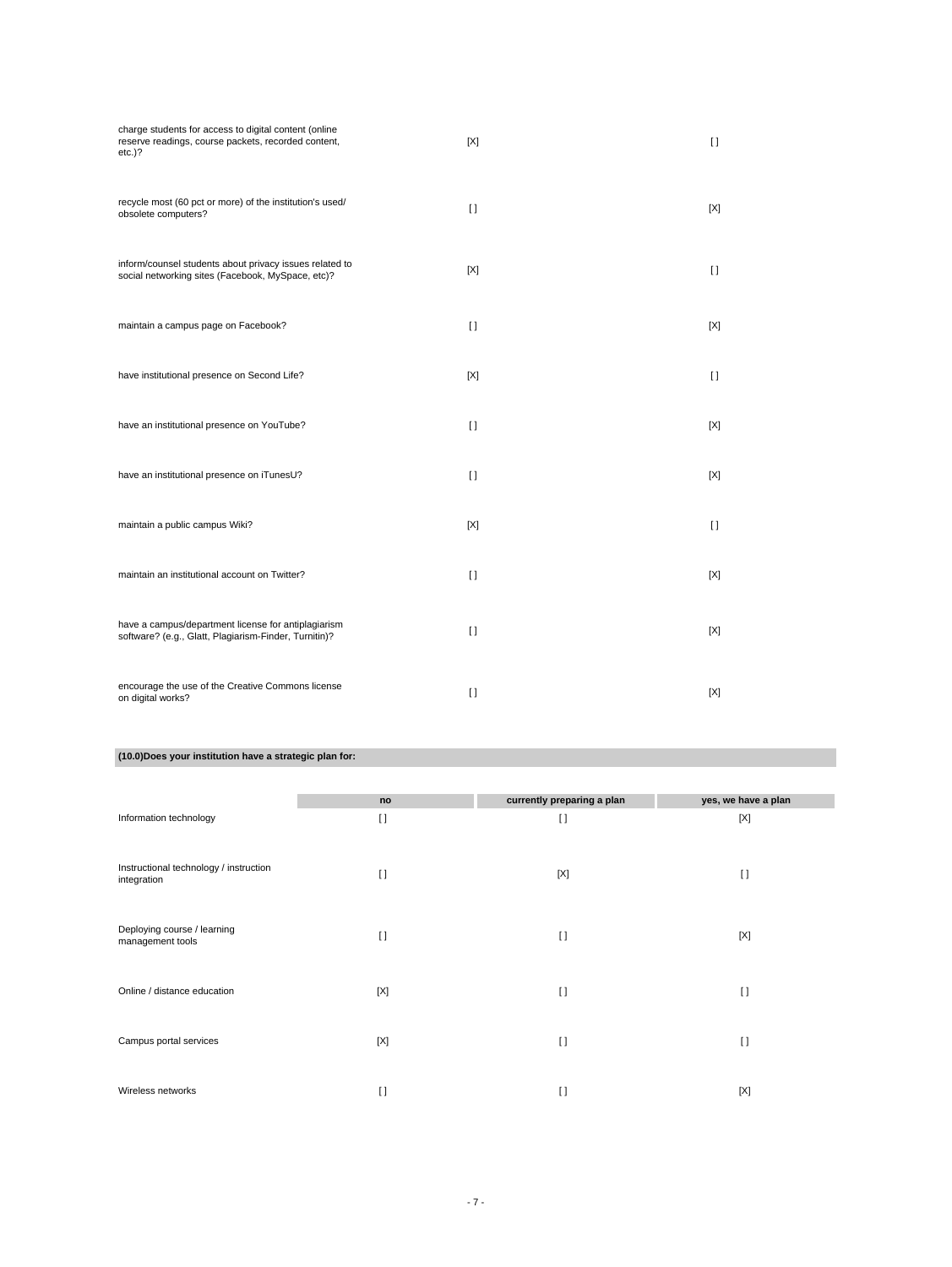| Network security                                                                   | $[ \ ]$                                | $[ \ ]$                                | [X]         |
|------------------------------------------------------------------------------------|----------------------------------------|----------------------------------------|-------------|
| IT disaster recovery                                                               | $[ \ ]$                                | [X]                                    | $[ \ ]$     |
| Administrative systems / ERP upgrade /<br>replacement                              | $[ \ ]$                                | $[ \ ]$                                | [X]         |
| Digital content management                                                         | $[ \ ]$                                | [X]                                    | $[ \ ]$     |
| Data warehousing                                                                   | $[ \ ]$                                | $[ \ ]$                                | [X]         |
| Business intelligence/analytics                                                    | $[ \ ]$                                | $[ \ ]$                                | [X]         |
| Open Source deployment and<br>development                                          | $[ \ ]$                                | $[ \ ]$                                | [X]         |
| Lecture capture / podcasting course<br>lectures / resources                        | $[{\sf X}]$                            | $[ \ ]$                                | $[ \ ]$     |
| Emergency communications /<br>notification                                         | $[ \ ]$                                | $[ \ ]$                                | [X]         |
| Digital preservation / data archiving                                              | $[ \ ]$                                | $[{\sf X}]$                            | $[ \ ]$     |
| Cellular phones / mobile devices                                                   | $[ \ ]$                                | [X]                                    | $[ \ ]$     |
| Web 2.0 resources and services                                                     | $[ \ ]$                                | $[{\sf X}]$                            | $[ \ ]$     |
| Cloud computing                                                                    | $[ \ ]$                                | $[ \ ]$                                | [X]         |
| Server virtualization                                                              | $\begin{array}{c} \square \end{array}$ | $\begin{array}{c} \square \end{array}$ | $[{\sf X}]$ |
| 508 accessibility / compliance for Web<br>pages and online instructional resources | $[ \ ]$                                | $[ \ ]$                                | $[{\sf X}]$ |
| Email and document archiving to<br>address eDiscovery                              | $[ \; ]$                               | $[ \ ]$                                | [X]         |
| Mobile applications, resources and<br>services                                     | $[ \ ]$                                | [X]                                    | H           |

**(11.0)When did your institution develop/last update the campus plan for the IT issues listed below?**

**Overall campus IT plan**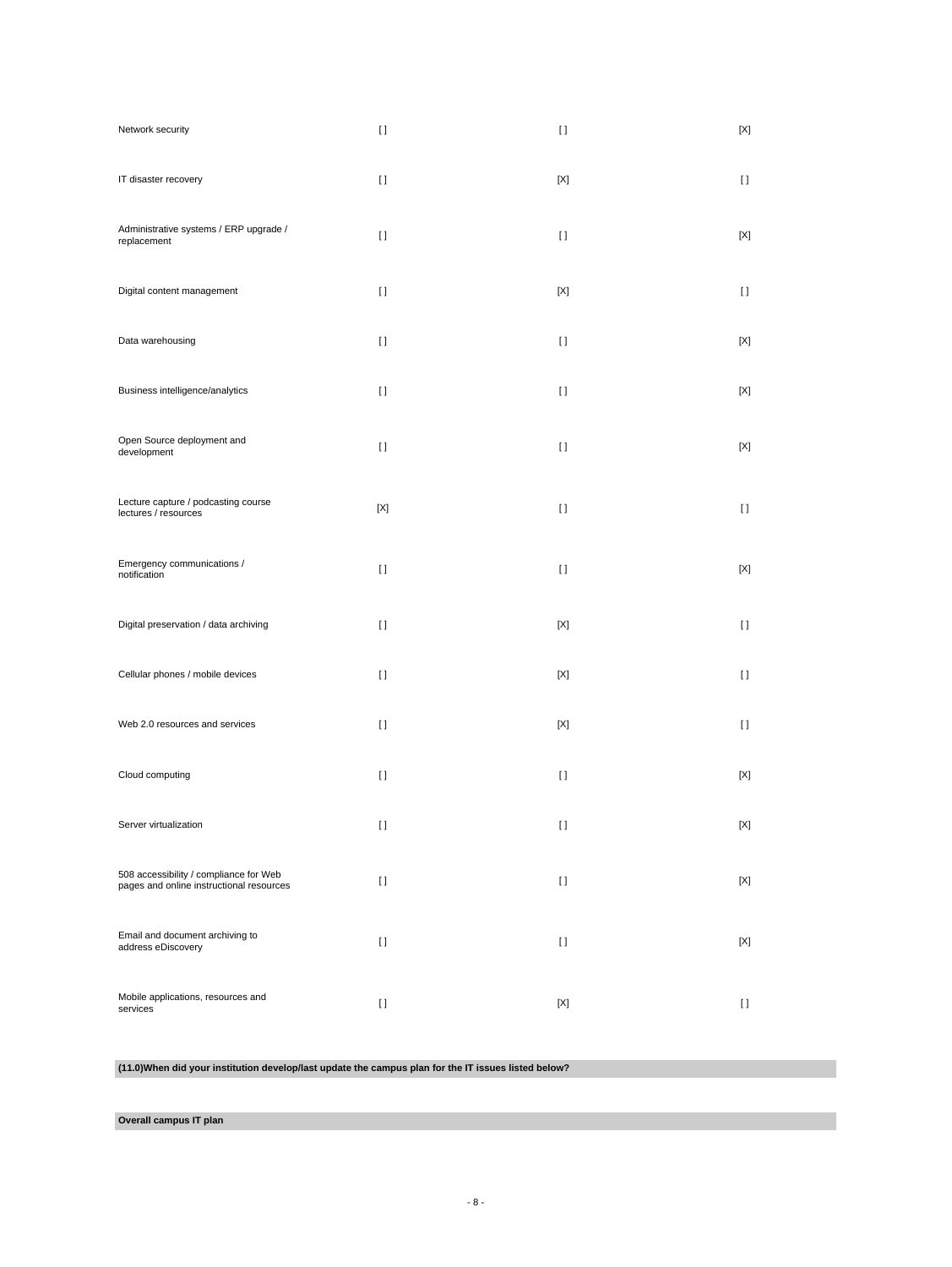[X] past 12 months

[ ] 13-24 months ago

[] more than 24 months ago

#### **IT security**

[X] past 12 months

[ ] 13-24 months ago

[] more than 24 months ago

#### **IT disaster recovery**

[X] past 12 months

[ ] 13-24 months ago

[] more than 24 months ago

# **Cloud computing**

[X] past 12 months

[ ] 13-24 months ago

[] more than 24 months ago

#### **Mobile computing**

[X] past 12 months

[ ] 13-24 months ago

[ ] more than 24 months ago

(12.0)As you think about the future of computing and information technology at your institution, please indicate how important you see the following items<br>in the overall campus computing/information technology environment

| Operating Systems (1 = Not Important, 7 = Very Important) |              |                |          |          |                |          |                |  |
|-----------------------------------------------------------|--------------|----------------|----------|----------|----------------|----------|----------------|--|
|                                                           |              |                |          |          |                |          |                |  |
|                                                           | $\mathbf{1}$ | $\overline{2}$ | 3        | 4        | $5\phantom{1}$ | 6        | $\overline{7}$ |  |
| Windows Vista                                             | $\Box$       | [X]            | $\lceil$ | $[ \ ]$  | $\Box$         | $[ \ ]$  | $\lceil$       |  |
| Windows 7                                                 | $\lceil$     | $[ \ ]$        | $\lceil$ | $\lceil$ | $\lceil$       | $\lceil$ | $[{\sf X}]$    |  |
| <b>Windows Server</b>                                     | $\lceil$     | $\Box$         | $\lceil$ | $\lceil$ | $\Box$         | $\lceil$ | [X]            |  |
| Macintosh OS X<br>(client)                                | $\lceil$     | $[ \ ]$        | $\lceil$ | $[ \ ]$  | $\lceil$       | $\lceil$ | [X]            |  |
| Macintosh OS X<br>(server)                                | $\lceil$     | $\lceil$       | $[ \ ]$  | $\lceil$ | $\lceil$       | $[ \ ]$  | $[{\sf X}]$    |  |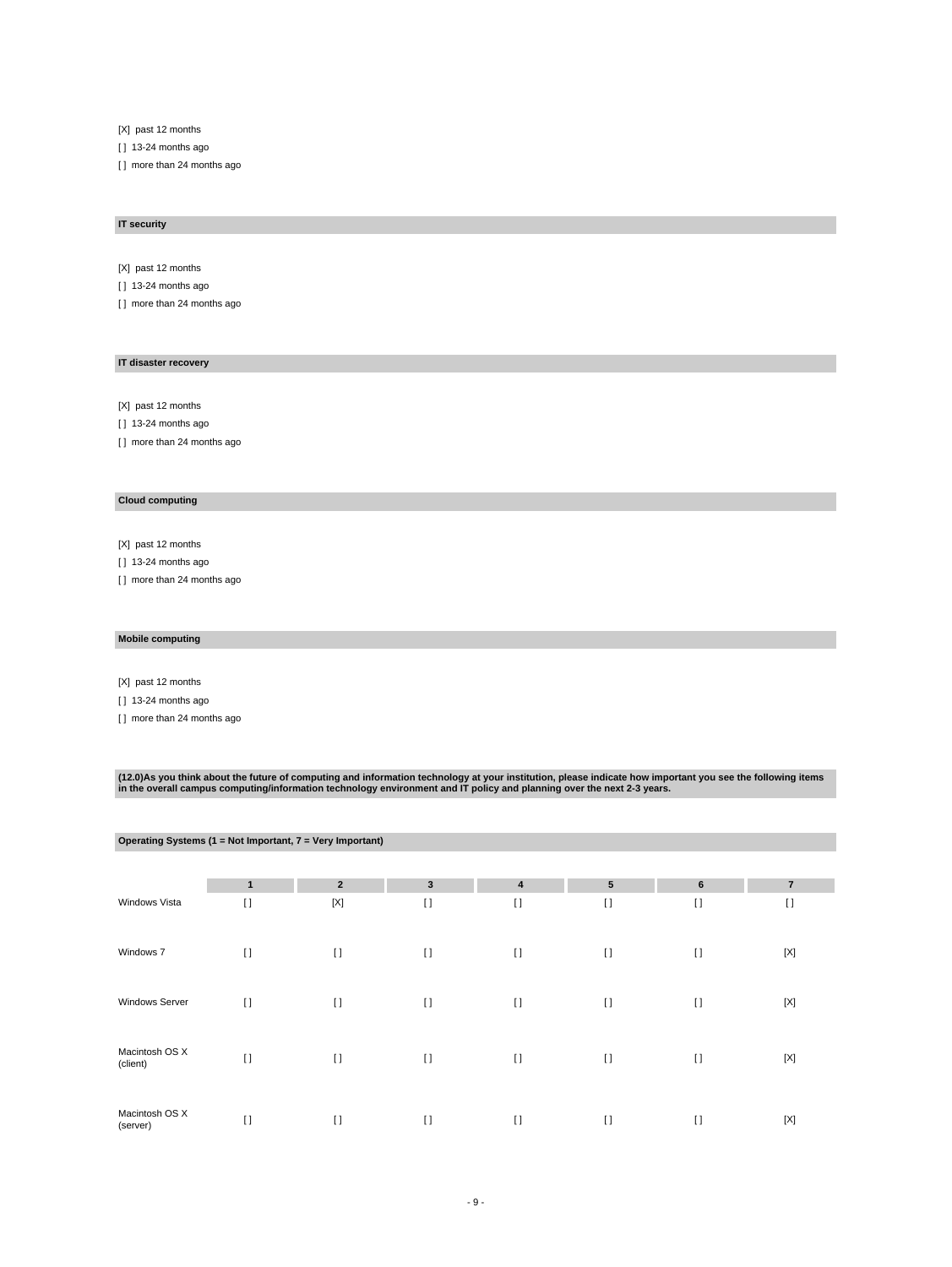| Solaris/Open<br>Solaris | $[{\sf X}]$ | $\lceil$    | $[ \ ]$     | $\lceil$ | $\lceil$     | $[ \ ]$ | $[ \ ]$ |
|-------------------------|-------------|-------------|-------------|----------|--------------|---------|---------|
| Unix                    | $\lceil$    | $\lceil$    | $[{\sf X}]$ | $\lceil$ | $\lceil$     | $[ \ ]$ | $[ \ ]$ |
| Linux (client)          | $[ \ ]$     | $[{\sf X}]$ | $[ \ ]$     | $\lceil$ | $\mathbf{I}$ | $[ \ ]$ | $[ \ ]$ |
| Linux (server)          | $[ \ ]$     | $\lceil$    | $\lceil$    | $\lceil$ | $\mathbf{I}$ | $[ \ ]$ | [X]     |
| Android                 | $\lceil$    | $[{\sf X}]$ | $[ \ ]$     | $\lceil$ | $\mathbf{I}$ | $[ \ ]$ | $\Box$  |

(12.1)As you think about the future of computing and information technology at your institution, please indicate how important you see the following items<br>in the overall campus computing/information technology environment

| Hardware (1 = Not Important, 7 = Very Important) |                |                |              |                           |                 |             |                |  |
|--------------------------------------------------|----------------|----------------|--------------|---------------------------|-----------------|-------------|----------------|--|
|                                                  |                |                |              |                           |                 |             |                |  |
|                                                  | $\mathbf{1}$   | $\overline{2}$ | $\mathbf{3}$ | $\pmb{4}$                 | $5\phantom{.0}$ | $\bf 6$     | $\overline{7}$ |  |
| Notebook<br>computers                            | $[ \; ]$       | $\mathbf{I}$   | $\lceil$     | $[ \; ]$                  | $\lceil$        | $[ \ ]$     | $[{\sf X}]$    |  |
| Netbook computers                                | $\lceil$       | $[ \; ]$       | $[ \; ]$     | $\left[ \text{X} \right]$ | $[ \; ]$        | $[ \ ]$     | $[ \ ]$        |  |
| Thin client<br>computers                         | $\lceil$       | $\mathbf{I}$   | $[ \; ]$     | $[ \; ]$                  | $[{\sf X}]$     | $\lceil$    | $\lceil$       |  |
| <b>UNIX</b> workstations                         | $[{\sf X}]$    | $\mathbf{I}$   | $[ \; ]$     | $\left[ \ \right]$        | $[ \; ]$        | $[ \; ]$    | $[ \; ]$       |  |
| Cellular/mobile<br>phones                        | $\mathbf{I}$   | $\mathbf{I}$   | $[ \ ]$      | $[ \; ]$                  | $[{\sf X}]$     | $[ \ ]$     | $\lceil$       |  |
| Smart phones                                     | $\lceil$       | $\mathbf{I}$   | $[ \; ]$     | $[ \; ]$                  | $\lceil$        | $[{\sf X}]$ | $[ \; ]$       |  |
| iPods/MP3 players                                | $[\mathsf{X}]$ | $[ \; ]$       | $[ \; ]$     | $[ \; ]$                  | $[ \; ]$        | $[ \; ]$    | $[ \ ]$        |  |
| Tablet devices<br>(iPads, etc.)                  | $\lceil$       | $\mathbf{I}$   | $[ \; ]$     | $[ \ ]$                   | $\lceil$        | $\lceil$    | $[{\sf X}]$    |  |

(12.2)As you think about the future of computing and information technology at your institution, please indicate how important you see the following items<br>in the overall campus computing/information technology environment

| Instructional Applications and Resources ( $1 = Not$ Important, $7 = Very$ Important) |  |     |  |  |  |  |  |  |  |  |  |
|---------------------------------------------------------------------------------------|--|-----|--|--|--|--|--|--|--|--|--|
|                                                                                       |  |     |  |  |  |  |  |  |  |  |  |
|                                                                                       |  |     |  |  |  |  |  |  |  |  |  |
| Developing<br>instructional<br>software                                               |  | [X] |  |  |  |  |  |  |  |  |  |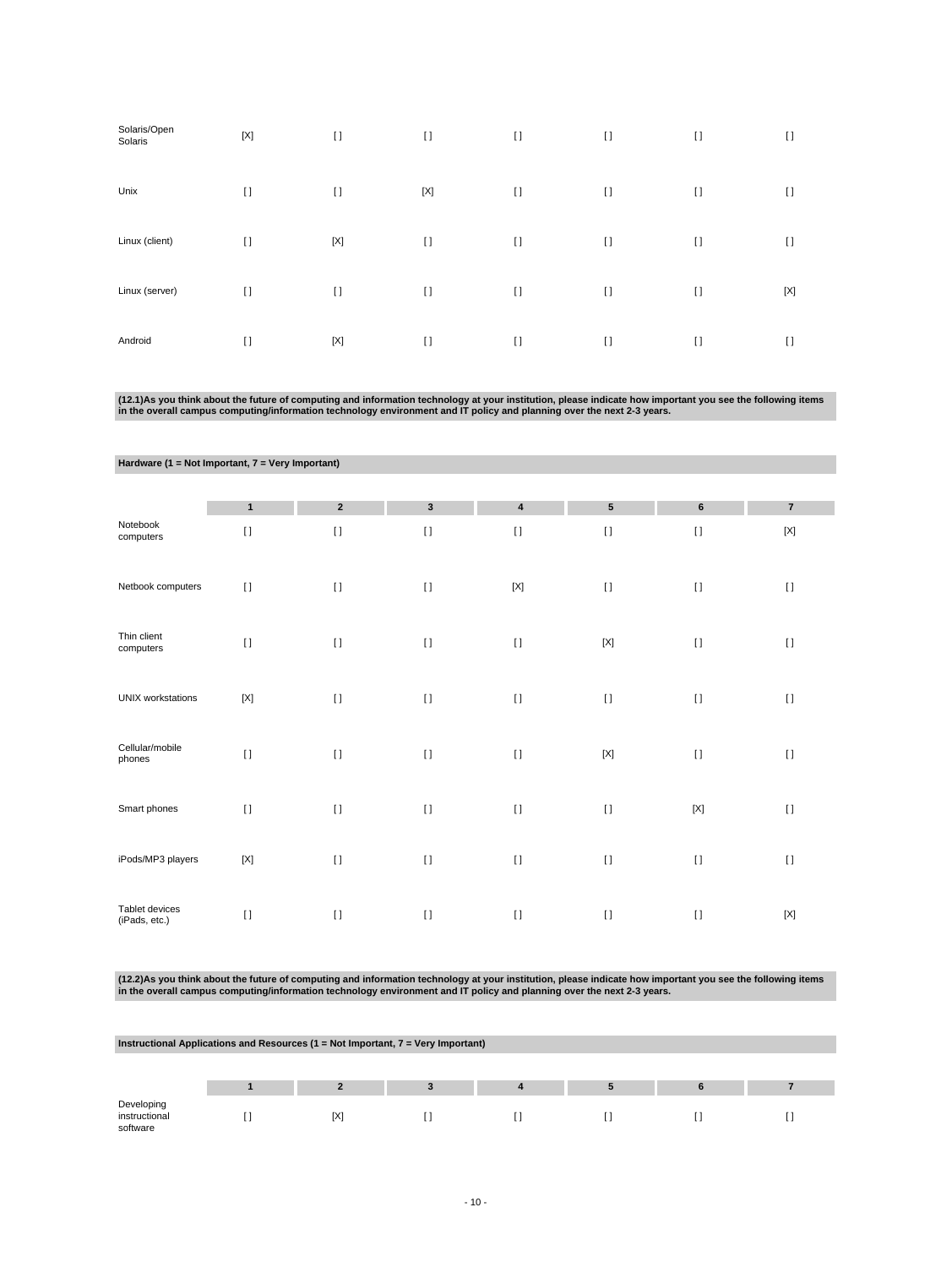| Using instructional<br>software in classes                       | $[ \ ]$     | $[ \ ]$                                | $[ \ ]$  | $[ \; ]$ | $[ \ ]$     | $[{\sf X}]$               | $[ \ ]$     |
|------------------------------------------------------------------|-------------|----------------------------------------|----------|----------|-------------|---------------------------|-------------|
| Using instructional<br>software as a<br>supplement to<br>classes | $[ \ ]$     | $[ \ ]$                                | $[ \ ]$  | $[ \ ]$  | $[ \ ]$     | $[ \ ]$                   | $[{\sf X}]$ |
| Computer-<br>based classroom<br>presentation<br>facilities       | $[ \ ]$     | $[ \ ]$                                | $[ \; ]$ | $[ \ ]$  | $[ \; ]$    | $[ \; ]$                  | $[{\sf X}]$ |
| Internet resources<br>for instruction                            | $[ \; ]$    | $[ \; ]$                               | $[ \; ]$ | $[ \; ]$ | $[ \ ]$     | $[ \; ]$                  | $[{\sf X}]$ |
| Web-based<br>tutorials                                           | $[ \; ]$    | $\begin{array}{c} \square \end{array}$ | $[ \; ]$ | $[ \; ]$ | $[ \ ]$     | $[{\sf X}]$               | $[ \ ]$     |
| e-Books (e-<br>textbooks)                                        | $[ \; ]$    | $[ \; ]$                               | $[ \; ]$ | $[ \; ]$ | $[ \ ]$     | $[{\sf X}]$               | $[ \; ]$    |
| Learning<br>management<br>systems                                | $[ \; ]$    | $[ \ ]$                                | $[ \; ]$ | $[ \; ]$ | $[ \; ]$    | $[ \ ]$                   | $[{\sf X}]$ |
| Online course<br>evaluation                                      | $[ \ ]$     | $[ \ ]$                                | $[ \ ]$  | $[ \ ]$  | $[ \; ]$    | $\left[ \text{X} \right]$ | $[ \; ]$    |
| Classroom<br>"clickers"                                          | $[ \; ]$    | $[ \; ]$                               | $[ \ ]$  | $[ \; ]$ | $[{\sf X}]$ | $[ \; ]$                  | $[ \; ]$    |
| Lecture capture                                                  | $[{\sf X}]$ | $[ \ ]$                                | $[ \ ]$  | $[ \; ]$ | $[ \ ]$     | $[ \ ]$                   | $[ \ ]$     |
| Wireless access<br>in campus<br>classrooms                       | $[ \; ]$    | $\begin{array}{c} \square \end{array}$ | $[ \ ]$  | $[ \; ]$ | $[ \ ]$     | $[ \; ]$                  | $[{\sf X}]$ |

(12.3)As you think about the future of computing and information technology at your institution, please indicate how important you see the following items<br>in the overall campus computing/information technology environment

| Administrative software/ERP -- Upgrade or Replacement<br>$(1 = Not Important, 7 = Very Important)$ |    |                |    |   |     |   |     |  |  |  |  |
|----------------------------------------------------------------------------------------------------|----|----------------|----|---|-----|---|-----|--|--|--|--|
|                                                                                                    |    |                |    |   |     |   |     |  |  |  |  |
|                                                                                                    |    | $\overline{2}$ | 3  | 4 | 5   | 6 |     |  |  |  |  |
| Accounting /<br>Financial<br>Management                                                            | [] | ſ1             | I) |   | [X] | U | H   |  |  |  |  |
| Admissions /<br>Recruitment                                                                        | [] | ſΙ             | Ħ  |   |     |   | [X] |  |  |  |  |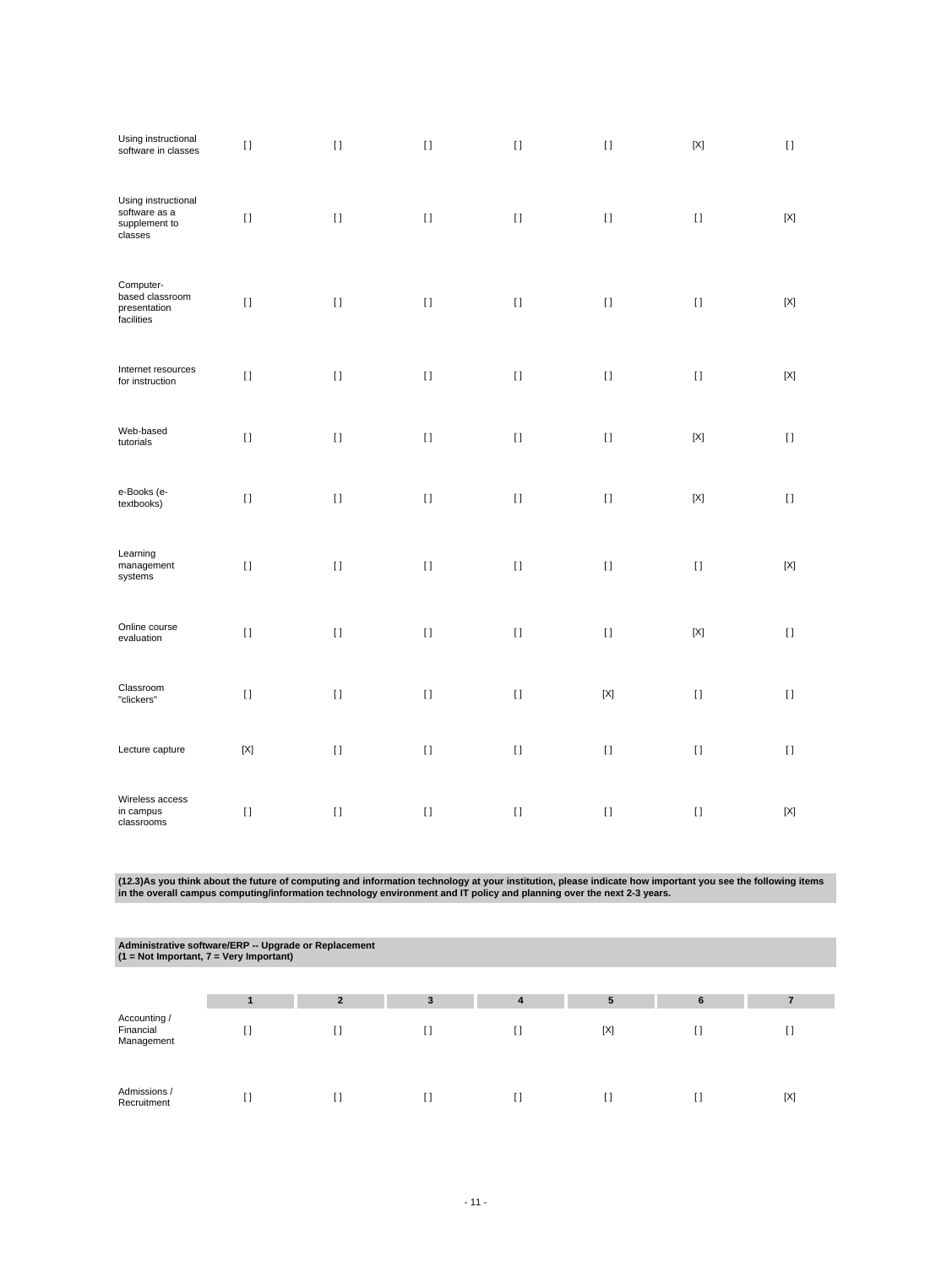| Alumni                                                 | $[ \; ]$    | $[ \; ]$ | $[ \ ]$            | $[ \; ]$ | $[ \; ]$                  | $[ \; ]$                  | $[{\sf X}]$ |
|--------------------------------------------------------|-------------|----------|--------------------|----------|---------------------------|---------------------------|-------------|
| CRM software                                           | $[ \ ]$     | $[ \; ]$ | $\left[ \ \right]$ | $[ \; ]$ | $[ \ ]$                   | $[ \; ]$                  | $[{\sf X}]$ |
| Development                                            | $[ \; ]$    | $\lceil$ | $[ \; ]$           | $[ \ ]$  | $[ \ ]$                   | $[ \ ]$                   | [X]         |
| eProcurement /<br>Purchasing                           | $[ \ ]$     | $[ \ ]$  | $[ \; ]$           | $[ \; ]$ | $\left[ \text{X} \right]$ | $[ \; ]$                  | $[ \ ]$     |
| Human Resources                                        | $[ \ ]$     | $[1]$    | $[ \; ]$           | $[ \; ]$ | $[ \; ]$                  | $[ \ ]$                   | $[{\sf X}]$ |
| <b>Student Financial</b><br>Aid Management             | $[ \; ]$    | $\lceil$ | $[ \ ]$            | $[ \ ]$  | $[{\sf X}]$               | $[ \ ]$                   | $[ \ ]$     |
| Student Info.<br>Systems (SIS)                         | $[ \ ]$     | $[ \ ]$  | $[ \; ]$           | $[ \; ]$ | $[{\sf X}]$               | $[ \ ]$                   | $[ \; ]$    |
| <b>Business</b><br>Intelligence /<br>Analytics         | $[ \ ]$     | $[1]$    | $[ \; ]$           | $[ \; ]$ | $[ \; ]$                  | $[ \ ]$                   | $[{\sf X}]$ |
| Degree Audit                                           | $[{\sf X}]$ | $[ \; ]$ | $\left[ \ \right]$ | $[ \; ]$ | $[ \ ]$                   | $[ \ ]$                   | $[ \ ]$     |
| Student Retention /<br>Early Warning<br>Systems        | $[ \; ]$    | $[ \; ]$ | $[ \; ]$           | $[ \; ]$ | $[ \ ]$                   | $\left[ \text{X} \right]$ | $[ \ ]$     |
| Analyzing Student<br>Academic<br>Progress/<br>Outcomes | $[ \; ]$    | $\lceil$ | $[ \ ]$            | $[ \ ]$  | $[ \ ]$                   | [X]                       | $[ \ ]$     |

(12.4)As you think about the future of computing and information technology at your institution, please indicate how important you see the following items<br>in the overall campus computing/information technology environment

|                             |             | User Support Services/Campus Services (1 = Not Important, 7 = Very Important) |              |                         |                |         |                |
|-----------------------------|-------------|-------------------------------------------------------------------------------|--------------|-------------------------|----------------|---------|----------------|
|                             |             |                                                                               |              |                         |                |         |                |
|                             | 1           | $\overline{2}$                                                                | $\mathbf{3}$ | $\overline{\mathbf{4}}$ | $5\phantom{1}$ | 6       | $\overline{7}$ |
| Online IT training          | $[ \ ]$     | $\lceil$                                                                      | $[ \ ]$      | $[ \ ]$                 | $\mathbf{I}$   | $[ \ ]$ | $[{\sf X}]$    |
| Online technical<br>support | $[ \ ]$     | $\mathbf{I}$                                                                  | $[ \ ]$      | $[ \ ]$                 | $\mathbf{I}$   | $[ \ ]$ | $[{\sf X}]$    |
| Computer resale<br>program  | $[{\sf X}]$ | $\lceil$                                                                      | $[ \ ]$      | $[ \ ]$                 | $[ ]$          | $[ \ ]$ | $\lceil$       |
| Computer repair<br>services | $[{\sf X}]$ | $\mathbf{I}$                                                                  | $\lceil$     | $\lceil$                | $\Box$         | $[ \ ]$ | $\lceil$       |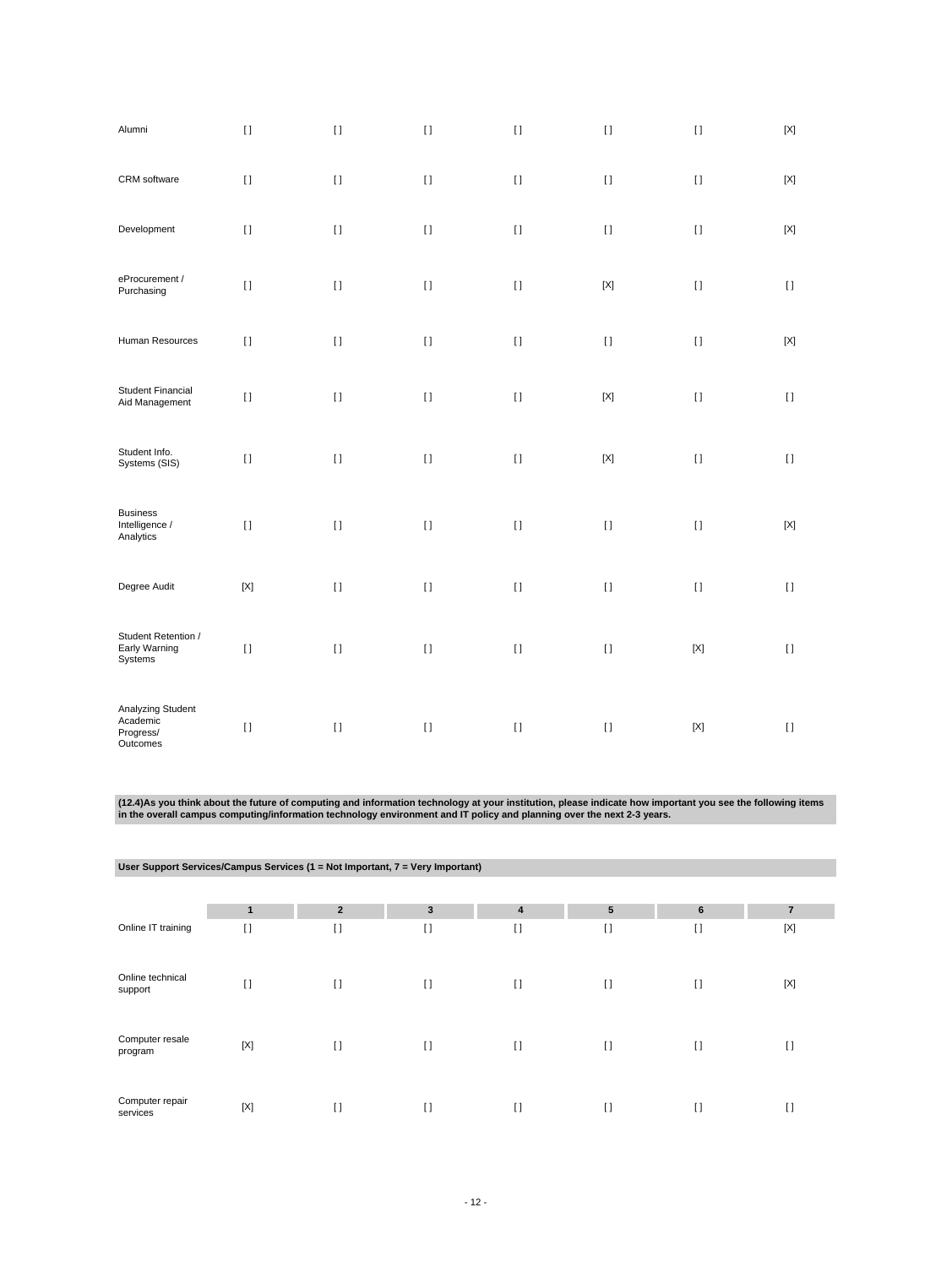| Help desk services                            | $\Box$ | $\mathbf{I}$ | $\lceil$ | $[ \ ]$  | $\mathbf{I}$ | $[ \ ]$ | [X]    |
|-----------------------------------------------|--------|--------------|----------|----------|--------------|---------|--------|
| Alumni e-mail<br>accounts                     | [X]    | $\mathbf{I}$ | $[ \ ]$  | $[ \ ]$  | $\Box$       | $\Box$  | $\Box$ |
| Alumni services via<br>the campus Web<br>site | $\Box$ | $\mathbf{I}$ | $[ \ ]$  | $\lceil$ | [X]          | $[ \ ]$ | H      |
| Student ePortfolios                           | $\Box$ | $\Box$       | [X]      | $\Box$   | $\Box$       | $\Box$  | $\Box$ |

(12.5)As you think about the future of computing and information technology at your institution, please indicate how important you see the following items<br>in the overall campus computing/information technology environment

| Networking & Internet/Web Issues & Resources<br>$(1 = Not Important, 7 = Very Important)$ |                           |              |              |                           |             |             |             |
|-------------------------------------------------------------------------------------------|---------------------------|--------------|--------------|---------------------------|-------------|-------------|-------------|
|                                                                                           |                           |              |              |                           |             |             |             |
|                                                                                           | $\mathbf{1}$              | $\mathbf 2$  | $\mathbf{3}$ | $\pmb{4}$                 | ${\bf 5}$   | $\bf 6$     | $\bf 7$     |
| Wi-Max networks                                                                           | $[ \; ]$                  | $\bar{\Pi}$  | $[ \ ]$      | $\left[ \text{X} \right]$ | $[ \ ]$     | $[ \ ]$     | $[ \ ]$     |
| Migrating to<br>802.11n                                                                   | $[ \; ]$                  | $[ \ ]$      | $[ \; ]$     | $[ \ ]$                   | $[ \ ]$     | $[ \ ]$     | $[{\sf X}]$ |
| Voice over IP                                                                             | $[{\sf X}]$               | $\mathbf{I}$ | $\lceil$     | $[ \ ]$                   | $\lceil$    | $[ \ ]$     | $[ \; ]$    |
| Microsoft<br>Exchange                                                                     | $\left[ \text{X} \right]$ | $[ \ ]$      | $[ \ ]$      | $[ \; ]$                  | $\lceil$    | $[ \ ]$     | $[ \; ]$    |
| Java                                                                                      | $[ \; ]$                  | $[ \; ]$     | $[ \ ]$      | $[ \ ]$                   | $[ \; ]$    | $[{\sf X}]$ | $[ \; ]$    |
| XML (SOAP)                                                                                | $\lceil$                  | $[ \; ]$     | $[ \ ]$      | $[ \; ]$                  | $[{\sf X}]$ | $[ \ ]$     | $[ \ ]$     |
| Microsoft.NET                                                                             | $[ \ ]$                   | $[ \ ]$      | $[ \; ]$     | $[ \; ]$                  | $[ \; ]$    | $[{\sf X}]$ | $[ \; ]$    |
| Microsoft<br>Sharepoint                                                                   | $[{\sf X}]$               | $[ \; ]$     | $[ \; ]$     | $[ \ ]$                   | $[ \ ]$     | $[ \; ]$    | $[ \; ]$    |
| Open Net / Java<br>Enterprise                                                             | $\mathbf{I}$              | $\mathbf{I}$ | $[{\sf X}]$  | $[ \ ]$                   | $\lceil$    | $[ \ ]$     | $\lceil$    |

(12.6)As you think about the future of computing and information technology at your institution, please indicate how important you see the following items<br>in the overall campus computing/information technology environment

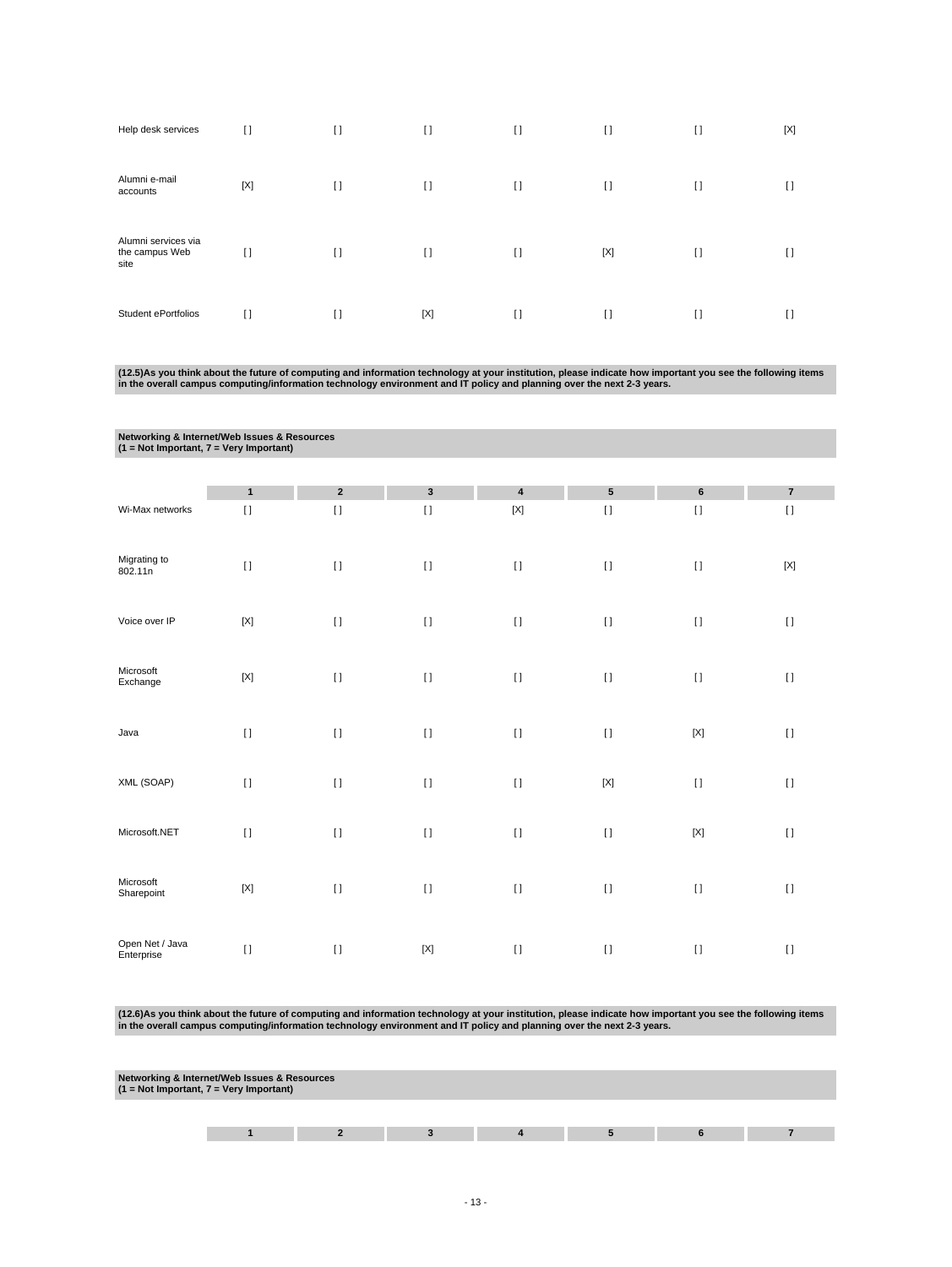| 10Gb Ethernet                          | $[ \ ]$     | $[ \ ]$                                                                                                                                                                                               | $[ \; ]$    | $[ \; ]$    | $[ \: ]$                                                                                                                                                                                                                                           | $[] \centering \includegraphics[width=0.47\textwidth]{images/TrDiS-Architecture.png} \caption{The 3D (top) and 4D (bottom) are used for the 3D (bottom) and 3D (bottom).} \label{TrDiS-Architecture}$ | $\left[ \text{X} \right]$              |
|----------------------------------------|-------------|-------------------------------------------------------------------------------------------------------------------------------------------------------------------------------------------------------|-------------|-------------|----------------------------------------------------------------------------------------------------------------------------------------------------------------------------------------------------------------------------------------------------|-------------------------------------------------------------------------------------------------------------------------------------------------------------------------------------------------------|----------------------------------------|
| 100Gb Ethernet                         | $[ \ ]$     | $\left[ \text{X} \right]$                                                                                                                                                                             | $[ \; ]$    | $[ \ ]$     | $[ \; ]$                                                                                                                                                                                                                                           | $[ \ ]$                                                                                                                                                                                               | $\begin{array}{c} \square \end{array}$ |
| Grid computing                         | $[ \ ]$     | $[{\sf X}]$                                                                                                                                                                                           | $[ \; ]$    | $[ \; ]$    | $[ \; ]$                                                                                                                                                                                                                                           | $[ \; ]$                                                                                                                                                                                              | $\left[ \ \right]$                     |
| Adobe Acrobat                          | $[ \: ]$    | $[ \; ]$                                                                                                                                                                                              | $[ \ ]$     | $[{\sf X}]$ | $[ \; ]$                                                                                                                                                                                                                                           | $[ \ ]$                                                                                                                                                                                               | $[ \ ]$                                |
| Internet<br>videoconferencing          | $[ \ ]$     | $[ \; ]$                                                                                                                                                                                              | $[ \; ]$    | $[ \; ]$    | $[ \; ]$                                                                                                                                                                                                                                           | $[ \; ]$                                                                                                                                                                                              | $[{\sf X}]$                            |
| <b>VPN/Virtual Private</b><br>Networks | $[ \: ]$    | $[ \ ]$                                                                                                                                                                                               | $[ \; ]$    | $[ \; ]$    | $[ \ ]$                                                                                                                                                                                                                                            | $[ \; ]$                                                                                                                                                                                              | $[{\sf X}]$                            |
| Identity<br>management                 | $[ \: ]$    | $[ \; ]$                                                                                                                                                                                              | $[ \; ]$    | $[ \; ]$    | $[ \: ]$                                                                                                                                                                                                                                           | $[ \; ]$                                                                                                                                                                                              | $\left[ \text{X} \right]$              |
| Open Source<br>software                | $[ \: ]$    | $[ \ ]$                                                                                                                                                                                               | $[ \ ]$     | $[ \; ]$    | $[ \ ]$                                                                                                                                                                                                                                            | $\left[ \text{X} \right]$                                                                                                                                                                             | $\left[ \ \right]$                     |
| Student portal<br>services             | $[ \; ]$    | $[ \; ]$                                                                                                                                                                                              | $[ \; ]$    | $[{\sf X}]$ | $[ \; ]$                                                                                                                                                                                                                                           | $[ \; ]$                                                                                                                                                                                              | $[ \; ]$                               |
| SCORM standards                        | $[{\sf X}]$ | $[ \ ]$                                                                                                                                                                                               | $[ \ ]$     | $[ \; ]$    | $[ \ ]$                                                                                                                                                                                                                                            | $[ \; ]$                                                                                                                                                                                              | $\left[ \ \right]$                     |
| Data encryption                        | $[ \; ]$    | $[] \centering \includegraphics[width=0.47\textwidth]{images/TrDiS-Architecture.png} \caption{The 3D (top) and 4D (bottom) are used for the 3D (bottom) and 3D (bottom).} \label{TrDiS-Architecture}$ | $[ \; ]$    | $[ \; ]$    | $[ \; ]$                                                                                                                                                                                                                                           | $[ \ ]$                                                                                                                                                                                               | $\left[ \text{X} \right]$              |
| Content<br>management<br>systems       | $[ \ ]$     | $[ \ ]$                                                                                                                                                                                               | $[ \; ]$    | $[ \ ]$     | $[ \ ]$                                                                                                                                                                                                                                            | $[ \; ]$                                                                                                                                                                                              | $\left[ \text{X} \right]$              |
| Instant messaging                      | $[ \: ]$    | $[ \; ]$                                                                                                                                                                                              | $[ \ ]$     | $[ \ ]$     | $[{\sf X}]$                                                                                                                                                                                                                                        | $[ \; ]$                                                                                                                                                                                              | $\left[ \ \right]$                     |
| Wikis                                  | $[ \ ]$     | $[ \, ]$                                                                                                                                                                                              | $[ \ ]$     | $[{\sf X}]$ |                                                                                                                                                                                                                                                    | $[] \centering \includegraphics[width=0.47\textwidth]{images/TrDiS-Architecture.png} \caption{The 3D (top) and 4D (bottom) are used for the 3D (bottom) and 3D (bottom).} \label{TrDiS-Architecture}$ | $[ \ ]$                                |
| Podcasting                             | $[ \ ]$     | $[ \ ]$                                                                                                                                                                                               | $[{\sf X}]$ | $[ \ ]$     | $[] \centering \includegraphics[width=0.47\textwidth]{images/TrDiS-Architecture.png} \caption{The 3D (top) and 4D (bottom) are used for the 3D (bottom) and 3D (bottom) are used for the 3D (bottom) and 3D (bottom).} \label{TrDiS-Architecture}$ | $[ \, ]$                                                                                                                                                                                              | $\begin{array}{c} \square \end{array}$ |
| Blogging                               | $[ \ ]$     | $[ \, ]$                                                                                                                                                                                              | $[ \: ]$    | $[{\sf X}]$ | $[] \centering \includegraphics[width=0.47\textwidth]{images/TrDiS-Architecture.png} \caption{The 3D (top) and 4D (bottom) are used for the 3D (bottom) and 3D (bottom).} \label{TrDiS-Architecture}$                                              | $[ \: ]$                                                                                                                                                                                              | $[ \: ]$                               |
| Web conferencing                       | $[ \ ]$     | $[ \ ]$                                                                                                                                                                                               | $[ \ ]$     | $[{\sf X}]$ | $[] \centering \includegraphics[width=0.47\textwidth]{images/TrDiS-Architecture.png} \caption{The 3D (top) and 4D (bottom) are used for the 3D (bottom) and 3D (bottom) are used for the 3D (bottom) and 3D (bottom).} \label{TrDiS-Architecture}$ | $[ \: ]$                                                                                                                                                                                              | $[ \: ]$                               |
| Video streaming                        | $[ \ ]$     | $[ \, ]$                                                                                                                                                                                              | $[ \ ]$     | $[ \ ]$     | $[] \centering \includegraphics[width=0.47\textwidth]{images/TrDiS-Architecture.png} \caption{The 3D (top) and 4D (bottom) are used for the 3D (bottom) and 3D (bottom).} \label{TrDiS-Architecture}$                                              | $\left[ \text{X} \right]$                                                                                                                                                                             | $[ \; ]$                               |
| Server<br>virtualization               | $[ \ ]$     | $[ \ ]$                                                                                                                                                                                               | $[ \: ]$    | $[ \, ]$    | $[] \centering \includegraphics[width=0.47\textwidth]{images/TrDiS-Architecture.png} \caption{The 3D (top) and 4D (bottom) are used for the 3D (bottom) and 3D (bottom) are used for the 3D (bottom) and 3D (bottom).} \label{TrDiS-Architecture}$ | $[ \: ]$                                                                                                                                                                                              | $[{\sf X}]$                            |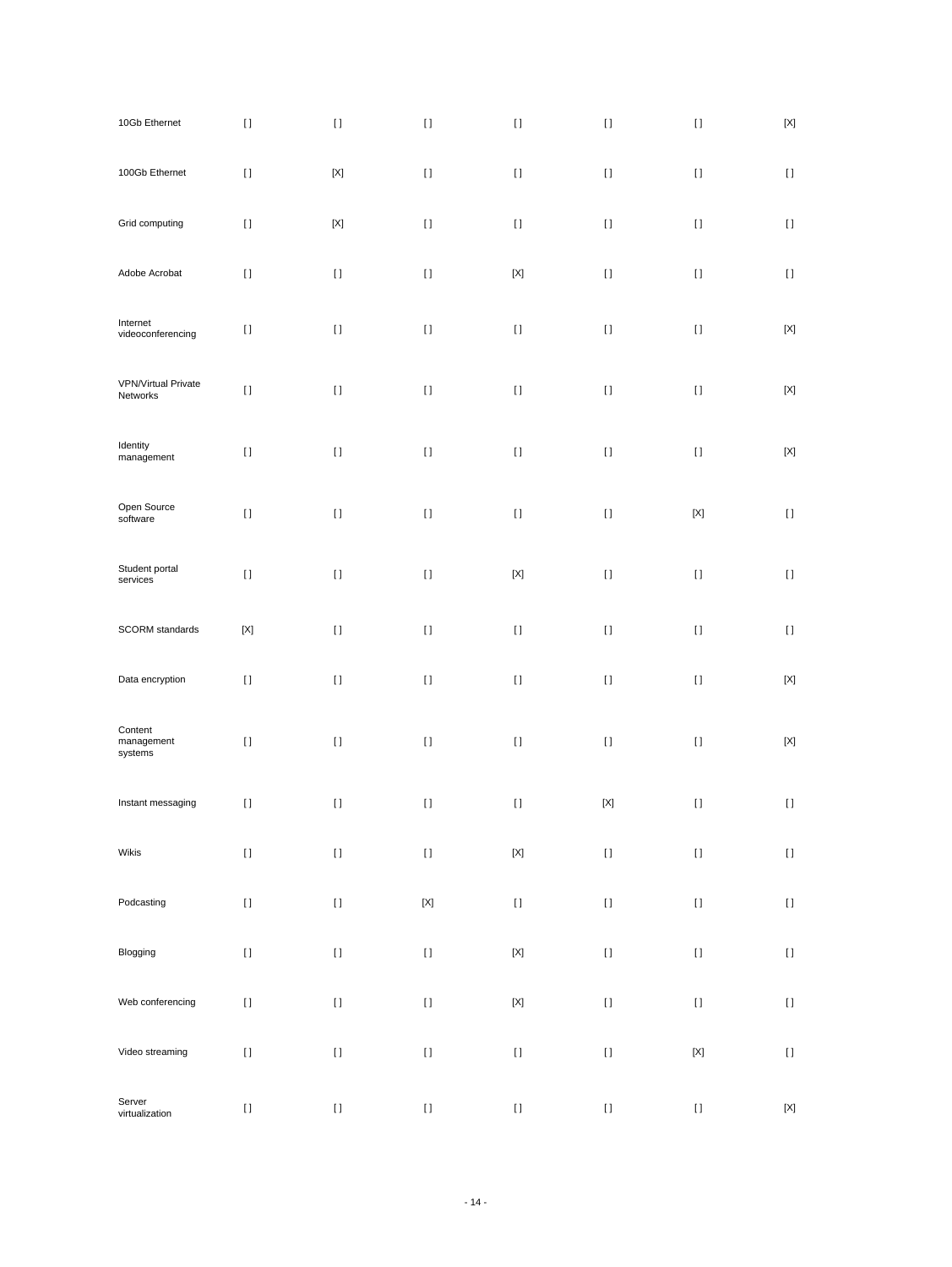| Desktop<br>virtualization | $[ \ ]$        | I)           | $[ \ ]$ | $\lceil$ | $[ \ ]$      | $[ \ ]$ | [X] |
|---------------------------|----------------|--------------|---------|----------|--------------|---------|-----|
| Network<br>virtualization | $\mathfrak{g}$ | I)           | $[ \ ]$ | $\lceil$ | $\mathbf{I}$ | $[ \ ]$ | [X] |
| Cloud computing           | $[ \ ]$        | $\mathbf{I}$ | $[ \ ]$ | $\lceil$ | $\mathbf{I}$ | $[ \ ]$ | [X] |
| Mobile computing          | $\lceil$       | $\mathbf{I}$ | $[ \ ]$ | $\Box$   | $\Box$       | $\Box$  | [X] |

(12.7)As you think about the future of computing and information technology at your institution, please indicate how important you see the following items<br>in the overall campus computing/information technology environment

| Vendor Services/Outsourcing (1 = Not Important, 7 = Very Important) |              |              |             |             |           |          |             |
|---------------------------------------------------------------------|--------------|--------------|-------------|-------------|-----------|----------|-------------|
|                                                                     | $\mathbf{1}$ | $\mathbf 2$  | $\mathbf 3$ | $\pmb{4}$   | ${\bf 5}$ | $\bf 6$  | $\bf 7$     |
| Outsourcing data<br>back-up or data<br>storage                      | $[ \; ]$     | $[ \ ]$      | $[ \; ]$    | $[{\sf X}]$ | $[ \ ]$   | $[ \ ]$  | $[ \; ]$    |
| Outsourcing ERP<br>services                                         | $[ \ ]$      | $[ \; ]$     | $[ \ ]$     | $[ \; ]$    | $[ \; ]$  | $[ \; ]$ | $[{\sf X}]$ |
| Outsourcing<br>instructional<br>technology<br>services              | $\lceil$     | $[{\sf X}]$  | $[ \ ]$     | $[ \ ]$     | $[ \; ]$  | $[ \; ]$ | $[ \ ]$     |
| Outsourcing user<br>support                                         | $[ \ ]$      | $\bar{\Pi}$  | $[ \ ]$     | $[{\sf X}]$ | $[ \ ]$   | $[ \; ]$ | $[ \; ]$    |
| Outsourcing<br>ResNet services                                      | $\lceil$     | $[{\sf X}]$  | $[ \ ]$     | $[ \ ]$     | $[ \ ]$   | $[ \; ]$ | $[ \ ]$     |
| Outsourcing<br>network services                                     | $\lceil$     | $[{\sf X}]$  | $[ \ ]$     | $[ \ ]$     | $[ \ ]$   | $[ \; ]$ | $[ \ ]$     |
| Outsourcing<br>eProcurement                                         | $\lceil$     | $\mathbf{I}$ | $[{\sf X}]$ | $[ \; ]$    | $[ \ ]$   | $[ \; ]$ | $[ \ ]$     |
| Outsourcing<br>student/campus<br>portal                             | $[{\sf X}]$  | $[ \ ]$      | $[ \ ]$     | $[ \; ]$    | $[ \ ]$   | $[ \; ]$ | $[ \; ]$    |
| Outsourcing web<br>hosting services                                 | $[ \; ]$     | $\bar{\Pi}$  | $[ \ ]$     | $[ \; ]$    | $\lceil$  | $[ \ ]$  | $[{\sf X}]$ |
| Outsourcing video<br>streaming                                      | $[ \; ]$     | $[ \; ]$     | $[ \ ]$     | $[ \; ]$    | $[ \ ]$   | $[ \; ]$ | $[{\sf X}]$ |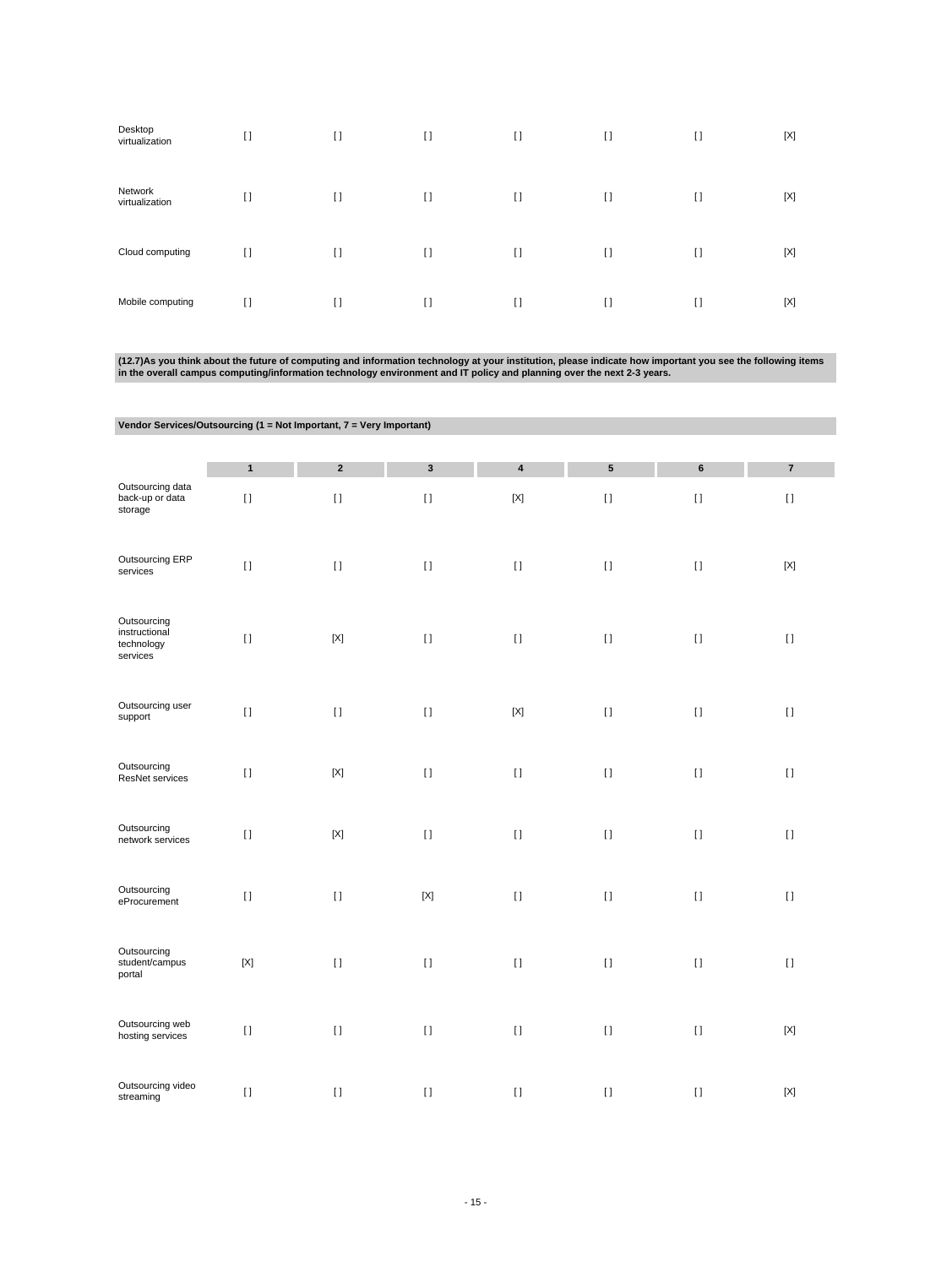| Outsourcing               |  |     |     |     |
|---------------------------|--|-----|-----|-----|
| student email<br>services |  | . . | . . | [X] |

# **(13.0)Many campuses find themselves facing shifting enrollments, changing financial resources, growing demand for IT services, and increasing IT expenditures. How is your campus addressing these issues?**

|                                                                              | <b>Doing This Already</b> | Beginning in 2011 - 2012 Year | Reviewing for<br>2011 - 2012 Year | Decided Not To Do This |
|------------------------------------------------------------------------------|---------------------------|-------------------------------|-----------------------------------|------------------------|
| Reducing purchases of<br>computer technology                                 | $[{\sf X}]$               | $[ \; ]$                      | $[ \ ]$                           | $[ \; ]$               |
| Charging fees to depts. and<br>service units (e.g., networking,<br>printing) | $[ \ ]$                   | $[ \ ]$                       | $[ \ ]$                           | $[{\sf X}]$            |
| Requiring a computer / IT fee<br>for all students                            | $[ \ ]$                   | $[ \ ]$                       | $\lceil$                          | $[{\sf X}]$            |
| Leasing rather than buying<br>hardware                                       | $[{\sf X}]$               | $[ \ ]$                       | $[ \ ]$                           | $[ \ ]$                |
| Reducing hours in public access<br>facilities                                | $[ \ ]$                   | $[ \; ]$                      | $[{\sf X}]$                       | $[ \; ]$               |
| Reducing services (e.g., less<br>consulting, training)                       | $[ \; ]$                  | $[{\sf X}]$                   | $\mathbf{I}$                      | $[ \ ]$                |
| Phasing out public computer<br>labs                                          | $\mathbf{I}$              | $[ \ ]$                       | [X]                               | $[ \ ]$                |
| Reorganizing operations (e.g.,<br>combining units to coordinate<br>staffing) | $[ \ ]$                   | $[ \ ]$                       | [X]                               | $[ \; ]$               |
| Reducing staff                                                               | $[ \ ]$                   | $[ \ ]$                       | $\lceil$                          | $[{\sf X}]$            |
| Using info. technology (IT) to<br>reduce instructional costs                 | $[ \; ]$                  | $[ \; ]$                      | $[ \; ]$                          | $[{\sf X}]$            |
| Making greater use of student<br>assistants to address user<br>support needs | $[{\sf X}]$               | $[ \; ]$                      | $[ \ ]$                           | $[ \; ]$               |
| Outsourcing computing / IT<br>services                                       | $[{\sf X}]$               | $[ \ ]$                       | $[ \; ]$                          | $[ \ ]$                |
| Outsourcing student portal<br>services                                       | $[ \; ]$                  | $[ \; ]$                      | $[ \; ]$                          | $[{\sf X}]$            |
| Outsourcing user support / help<br>desk services                             | $[ \ ]$                   | $[ \ ]$                       | $[ \ ]$                           | $[{\sf X}]$            |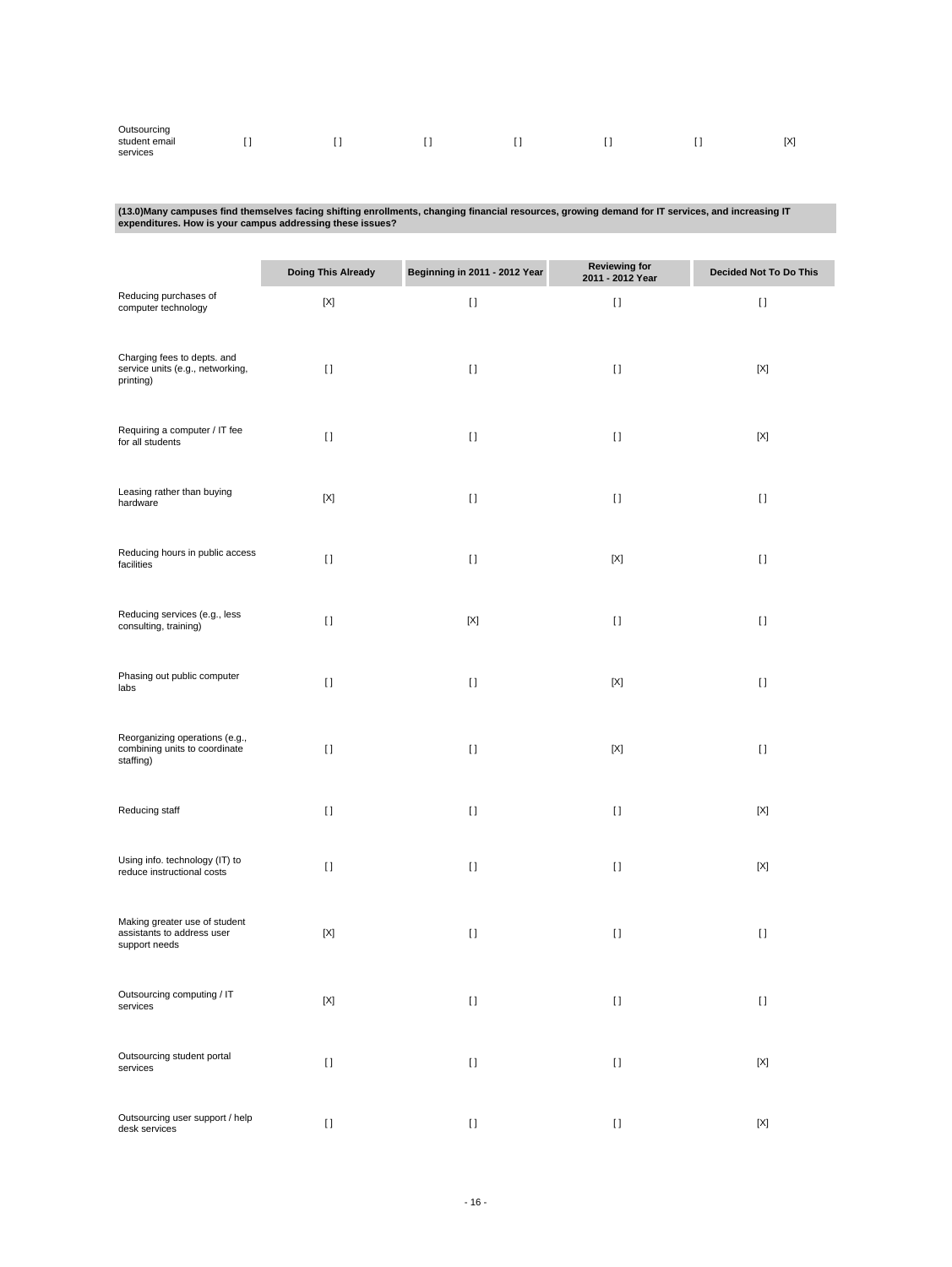| Outsourcing ERP services                                             | [X]         | $\Box$   | $\Box$       | $\Box$  |
|----------------------------------------------------------------------|-------------|----------|--------------|---------|
| <b>Outsourcing ResNet services</b>                                   | $\Box$      | $[ \ ]$  | $[ \ ]$      | [X]     |
| Outsourcing student email<br>services                                | $[{\sf X}]$ | $[ \ ]$  | $[ \ ]$      | $[ \ ]$ |
| Delaying / deferring ERP<br>deployment / replacement /<br>upgrades   | $\Box$      | $\Box$   | $\Box$       | [X]     |
| Deferring / reducing use of<br>consultants on IT projects            | $\Box$      | $\Box$   | $\Box$       | [X]     |
| Reviewing options for the<br>campus standard Learning<br>Mgmt System | [X]         | $[ \ ]$  | $\mathbf{I}$ | $\Box$  |
| Migrating to Software as a<br>Service/SaaS ERP applications          | [X]         | $\lceil$ | $\mathbf{I}$ | $[ \ ]$ |

**(13.5)Many campuses find themselves facing shifting enrollments, changing financial resources, growing demand for IT services, and increasing IT expenditures. How is your campus addressing these issues?**

#### **Migrating to Open Source applications for**

|                                                      | <b>Doing This Already</b> | Beginning in 2011 - 2012 Year | <b>Reviewing for</b><br>2011 - 2012 Year | <b>Decided Not To Do This</b> |
|------------------------------------------------------|---------------------------|-------------------------------|------------------------------------------|-------------------------------|
| ERP software and services                            | H                         | I)                            | H                                        | [X]                           |
| Learning management systems                          | [X]                       | $\Box$                        | I)                                       | H                             |
| Digital content for the library,<br>curriculum, etc. | [X]                       | $\Box$                        | H                                        | H                             |
| Desktop application software                         | I)                        | I)                            | [X]                                      | H                             |

(14.0)As you look at the future of computing on your campus, please indicate how important the following computing / information technology issues will be<br>in the overall campus computing environment over the next 2-3 years

|                                                                                                     |    | $\mathbf{2}$ | 3  | 4  | 5 | 6  |             |
|-----------------------------------------------------------------------------------------------------|----|--------------|----|----|---|----|-------------|
| Assessing the<br>benefits of existing<br>investments<br>in computing<br>and technology<br>resources | ы  | []           | I) | IJ |   | I) | $[{\sf X}]$ |
| Clarifying goals<br>and campus plans                                                                | I) | $\mathbf{I}$ | H  |    |   | I) | $[{\sf X}]$ |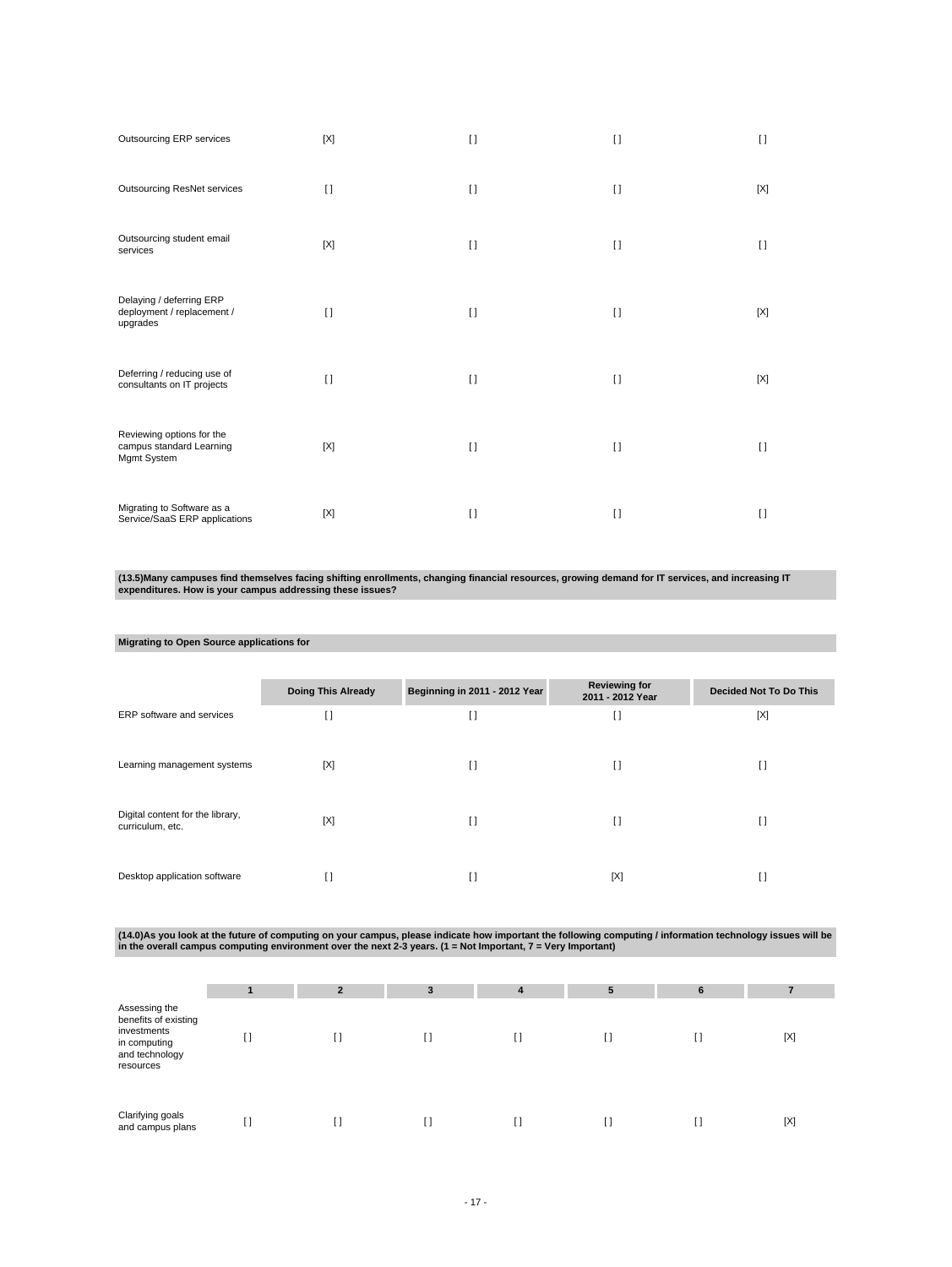# for technology resources

| Providing<br>incentives and<br>rewards for<br>faculty to support<br>technology<br>integration into the<br>curriculum | $[{\sf X}]$ | $[ \ ]$     | $[ \ ]$  | $[ \ ]$     |          | $[ \; ]$    | $[ \ ]$     |
|----------------------------------------------------------------------------------------------------------------------|-------------|-------------|----------|-------------|----------|-------------|-------------|
| Faculty concerns<br>about the benefits<br>of computing in the<br>curriculum                                          | $[ \; ]$    | $[ \ ]$     | $[ \; ]$ | $[ \; ]$    | $[ \ ]$  | $[ \ ]$     | $[{\sf X}]$ |
| Administrative<br>concerns about<br>the benefits of<br>computing in the<br>curriculum                                | $[ \; ]$    | $[ \ ]$     | $[ \ ]$  | $[ \; ]$    | $[ \; ]$ | $[{\sf X}]$ | $[ \ ]$     |
| Establishing/<br>maintaining<br>campus-wide<br>standards for<br>hardware                                             | $[ \; ]$    | $[ \ ]$     | $[ \ ]$  | $[{\sf X}]$ | $[ \; ]$ | $[ \; ]$    | $[ \ ]$     |
| Establishing/<br>maintaining<br>campus-wide<br>standards for<br>software                                             | $[ \; ]$    | $[ \ ]$     | $[ \ ]$  | $[ \; ]$    | $[ \; ]$ | $[{\sf X}]$ | $[ \ ]$     |
| Developing budget<br>mechanisms to<br>replace aging<br>equipment on a<br>routine basis                               | $[ \; ]$    | $[ \ ]$     | $[ \ ]$  | $[ \; ]$    | $[ \; ]$ | $[ \; ]$    | $[{\sf X}]$ |
| Using technology-<br>based commercial<br>curriculum<br>products                                                      | $[ \ ]$     | $[ \; ]$    | $[ \; ]$ | $[{\sf X}]$ | $[ \; ]$ | $[ \ ]$     | $[ \ ]$     |
| Using technology<br>resources to<br>enhance our<br>distance/online<br>education program                              | $[ \; ]$    | $[{\sf X}]$ | $[ \; ]$ | $[ \; ]$    | $[ \ ]$  | $[ \; ]$    | $[ \ ]$     |
| Negotiating<br>site licensing<br>agreements with<br>textbook publishers                                              | $[ \; ]$    | $[ \; ]$    | $[ \; ]$ | $[ \; ]$    | $[ \, ]$ | $[ \ ]$     | $[{\sf X}]$ |
| Negotiating<br>site licensing<br>agreements<br>with academic<br>publishers                                           | $[ \; ]$    | $[ \ ]$     | $[ \; ]$ | $[ \; ]$    | $[ \; ]$ | $[ \; ]$    | $[{\sf X}]$ |
| Sharing digital<br>resources with                                                                                    | $[ \ ]$     | $[ \; ]$    | $[ \ ]$  | $[ \ ]$     | $[ \ ]$  | $\rm I$ l   | $[{\sf X}]$ |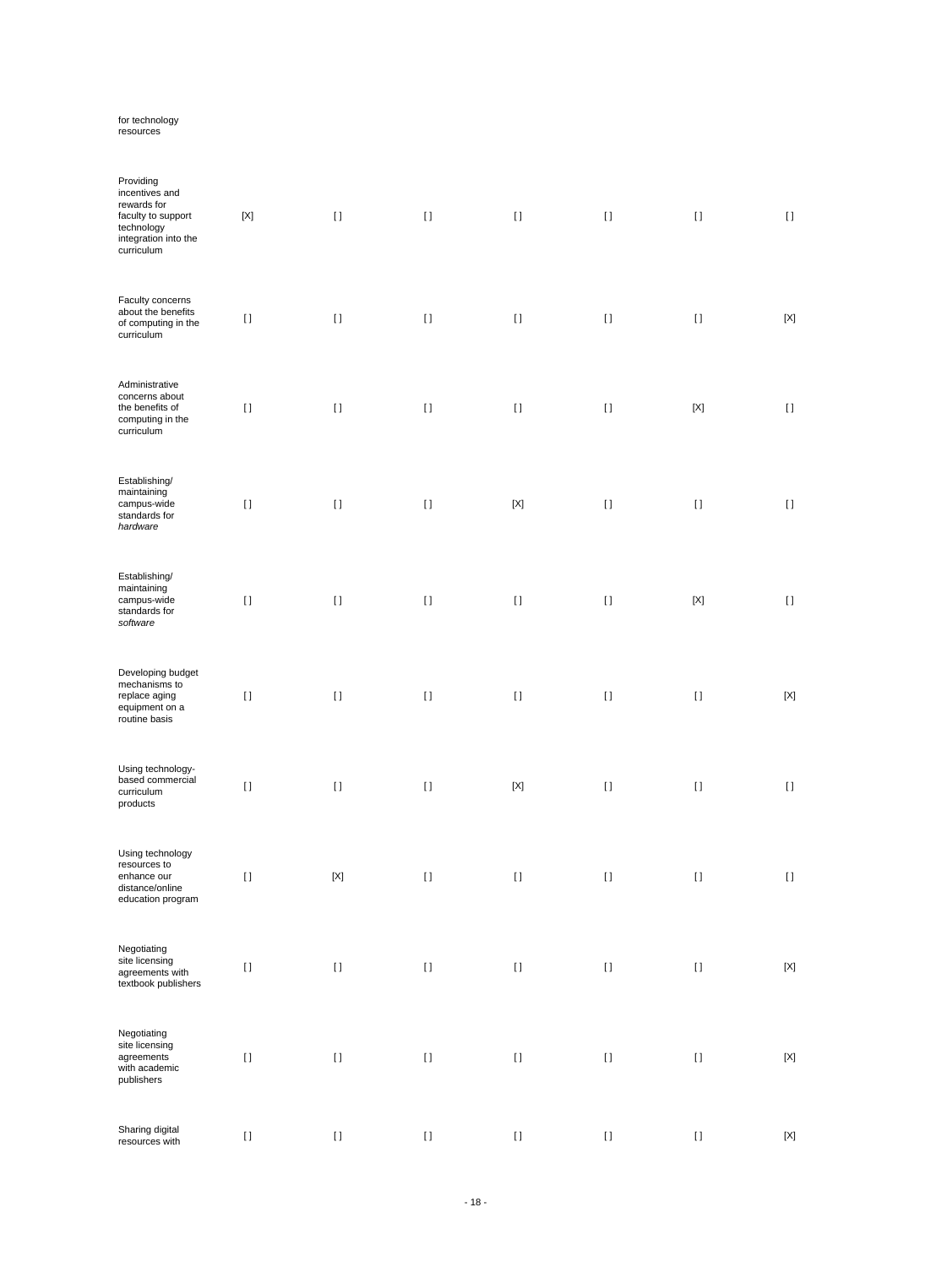# other campuses/ institutions

|                                                                                       | $\cdot$<br>in the overall campus computing environment over the next 2-3 years. (1 = Not Important, $7$ = Very Important) |                                                                                                                                                                                                       |                           |           |                                                                                                                                                                                                                                                    |             |                                                                                                                                                                                                       |  |
|---------------------------------------------------------------------------------------|---------------------------------------------------------------------------------------------------------------------------|-------------------------------------------------------------------------------------------------------------------------------------------------------------------------------------------------------|---------------------------|-----------|----------------------------------------------------------------------------------------------------------------------------------------------------------------------------------------------------------------------------------------------------|-------------|-------------------------------------------------------------------------------------------------------------------------------------------------------------------------------------------------------|--|
|                                                                                       | 1                                                                                                                         | $\mathbf 2$                                                                                                                                                                                           | $\mathbf 3$               | $\pmb{4}$ | ${\bf 5}$                                                                                                                                                                                                                                          | 6           | $\pmb{7}$                                                                                                                                                                                             |  |
| Developing/<br>updating campus<br>policies for Web-<br>based intellectual<br>property | $[ \; ]$                                                                                                                  | $[ \; ]$                                                                                                                                                                                              | $[ \ ]$                   | $[ \; ]$  | $[] \centering \includegraphics[width=0.47\textwidth]{images/TrDiS/N-Architecture.png} \caption{The 3D (top) and 4D (bottom) are used for the 3D (bottom) and 3D (bottom).} \label{TrDiS/N-Architecture}$                                          | $[ \ ]$     | $[{\sf X}]$                                                                                                                                                                                           |  |
| Helping our IT<br>personnel stay<br>current with new<br>technologies                  | $[ \; ]$                                                                                                                  | $\mathop{\rm I}\nolimits$                                                                                                                                                                             | $[ \; ]$                  | $[ \; ]$  | $[ \; ]$                                                                                                                                                                                                                                           | $[ \; ]$    | $[{\sf X}]$                                                                                                                                                                                           |  |
| Retaining current<br>IT personnel,<br>given off-campus<br>competition                 | $[ \; ]$                                                                                                                  | $\rm II$                                                                                                                                                                                              | $[ \ ]$                   | $[ \ ]$   | $[ \; ]$                                                                                                                                                                                                                                           | $[ \; ]$    | $[{\sf X}]$                                                                                                                                                                                           |  |
| Moving more of<br>our user support<br>services to the<br>Web                          | $[ \ ]$                                                                                                                   | $[ \; ]$                                                                                                                                                                                              | $[ \; ]$                  | $[ \; ]$  | $[{\sf X}]$                                                                                                                                                                                                                                        | $[ \ ]$     | $[ \ ]$                                                                                                                                                                                               |  |
| Surveying students<br>and faculty about<br>IT issues and<br>services                  | $[ \ ]$                                                                                                                   | $[ \, ]$                                                                                                                                                                                              | $[ \; ]$                  | $[ \ ]$   | $[ \ ]$                                                                                                                                                                                                                                            | $[{\sf X}]$ | $[ \ ]$                                                                                                                                                                                               |  |
| Assessing<br>the return on<br>investment for<br>IT spending/<br>resources             | $[ \; ]$                                                                                                                  | $[ \; ]$                                                                                                                                                                                              | $[ \ ]$                   | $[ \; ]$  | $[ \; ]$                                                                                                                                                                                                                                           | $[ \; ]$    | $[{\sf X}]$                                                                                                                                                                                           |  |
| Researching<br>the total cost<br>of ownership<br>(TCO) for our IT<br>purchases        | $[ \; ]$                                                                                                                  | $[ \; ]$                                                                                                                                                                                              | $[ \ ]$                   | $[ \; ]$  | $[ \; ]$                                                                                                                                                                                                                                           | $[ \; ]$    | $[{\sf X}]$                                                                                                                                                                                           |  |
| Migrating<br>administrative ERP<br>services to the<br>Cloud                           | $[ \ ]$                                                                                                                   | $[] \centering \includegraphics[width=0.47\textwidth]{images/TrDiS-Architecture.png} \caption{The 3D (top) and 4D (bottom) are used for the 3D (bottom) and 3D (bottom).} \label{TrDiS-Architecture}$ | $[ \; ]$                  | $[ \: ]$  | $[] \centering \includegraphics[width=0.47\textwidth]{images/TrDiS-Architecture.png} \caption{The 3D (top) and 4D (bottom) are used for the 3D (bottom) and 3D (bottom) are used for the 3D (bottom) and 3D (bottom).} \label{TrDiS-Architecture}$ | $[{\sf X}]$ | $[] \centering \includegraphics[width=0.47\textwidth]{images/TrDiS-Architecture.png} \caption{The 3D (top) and 4D (bottom) are used for the 3D (bottom) and 3D (bottom).} \label{TrDiS-Architecture}$ |  |
| Migrating<br>instructional<br>computing<br>resources to the<br>Cloud                  | $[ \; ]$                                                                                                                  | $[ \; ]$                                                                                                                                                                                              | $\left[ \text{X} \right]$ | $[ \ ]$   | $[ \; ]$                                                                                                                                                                                                                                           | $[ \; ]$    | $[ \ ]$                                                                                                                                                                                               |  |
| Using Open<br>Source tools and<br>applications                                        | $[ \ ]$                                                                                                                   | $\mathop{\rm I}\nolimits$                                                                                                                                                                             | $[ \; ]$                  | $[ \: ]$  | $[{\sf X}]$                                                                                                                                                                                                                                        | $[ \, ]$    | $[ \ ]$                                                                                                                                                                                               |  |

**(14.5)As you look at the future of computing on your campus, please indicate how important the following computing / information technology issues will be**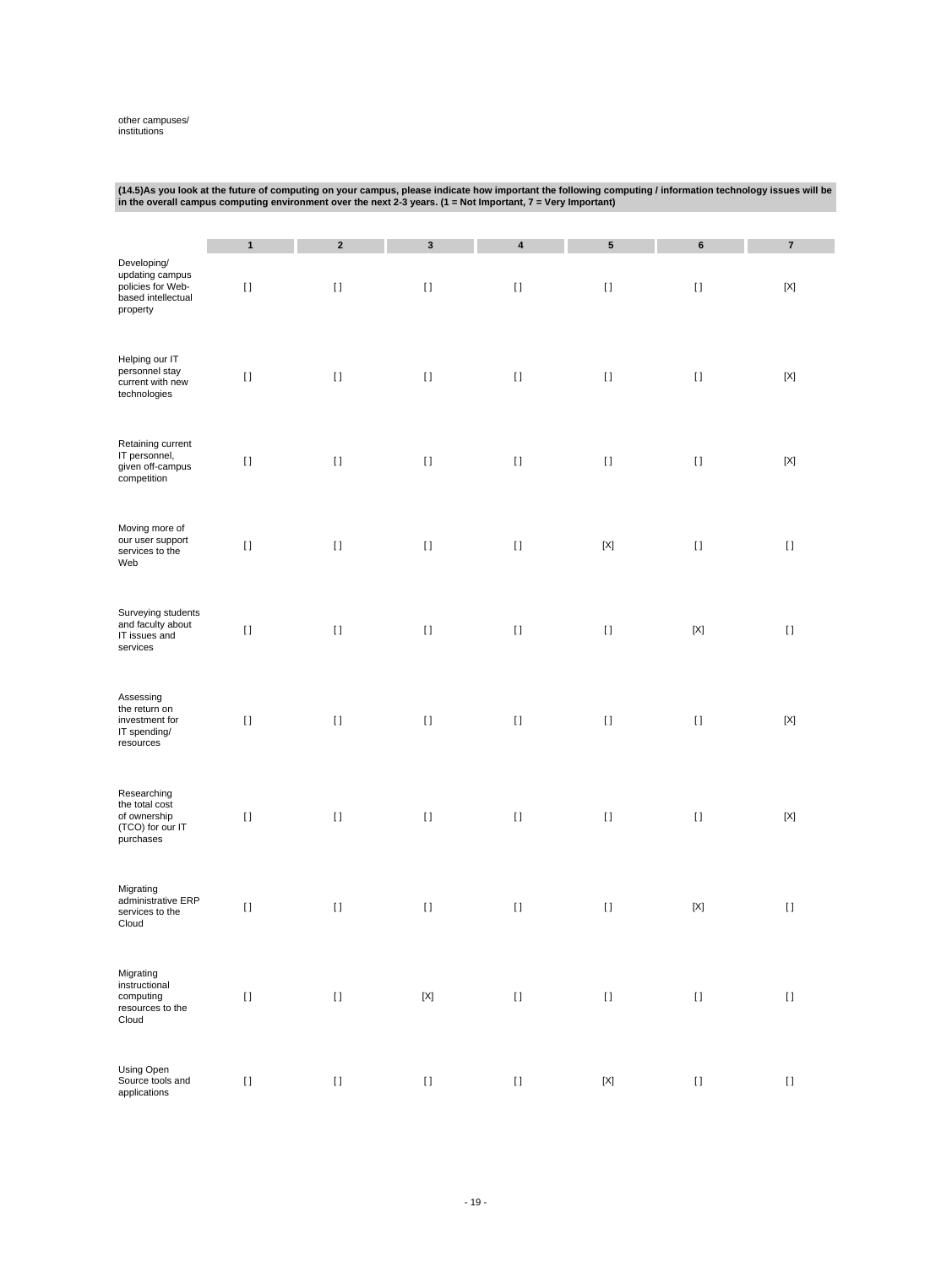| Supporting smart<br>phones                                                                      | $[ \ ]$  | $[ \ ]$  | $[ \ ]$     | $[ \; ]$    | $[ \; ]$                                                                                                                                                                                                  | $[ \ ]$                                                                                                                                                                                                   | $\left[ \text{X} \right]$ |
|-------------------------------------------------------------------------------------------------|----------|----------|-------------|-------------|-----------------------------------------------------------------------------------------------------------------------------------------------------------------------------------------------------------|-----------------------------------------------------------------------------------------------------------------------------------------------------------------------------------------------------------|---------------------------|
| Managing/<br>distributing digital<br>learning resources                                         | $[ \ ]$  | $[ \; ]$ | $[ \ ]$     | $[ \; ]$    | $[ \ ]$                                                                                                                                                                                                   | $[{\sf X}]$                                                                                                                                                                                               | $[ \ ]$                   |
| Controlling/<br>restricting file<br>sharing of<br>commercial content<br>(music, media,<br>etc.) | $[ \; ]$ | $[ \; ]$ | $[{\sf X}]$ | $[ \ ]$     | $[ \ ]$                                                                                                                                                                                                   | $[ \ ]$                                                                                                                                                                                                   | $\left[ \ \right]$        |
| Data warehousing                                                                                | $[ \ ]$  | $[ \ ]$  | $[ \; ]$    | $[ \; ]$    | $[ \ ]$                                                                                                                                                                                                   | $[ \ ]$                                                                                                                                                                                                   | $[{\sf X}]$               |
| Storage<br>management                                                                           | $[ \; ]$ | $[ \; ]$ | $[ \; ]$    | $[ \; ]$    | $[ \; ]$                                                                                                                                                                                                  | $[ \ ]$                                                                                                                                                                                                   | $[{\sf X}]$               |
| Server<br>consolidation                                                                         | $[ \; ]$ | $[ \; ]$ | $[ \; ]$    | $[ \; ]$    | $[ \; ]$                                                                                                                                                                                                  | $[ \ ]$                                                                                                                                                                                                   | $[{\sf X}]$               |
| <b>IT Business</b><br>Continuity                                                                | $[ \ ]$  | $[ \ ]$  | $[ \; ]$    | $[ \; ]$    | $[ \ ]$                                                                                                                                                                                                   | $[ \ ]$                                                                                                                                                                                                   | $[{\sf X}]$               |
| Identity<br>Management                                                                          | $[ \ ]$  | $[ \ ]$  | $[ \ ]$     | $[ \ ]$     | $[ \ ]$                                                                                                                                                                                                   | $[ \ ]$                                                                                                                                                                                                   | $[{\sf X}]$               |
| <b>Business</b><br>analytics /<br>intelligence                                                  | $[ \; ]$ | $[ \ ]$  | $[ \; ]$    | $[ \; ]$    | $[ \ ]$                                                                                                                                                                                                   | $[ \; ]$                                                                                                                                                                                                  | $\left[ \text{X} \right]$ |
| Environmental<br>("green") issues<br>in the acquisition<br>and disposal of IT<br>hardware       | $[ \; ]$ | $[ \; ]$ | $[ \ ]$     | $[ \; ]$    | $[ \; ]$                                                                                                                                                                                                  | $[{\sf X}]$                                                                                                                                                                                               | $[ \ ]$                   |
| Hosted<br>applications/<br>Software as a<br>Service (SaaS)                                      | $[ \ ]$  | $[ \ ]$  | $[ \ ]$     | $[ \ ]$     | $[] \centering \includegraphics[width=0.47\textwidth]{images/TrDiS/N-Architecture.png} \caption{The 3D (top) and 4D (bottom) are used for the 3D (bottom) and 3D (bottom).} \label{TrDiS/N-Architecture}$ | $[{\sf X}]$                                                                                                                                                                                               | $\left[ \ \right]$        |
| Providing mobile<br>services (apps)<br>for our ERP/<br>administrative<br>systems                | $[ \ ]$  | $[ \ ]$  | $[{\sf X}]$ | $[ \: ]$    | $[ \: ]$                                                                                                                                                                                                  | $[ \, ]$                                                                                                                                                                                                  | $\left[ \ \right]$        |
| Providing mobile<br>services (apps) for<br>our LMS/learning<br>mgmt. system                     | $[ \ ]$  | $[ \ ]$  | $[ \ ]$     | $[{\sf X}]$ | $[] \centering \includegraphics[width=0.47\textwidth]{images/TrDiS/N-Architecture.png} \caption{The 3D (top) and 4D (bottom) are used for the 3D (bottom) and 3D (bottom).} \label{TrDiS/N-Architecture}$ | $[] \centering \includegraphics[width=0.47\textwidth]{images/TrDiS/N-Architecture.png} \caption{The 3D (top) and 4D (bottom) are used for the 3D (bottom) and 3D (bottom).} \label{TrDiS/N-Architecture}$ | $[ \: ]$                  |
| Federated Identity<br>Management                                                                | $[ \ ]$  | $[ \ ]$  | $[ \ ]$     | $[ \: ]$    | $[] \centering \includegraphics[width=0.47\textwidth]{images/TrDiS/N-Architecture.png} \caption{The 3D (top) and 4D (bottom) are used for the 3D (bottom) and 3D (bottom).} \label{TrDiS/N-Architecture}$ | $[ \, ]$                                                                                                                                                                                                  | $\left[ \text{X} \right]$ |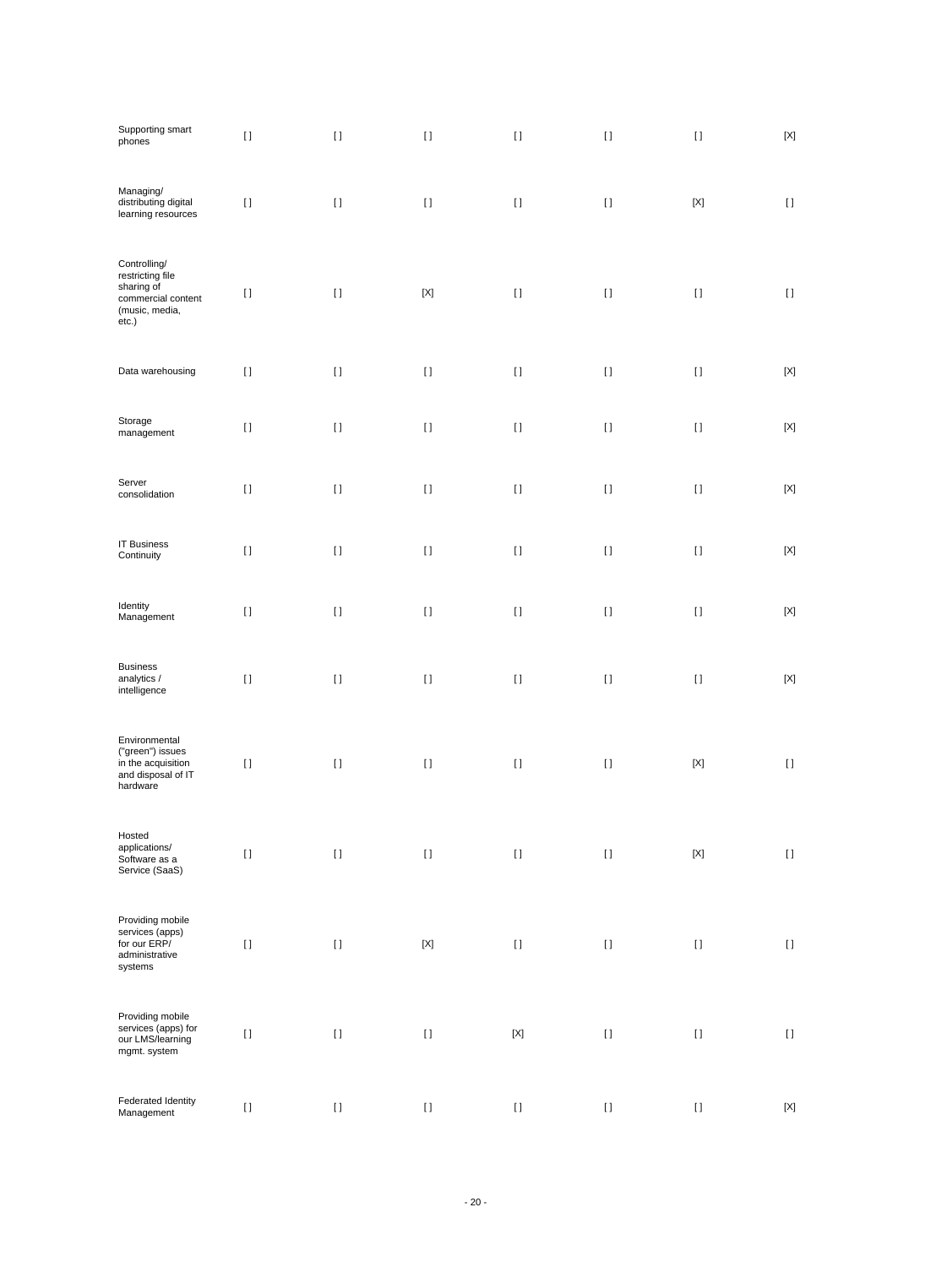(15.0)Compared to last year (2010-11), how do you expect this year's budget (2010-11) to change with regard to central computing/IT services overall, and to<br>the institutional purchases of IT products and services?<br>1 = Redu

|                                                                      | $\mathbf{1}$ | $\mathbf 2$  | 3           | 4           | 5           | 6        | $\bf 7$     |
|----------------------------------------------------------------------|--------------|--------------|-------------|-------------|-------------|----------|-------------|
| Total computing<br>budget for central<br>IT services                 | $[ \; ]$     | $[{\sf X}]$  | $[ \ ]$     | $[ \ ]$     | $[ \ ]$     | $[ \ ]$  | $[ \; ]$    |
| Computer<br>purchases<br>by academic<br>computing units              | $\lceil$     | $[ \ ]$      | $[{\sf X}]$ | $[ \; ]$    | $[ \; ]$    | $[ \; ]$ | $[ \ ]$     |
| Computer<br>purchases by<br>admin. computing<br>units                | [X]          | $[ \ ]$      | $[ \ ]$     | $[ \ ]$     | $[ \ ]$     | $[ \, ]$ | $[ \ ]$     |
| Computer<br>purchases<br>by academic<br>departments                  | $\lceil$     | $[ \; ]$     | $[{\sf X}]$ | $\lceil$    | $[ \ ]$     | $[ \; ]$ | $[ \ ]$     |
| All institutional<br>purchases of<br>desktop / notebook<br>computers | [X]          | $[ \ ]$      | $[ \ ]$     | $[ \ ]$     | $[ \ ]$     | $[ \ ]$  | $[ \ ]$     |
| Institutional support<br>for public computer<br>labs                 | $\lceil$     | $[ \ ]$      | $[ \; ]$    | $[{\sf X}]$ | $[ \ ]$     | $[ \ ]$  | $\lceil$    |
| Network servers                                                      | $\lceil$     | $[ \ ]$      | $[ \ ]$     | $[ \ ]$     | $[ \ ]$     | $[ \; ]$ | $[{\sf X}]$ |
| Server software &<br>related products                                | $[ \ ]$      | $[ \ ]$      | $[{\sf X}]$ | $[ \ ]$     | $[ \ ]$     | $[ \ ]$  | $[ \ ]$     |
| Wireless networks                                                    | $[ \ ]$      | $\mathbf{I}$ | $[ \ ]$     | $[ \ ]$     | $[{\sf X}]$ | $[ \ ]$  | $[ \ ]$     |
| User training and<br>support                                         | $[ \: ]$     | $[ \ ]$      | $[{\sf X}]$ | $[ \; ]$    | $[ \; ]$    | $[ \ ]$  | $[ \; ]$    |
| Professional<br>development for IT<br>personnel                      | $[ \ ]$      | $[ \ ]$      | $[ \ ]$     | $[{\sf X}]$ | $[ \; ]$    | $[ \: ]$ | $[ \; ]$    |
| Campus portal<br>services                                            | $\lceil$     | $[ \ ]$      | $[ \ ]$     | $[{\sf X}]$ | $[ \ ]$     | $[ \ ]$  | $[ \ ]$     |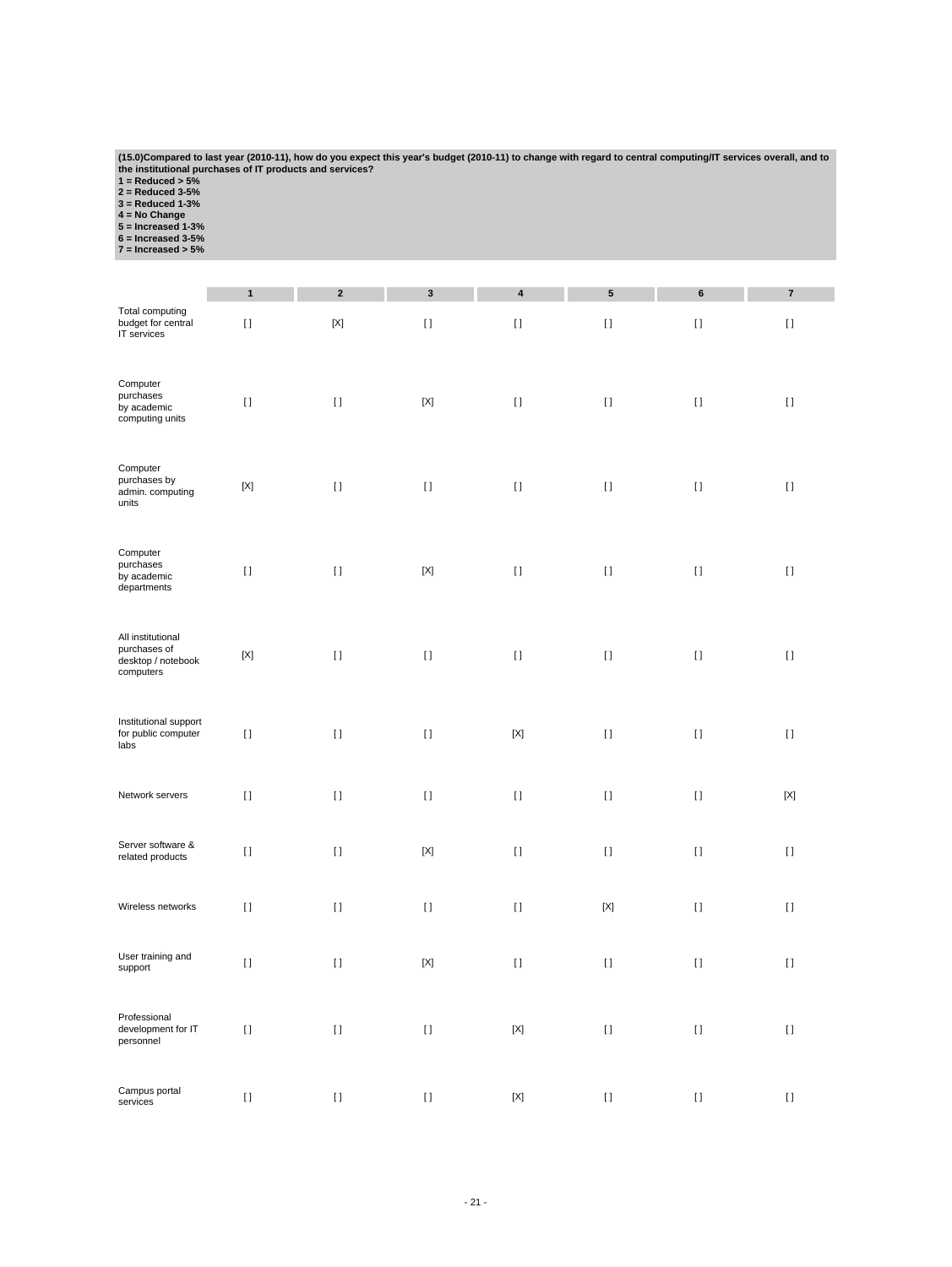| ERP software and<br>services                                           | $[ \ ]$     | $[ \, ]$                  | $[ \; ]$           | $[ \ ]$                   | $[{\sf X}]$                                                                                                                                                                                                                                        | $[ \ ]$  | $[ \; ]$                  |
|------------------------------------------------------------------------|-------------|---------------------------|--------------------|---------------------------|----------------------------------------------------------------------------------------------------------------------------------------------------------------------------------------------------------------------------------------------------|----------|---------------------------|
| Cloud computing<br>resources/services/<br>migration                    | $[ \ ]$     | $[ \; ]$                  | $[ \; ]$           | $[ \; ]$                  | $[ \; ]$                                                                                                                                                                                                                                           | $[ \ ]$  | $[{\sf X}]$               |
| Mobile computing<br>resources/services                                 | $[ \ ]$     | $[ \; ]$                  | $[ \ ]$            | $\left[ \text{X} \right]$ | $[ \; ]$                                                                                                                                                                                                                                           | $[ \ ]$  | $[ \; ]$                  |
| Tech resources for<br>smart classrooms                                 | $[{\sf X}]$ | $[ \; ]$                  | $[ \ ]$            | $[ \; ]$                  | $[ \; ]$                                                                                                                                                                                                                                           | $[ \ ]$  | $[ \; ]$                  |
| External service<br>providers                                          | $[ \ ]$     | $[ \; ]$                  | $[ \ ]$            | $[{\sf X}]$               | $[ \: ]$                                                                                                                                                                                                                                           | $[ \; ]$ | $[ \ ]$                   |
| Security issues                                                        | $[ \ ]$     | $[ \ ]$                   | $[ \ ]$            | $[{\sf X}]$               | $[ \ ]$                                                                                                                                                                                                                                            | $[ \ ]$  | $[ \ ]$                   |
| Identity<br>management                                                 | $[ \: ]$    | $[ \; ]$                  | $[ \ ]$            | $[{\sf X}]$               | $[ \; ]$                                                                                                                                                                                                                                           | $[ \ ]$  | $[ \ ]$                   |
| Consultants for<br>IT projects and<br>services                         | $[ \: ]$    | $[ \; ]$                  | $[ \ ]$            | $[ \ ]$                   | $[ \ ]$                                                                                                                                                                                                                                            | $[ \ ]$  | [X]                       |
| Data warehousing                                                       | $[ \ ]$     | $[ \, ]$                  | $[ \; ]$           | $[ \: ]$                  | $[ \; ]$                                                                                                                                                                                                                                           | $[ \; ]$ | $[{\sf X}]$               |
| CRM services /<br>software                                             | $[ \ ]$     | $[ \ ]$                   | $[ \ ]$            | $[ \ ]$                   | $[ \ ]$                                                                                                                                                                                                                                            | $[ \ ]$  | $[{\sf X}]$               |
| Supporting Open<br>Source projects/<br>applications                    | $[ \; ]$    | $[ \ ]$                   | $[ \ ]$            | $[{\sf X}]$               | $[ \; ]$                                                                                                                                                                                                                                           | $[ \ ]$  | $[ \ ]$                   |
| <b>Business</b><br>Continuity                                          | $[ \ ]$     | $[ \ ]$                   | $[ \ ]$            | $[{\sf X}]$               | $[ \ ]$                                                                                                                                                                                                                                            | $[ \ ]$  | H                         |
| <b>Business</b><br>Analytics /<br>Business<br>Intelligence<br>products | $[ \ ]$     | $[ \ ]$                   | $\left[ \ \right]$ | $[ \ ]$                   |                                                                                                                                                                                                                                                    | $[ \; ]$ | $\left[ \text{X} \right]$ |
| Emergency<br>communication /<br>notification<br>services               | $[ \ ]$     | $\mathop{\rm I}\nolimits$ | $[ \: ]$           | $\left[ \text{X} \right]$ | $[] \centering \includegraphics[width=0.47\textwidth]{images/TrDiS-Architecture.png} \caption{The 3D (top) and 4D (bottom) are used for the 3D (bottom) and 3D (bottom) are used for the 3D (bottom) and 3D (bottom).} \label{TrDiS-Architecture}$ | $[ \ ]$  | $[ \ ]$                   |

**(16.0)Did your budget for central IT services experience a mid-year cut during 2010-11?**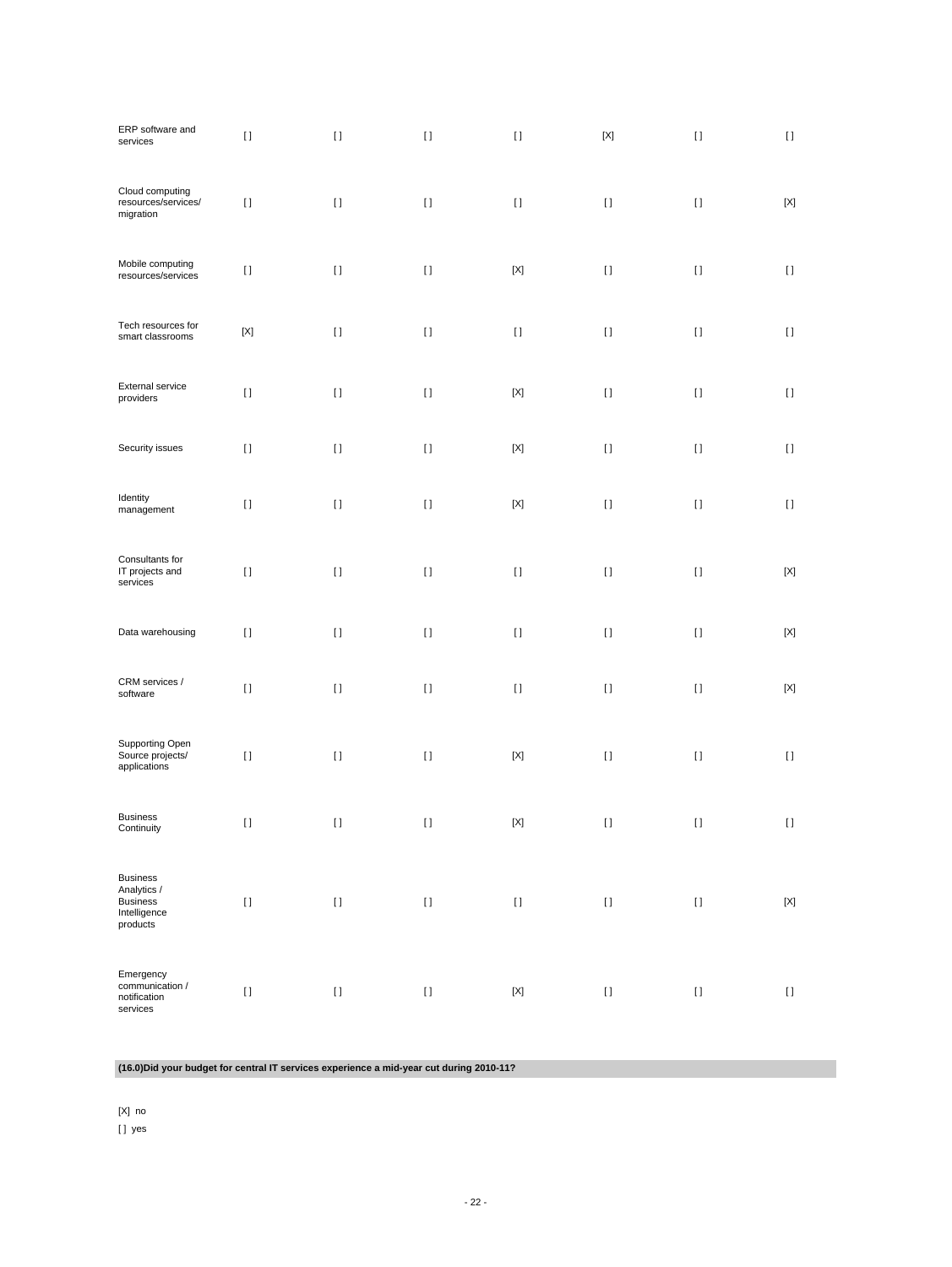#### **If yes, what percent (i.e., 5 means a five percent mid-year budget cut)?**  $[0]$ %

#### **(17.0)What is the total budget for central IT services for A/Y 2011-12 (whole numbers, no commas)?** \$ [ 2920000 ]

**(18.0)Allocation of the IT/Central IT Services Budget (estimated percentages; numbers may not equal 100% because of the overlap of categories, such as personnel and user support):**

| hardware                |                                                                                                   |             |                                                                                                           |             |             |
|-------------------------|---------------------------------------------------------------------------------------------------|-------------|-----------------------------------------------------------------------------------------------------------|-------------|-------------|
| [20]%                   |                                                                                                   |             |                                                                                                           |             |             |
| software                |                                                                                                   |             |                                                                                                           |             |             |
| [1]%                    |                                                                                                   |             |                                                                                                           |             |             |
| personnel               |                                                                                                   |             |                                                                                                           |             |             |
| [52]%                   |                                                                                                   |             |                                                                                                           |             |             |
| content licenses        |                                                                                                   |             |                                                                                                           |             |             |
| $[11]$ %                |                                                                                                   |             |                                                                                                           |             |             |
| user support            |                                                                                                   |             |                                                                                                           |             |             |
| [4]%                    |                                                                                                   |             |                                                                                                           |             |             |
| network service/support |                                                                                                   |             |                                                                                                           |             |             |
| [12]%                   |                                                                                                   |             |                                                                                                           |             |             |
|                         | (19.0)Computing/IT expenditures as a percentage of other campus expenditures:                     |             |                                                                                                           |             |             |
|                         |                                                                                                   |             |                                                                                                           |             |             |
|                         | Central IT services as a percentage of total institutional computing/IT expenditures for 2011-12? |             |                                                                                                           |             |             |
| [35]%                   |                                                                                                   |             |                                                                                                           |             |             |
|                         | total computing/IT expenditures as a percentage of the total institutional budget for 2011-12?    |             |                                                                                                           |             |             |
| [3]%                    |                                                                                                   |             |                                                                                                           |             |             |
|                         |                                                                                                   |             | (20.0)Current replacement cycle for institutionally-owned desktop & notebook computers (number of years): |             |             |
|                         |                                                                                                   |             |                                                                                                           |             |             |
|                         | $\mathbf{1}$                                                                                      | $\mathbf 2$ | 3                                                                                                         | 4           | 5           |
| student labs            | $[ \ ]$                                                                                           | $[ \; ]$    | $[{\sf X}]$                                                                                               | $[ \; ]$    | $[ \; ]$    |
|                         |                                                                                                   |             |                                                                                                           |             |             |
| faculty offices         | $[ \; ]$                                                                                          | $[ \ ]$     | $[ \ ]$                                                                                                   | $[{\sf X}]$ | $[ \; ]$    |
|                         |                                                                                                   |             |                                                                                                           |             |             |
| administrative offices  | $[ \; ]$                                                                                          | $[ \ ]$     | $[ \; ]$                                                                                                  | $[ \; ]$    | $[{\sf X}]$ |

**(21.0)Does your institution have a financial plan to upgrade/enhance/replace the campus network (including wireless network?)**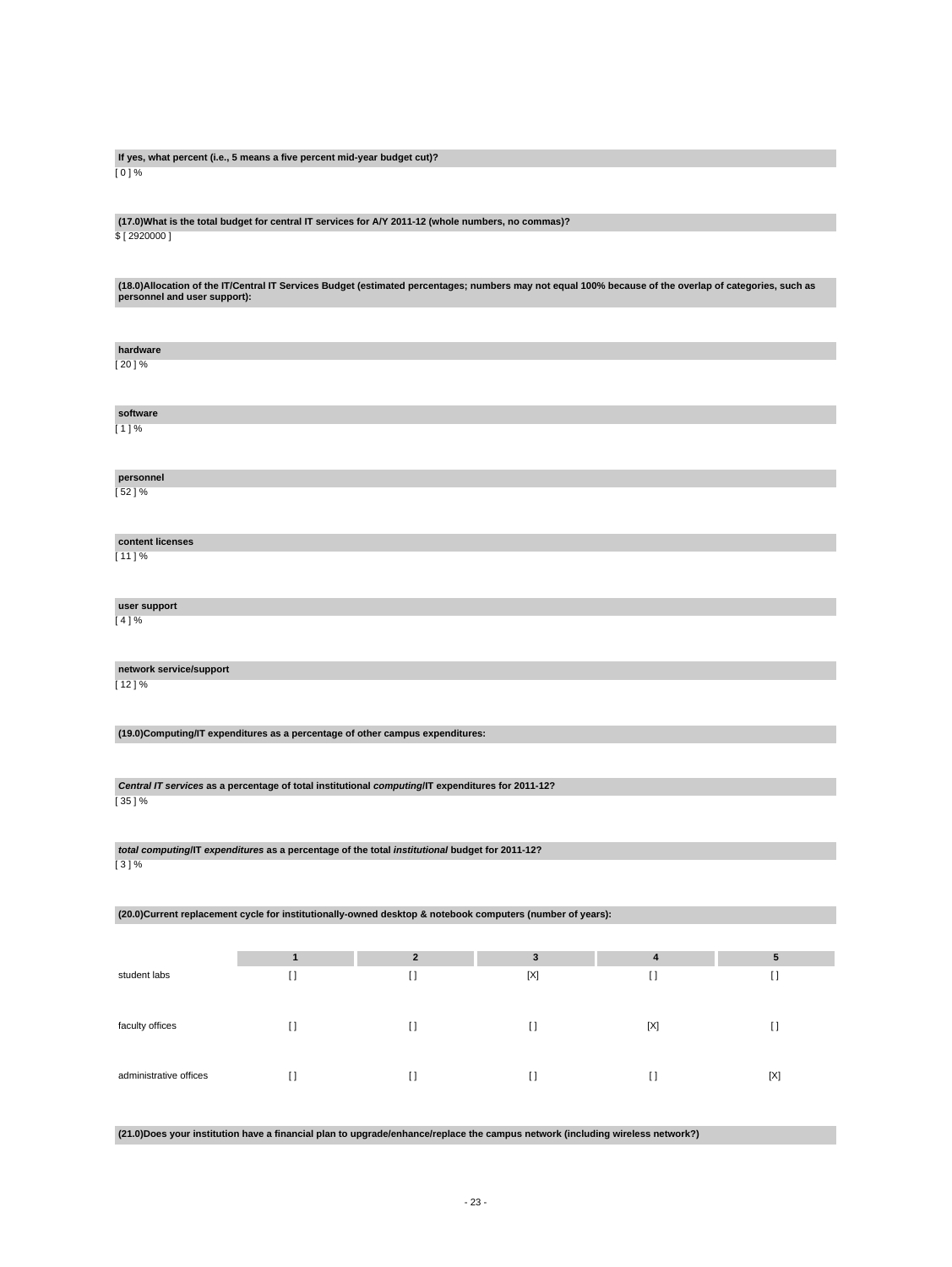[ ] no current plan/policy

[] under discussion/development

[X] currently funded network replacement / upgrade plan

#### **(22.0)As of September 2011, will your institution have operational campus-wide (emergency) notification system?**

[] no (go to Question 25) [X] yes

#### **If Yes: please indicate all the elements of this system that are functional as of September 2011 (mark all that apply)**

[X] sirens

- [ ] PA system
- [] electronic signs / displays
- [X] notice on campus web site / portal
- [X] email
- [X] SMS / text messaging
- [ ] RSS
- [ ] Twitter
- [X] voice mail to campus phones (offices / dorms)
- [X] voice mail to off-campus land lines (homes / apartments)
- [X] voice mail to mobile phones

**If Yes: what is your campus policy regarding student registration for emergency notification services**

[X] opt in [] opt out

#### **(23.0)As of September 2011, will your institution use a third party provider for notification software or services?**

[ ] no (go to Question 24) [X] yes

**If Yes: please indicate the name of the company that your campus uses for notification services:**

[X] Blackboard Connect

- [] CampusCruiser
- [ ] E2Campus
- [ ] MIR3
- [] 3n/Everbridge
- [] Rave
- [] SchoolMessenger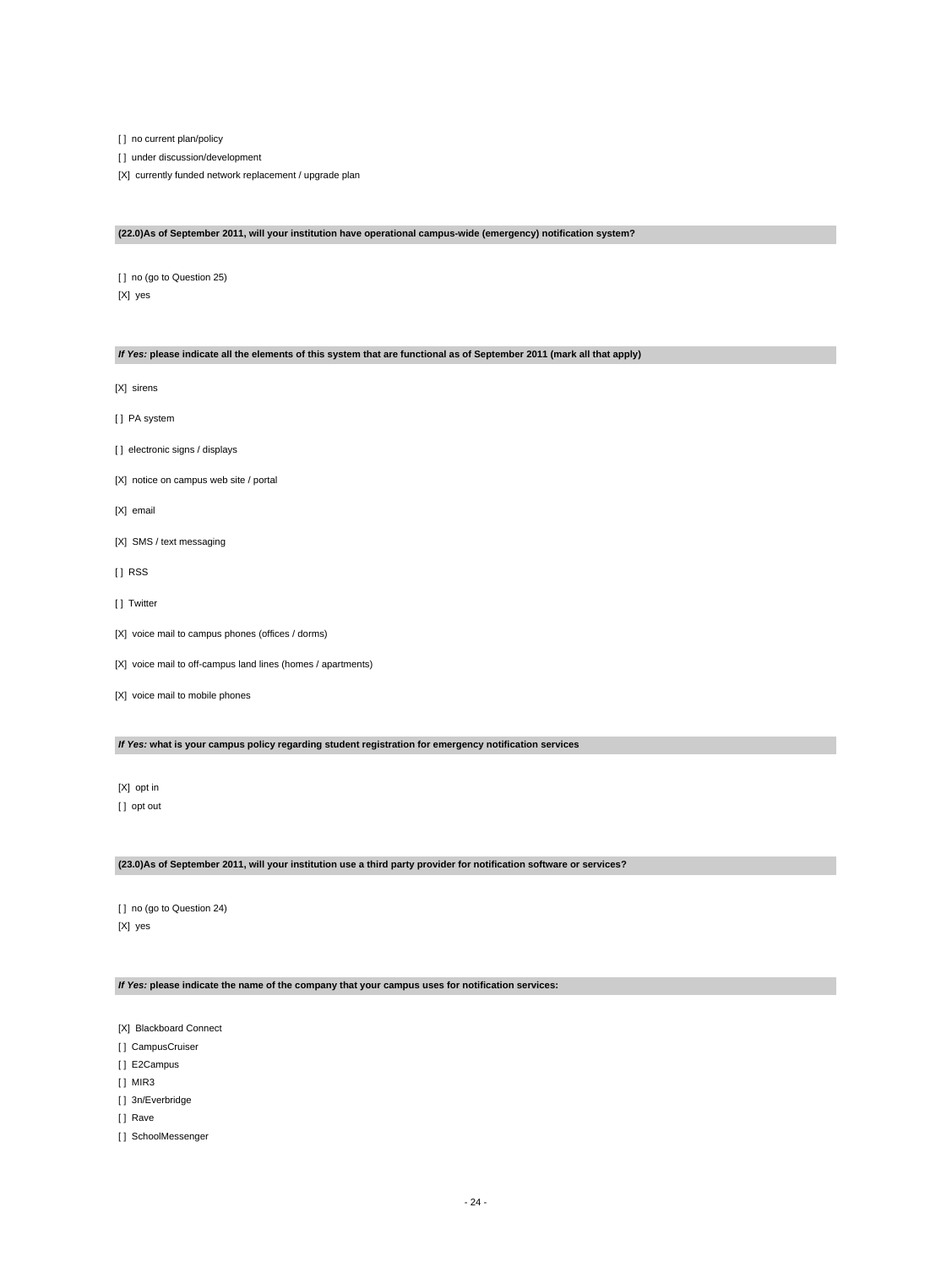[ ] Send Word Now

[ ] Switfteach Networks

[ ] Other

# **(24.0)Over the past year (2010-11), how did you use your notification service? (please check all that apply)**

[X] emergency notification

[] student recruitment (contacting prospective students)

[] student services (academic services for current students)

[] alumni contact/services

[X] severe weather alerts

|                                                                     | <b>Examples in the range of the renowing</b> | $\frac{1}{2}$ is an about any planning for networking on your campus: (1 = Not important, 1 = Very important) |              |           |                 |             |             |
|---------------------------------------------------------------------|----------------------------------------------|---------------------------------------------------------------------------------------------------------------|--------------|-----------|-----------------|-------------|-------------|
|                                                                     |                                              |                                                                                                               |              |           |                 |             |             |
|                                                                     | $\mathbf{1}$                                 | $\mathbf 2$                                                                                                   | $\mathbf{3}$ | $\pmb{4}$ | $5\phantom{.0}$ | $\bf 6$     | $\bf 7$     |
| Supporting<br>instructional labs<br>and clusters                    | $[ \ ]$                                      | $[ \ ]$                                                                                                       | $[ \ ]$      | $[ \; ]$  | $[ \; ]$        | $[ \ ]$     | $[{\sf X}]$ |
| Addressing the<br>rapidly growing<br>demand for<br>network bandwith | $[ \; ]$                                     | $\mathop{\rm I}\nolimits$                                                                                     | $[ \ ]$      | $[ \ ]$   | $[ \ ]$         | $[ \ ]$     | $[{\sf X}]$ |
| Digital image<br>libraries/archives                                 | $[ \ ]$                                      | $[ \; ]$                                                                                                      | $[ \ ]$      | $[ \ ]$   | $\lceil$        | $[{\sf X}]$ | $[ \ ]$     |
| Video/rich media<br>streaming                                       | $[ \ ]$                                      | $[ \ ]$                                                                                                       | $[ \; ]$     | $[ \; ]$  | $[ \; ]$        | $[{\sf X}]$ | $[ \; ]$    |
| Disaster recovery                                                   | $[ \ ]$                                      | $[ \; ]$                                                                                                      | $[ \ ]$      | $[ \; ]$  | $\lceil$        | $[ \ ]$     | $[{\sf X}]$ |
| Virtual private<br>networks (VPN)                                   | $[ \; ]$                                     | $[ \ ]$                                                                                                       | $[ \ ]$      | $[ \; ]$  | $[ \; ]$        | $[ \; ]$    | $[{\sf X}]$ |
| Network security                                                    | $\lceil$                                     | $[ \ ]$                                                                                                       | $[ \ ]$      | $[ \; ]$  | $\lceil$        | $[ \ ]$     | $[{\sf X}]$ |
| 10Gb ethernet                                                       | $[ \ ]$                                      | $[ \ ]$                                                                                                       | $[ \; ]$     | $[ \; ]$  | $[ \; ]$        | $[ \; ]$    | $[{\sf X}]$ |
| Grid computing                                                      | $[ \; ]$                                     | $[{\sf X}]$                                                                                                   | $[ \; ]$     | $[ \; ]$  | $[ \; ]$        | $[ \ ]$     | $[ \; ]$    |
| Cloud computing                                                     | $[ \; ]$                                     | $[ \; ]$                                                                                                      | $[ \ ]$      | $[ \; ]$  | $[{\sf X}]$     | $[ \; ]$    | $[ \ ]$     |
| Wi-Max wireless<br>networks                                         | $[ \; ]$                                     | $[{\sf X}]$                                                                                                   | $[ \ ]$      | $[ \ ]$   | $[ \ ]$         | $[ \; ]$    | $[ \ ]$     |

### **(25.0)How important are the following issues in discussions about and planning for networking on your campus? (1 = Not Important, 7 = Very Important)**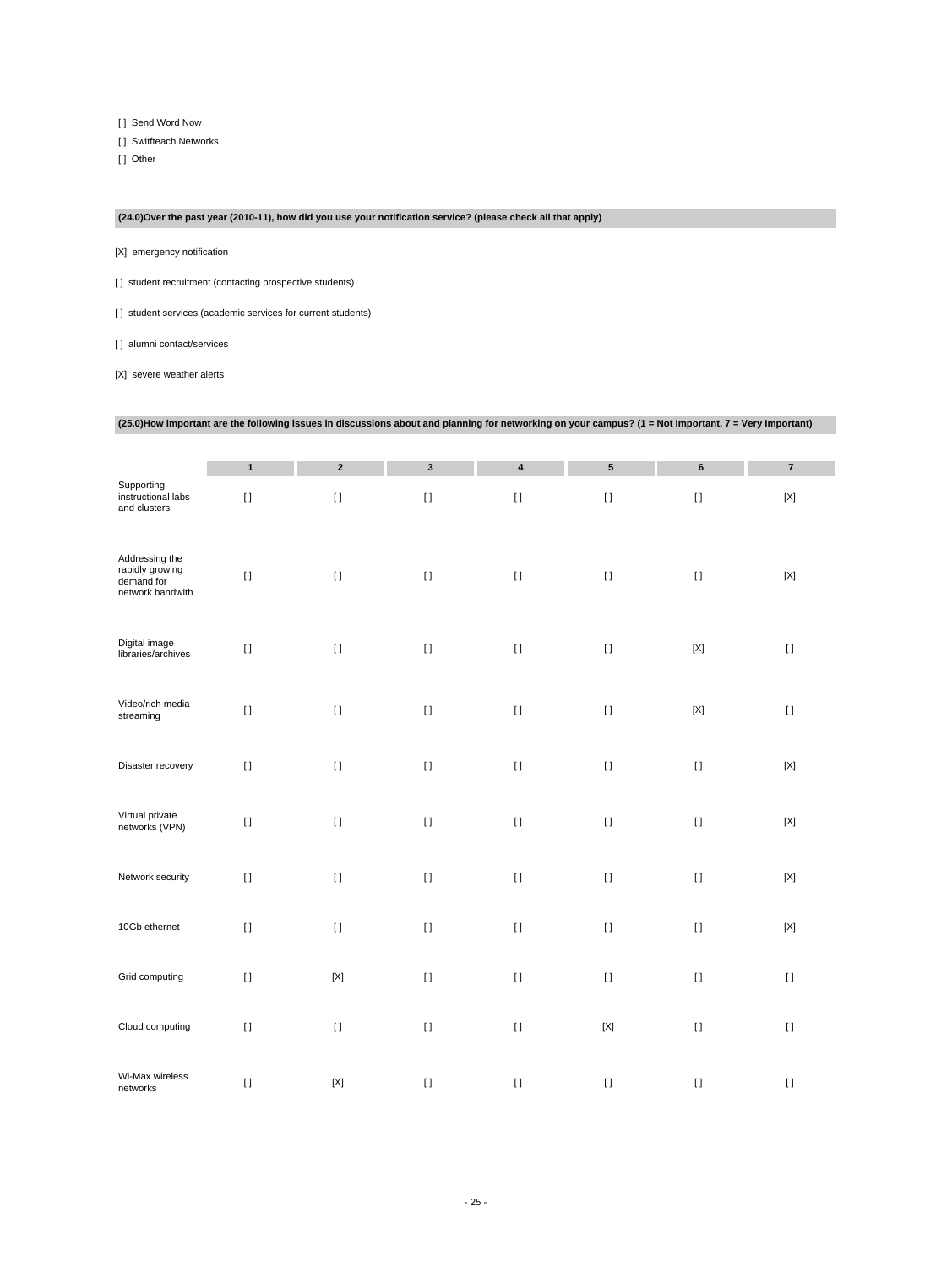| Making campus<br>networks<br>accessible to<br>Smart Phones                                | $[ \ ]$                   | $[ \ ]$                                                                                                                                                                                               | $[ \; ]$           | $[ \ ]$                                | $[ \ ]$                                | $[ \ ]$                                                                                                                                                                                                   | $[{\sf X}]$        |
|-------------------------------------------------------------------------------------------|---------------------------|-------------------------------------------------------------------------------------------------------------------------------------------------------------------------------------------------------|--------------------|----------------------------------------|----------------------------------------|-----------------------------------------------------------------------------------------------------------------------------------------------------------------------------------------------------------|--------------------|
| Quality of cellular<br>coverage that<br>commercial<br>services provide for<br>your campus | $[ \ ]$                   | $[{\sf X}]$                                                                                                                                                                                           | $[ \ ]$            | $[ \ ]$                                | $[ \ ]$                                | $[ \ ]$                                                                                                                                                                                                   | $[ \ ]$            |
| Guest access/<br>services on the<br>campus network                                        | $[ \ ]$                   | $\lceil$                                                                                                                                                                                              | $[ \ ]$            | $[ \ ]$                                | $[{\sf X}]$                            | $[ \ ]$                                                                                                                                                                                                   | $[ \; ]$           |
| Data Encryption                                                                           | $[ \ ]$                   | $[ \; ]$                                                                                                                                                                                              | $[ \; ]$           | $[ \; ]$                               | $[ \; ]$                               | $[{\sf X}]$                                                                                                                                                                                               | $[ \ ]$            |
| Replacement<br>cycle for network<br>infrastructure                                        | $[ \ ]$                   | $[ \ ]$                                                                                                                                                                                               | $[ \ ]$            | $[ \ ]$                                | $[ \ ]$                                | $[{\sf X}]$                                                                                                                                                                                               | $[ \ ]$            |
| Identity<br>$m$ anagement                                                                 | $[ \ ]$                   | $\lceil$                                                                                                                                                                                              | $[ \ ]$            | $[ \ ]$                                | $[ \ ]$                                | $[{\sf X}]$                                                                                                                                                                                               | $[ \ ]$            |
| Bandwidth for<br>Software as a<br>Service/SaaS<br>applications                            | $[ \; ]$                  | $[1]$                                                                                                                                                                                                 | $[ \; ]$           | $[ \ ]$                                | $[{\sf X}]$                            | $[ \; ]$                                                                                                                                                                                                  | $[ \ ]$            |
| Internet2                                                                                 | $\left[ \text{X} \right]$ | $[1]$                                                                                                                                                                                                 | $[ \; ]$           | $[ \; ]$                               | $[ \; ]$                               | $[ \; ]$                                                                                                                                                                                                  | $[ \ ]$            |
| National Lambda<br>Rail                                                                   | [X]                       | $\lceil$                                                                                                                                                                                              | $[ \ ]$            | $[ \ ]$                                | $[ \ ]$                                | $[ \ ]$                                                                                                                                                                                                   | H                  |
| Statenets/Statenet<br>services                                                            | $[ \ ]$                   | $[ \ ]$                                                                                                                                                                                               | $[ \; ]$           | $[ \; ]$                               | $[ \ ]$                                | $[{\sf X}]$                                                                                                                                                                                               | $[ \ ]$            |
| Spyware/malware                                                                           | $[ \ ]$                   | $[1]$                                                                                                                                                                                                 | $[ \; ]$           | $[{\sf X}]$                            | $[ \; ]$                               | $[ \; ]$                                                                                                                                                                                                  | $[ \ ]$            |
| <b>IT Disaster</b><br>Communications<br>Capacity                                          | $[ \ ]$                   | $\mathop{\rm I}\nolimits$                                                                                                                                                                             | $\left[ \ \right]$ | $\begin{array}{c} \square \end{array}$ | $\begin{array}{c} \square \end{array}$ | $\left[ \text{X} \right]$                                                                                                                                                                                 | $[ \; ]$           |
| P-20 Education<br>Continuum/<br>Services                                                  | $\left[ \text{X} \right]$ | $[] \centering \includegraphics[width=0.47\textwidth]{images/TrDiS-Architecture.png} \caption{The 3D (top) and 4D (bottom) are used for the 3D (bottom) and 3D (bottom).} \label{TrDiS-Architecture}$ | $[ \: ]$           | $[ \: ]$                               | $[ \: ]$                               | $[] \centering \includegraphics[width=0.47\textwidth]{images/TrDiS/N-Architecture.png} \caption{The 3D (top) and 4D (bottom) are used for the 3D (bottom) and 3D (bottom).} \label{TrDiS/N-Architecture}$ | $\left[ \ \right]$ |

# **(26.0)How well-developed are your institutional network connections and instructional infrastructure?**

**percentage of classrooms that are connected to the campus network/have Internet access?**

[ 100 ] %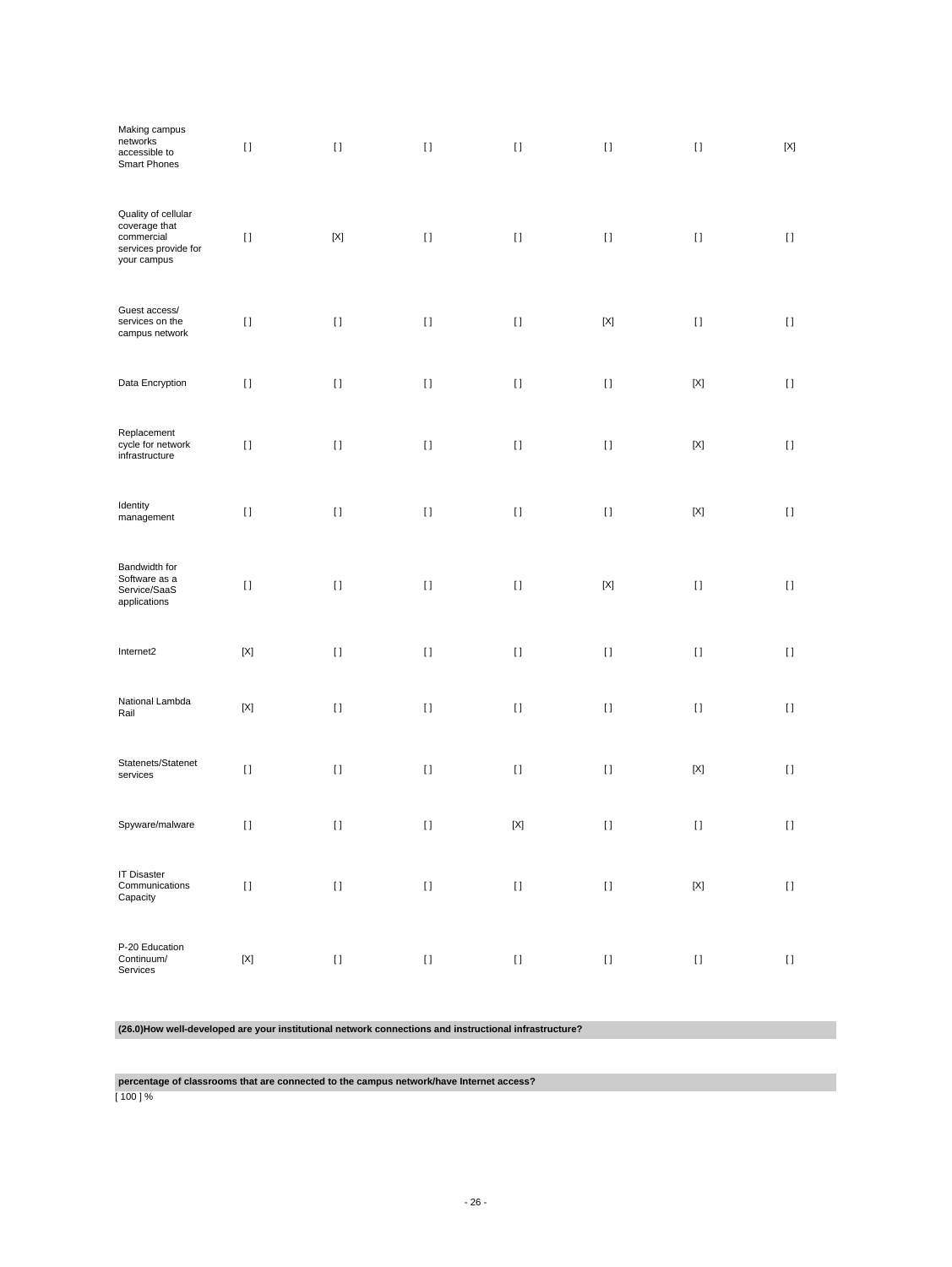**percentage of classrooms that have fixed/permanent computer projection capacity?** [ 99 ] %

**percentage of classrooms that have permanent/imbedded lecture capture capacity?** [ 0 ] %

**percentage of classrooms covered/served by wireless network access/services?** [ 100 ] %

**(27.0)What is your best estimate of the number of wireless nodes (access points) on the campus network?** [ 400 ] nodes

**(28.0)Does your institution limit the size of email documents/attachments:**

[ ] no [X] yes

**if yes, max file size (in MBytes)?** [ 25 ] MBytes

**(29.0)Does your institution charge students for printing? (please check only one):**

[X] no

[] annual/term fee for all printing

[] annual/term fee for a specific number of pages

[ ] pay for use/individual charges

[ ] other payment plan for printing services

**(30.0)Storage capacity for student and faculty email**

**students**

[ 25 ] GBytes

**faculty**

[ 25 ] GBytes

**(31.0)Does your institution limit the size of student web sites:**

[X] no [ ] yes

**if yes, max size (in MBytes)?**

[ 0 ] MBytes

**(32.0)Is your institution reviewing or converting to Cloud Services for the following applications?**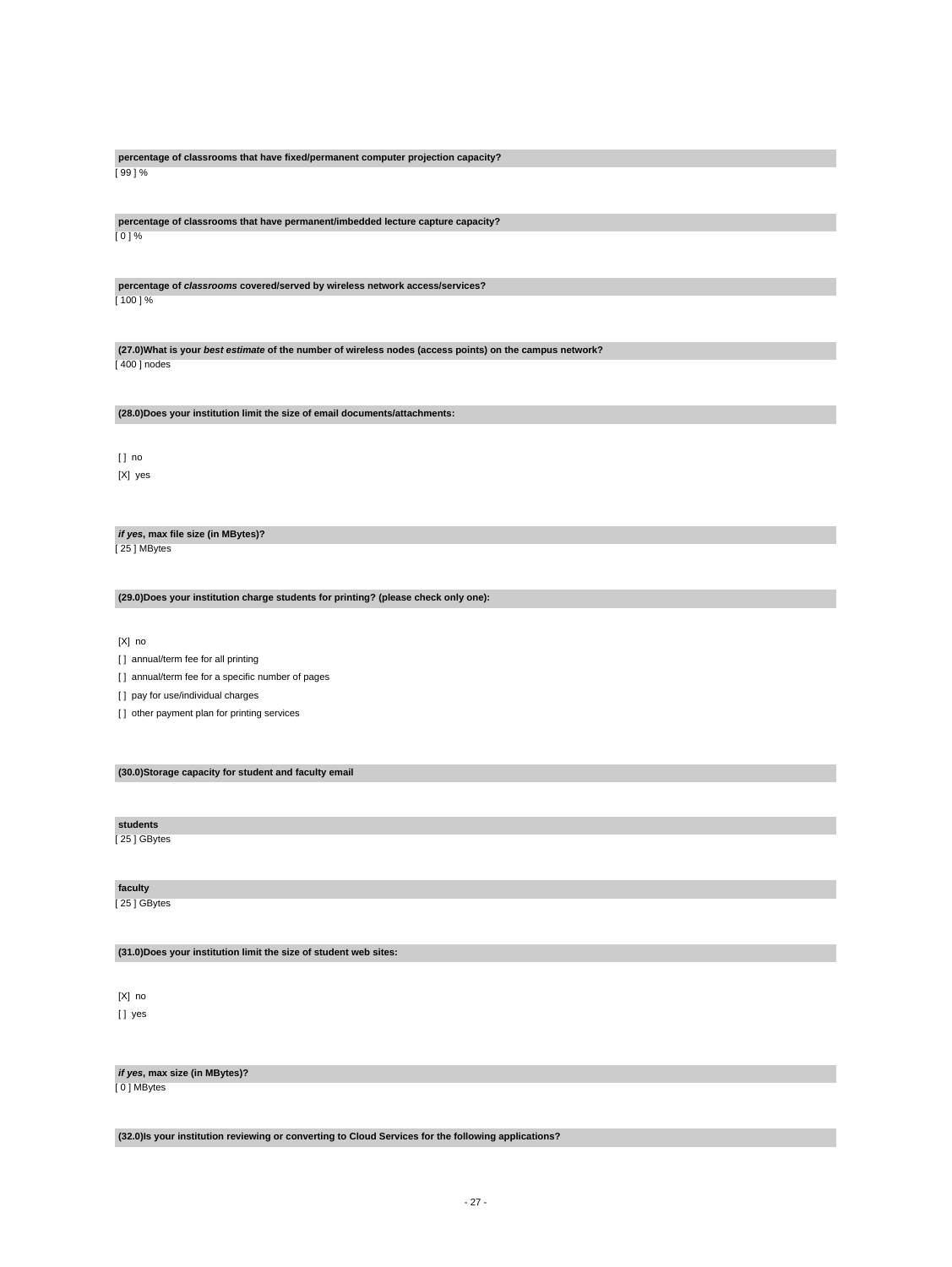|                                       | No          | <b>Under Review</b> | <b>Coverting to / Now using</b> |
|---------------------------------------|-------------|---------------------|---------------------------------|
| Email                                 | $\lceil$    | $\lceil$            | $[{\sf X}]$                     |
| Calendaring                           | $[ \ ]$     | $[ \ ]$             | [X]                             |
| Administrative computing/ERP services | $[ \ ]$     | $[{\sf X}]$         | $\mathbf{I}$                    |
| <b>CRM</b> services                   | $[ \ ]$     | $[{\sf X}]$         | $[ \ ]$                         |
| Learning management/LMS services      | [X]         | $\lceil$            | $[ \ ]$                         |
| Research and HPC activities           | $[{\sf X}]$ | $\lceil$            | $[ \ ]$                         |
| Storage/Archiving/Business continuity | [X]         | $\lceil$            | $[ \ ]$                         |

#### **(33.0)Is your institution reviewing or converting to an outsourced / hosted email solution?**

|          | No | <b>Under Review</b> | <b>Coverting to / Now using</b> |
|----------|----|---------------------|---------------------------------|
| Students |    |                     | [X]                             |
|          |    |                     |                                 |
| Faculty  |    |                     | [X]                             |

# **Provider**

[X] Google

- [ ] Microsoft
- [ ] Zimbra

# **(33.5)Is your institution reviewing or converting to an outsourced / hosted "office" application?**

[X] no

[] under review

[] converting to / now using

#### **Product**

[ ] Google Apps

[ ] Microsoft Office Live

# **(34.0)How would you characterize the campus strategy on Open Source tools for central IT infrastructure services (Linux, Apache, network monitoring, security, etc)?**

[ ] none: little if any interest in or deployment of Open Source tools in Central IT Services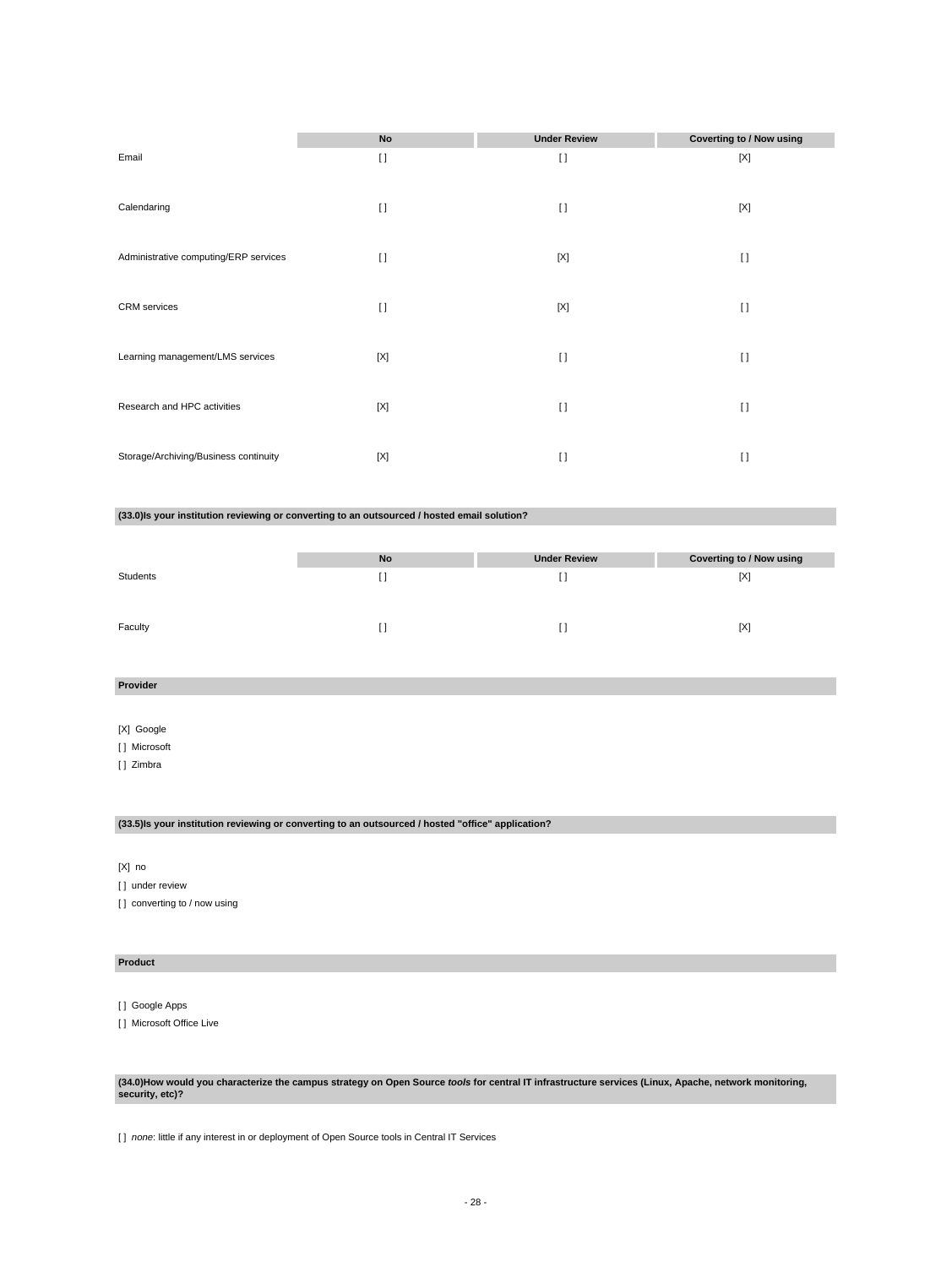[] observing: watching other institutions with interest, but no active deployment or development

[] limited use: some Open Source tool activity, primarily backroom/infrastructure tools (security, spam filters, etc..)

[] operational: significant Open Source deployment, focused on key operations

[X] mission critical: using a number of Open Source academic, administrative, and research resources for "mission critical" central IT operations

[] contributing: strong support for Open Source tools plus a commitment and campus strategy to develop new /enhance current Open Source tools for central IT operations

#### **(35.0)How would you characterize your campus strategy on/engagement with Open Source applications (Sakai, Moodle, Open Source Portfolio, uPortal, Kuali Financials, Kuali Student, etc.)?**

[ ] none: little if any interest in or deployment of Open Source tools in Central IT Services

[] observing: watching other institutions with interest, but no active deployment or development

[ ] limited use: some Open Source tool activity, primarily backroom/infrastructure tools (security, spam filters, etc..)

[] operational: significant Open Source deployment, focused on key operations

[X] mission critical: using a number of Open Source academic, administrative, and research resources for "mission critical" central IT operations

[] contributing: strong support for Open Source tools plus a commitment and campus strategy to develop new /enhance current Open Source tools for central IT operations

(36.0)Looking ahead, what's the likelihood that your institution will migrate (or has already migrated to) to one or more Software as a Service (SaaS) or Open<br>Source ERP applications in five years, fall 2016 (1 = Low, 7 =

#### **Software as a Service (SaaS) Apps**

| Course / Learning                | $\mathbf{1}$ | $\mathbf 2$  | $\mathbf 3$ | 4            | ${\bf 5}$    | 6        | $\bf 7$     |
|----------------------------------|--------------|--------------|-------------|--------------|--------------|----------|-------------|
| Management<br>System             | $\mathbf{I}$ | $[ \ ]$      | $[ \; ]$    | $\mathbf{I}$ | $[{\sf X}]$  | $[ \ ]$  | $[ \; ]$    |
| Content<br>Mangement<br>System   | $[ \ ]$      | $\mathbf{I}$ | $[ \; ]$    | $[ \ ]$      | $[ \ ]$      | $[ \ ]$  | $[{\sf X}]$ |
| Research<br>Management<br>System | $[{\sf X}]$  | $\mathbf{I}$ | $[ \; ]$    | $[ \ ]$      | $\mathbf{I}$ | $[ \; ]$ | $[ \ ]$     |
| Development<br>System            | $[{\sf X}]$  | $[ \; ]$     | $[ \ ]$     | $[ \ ]$      | $[ \ ]$      | $[ \; ]$ | $[ \ ]$     |
| Financial System                 | $[ \ ]$      | $\bar{\Pi}$  | $[{\sf X}]$ | $[ \; ]$     | $[ \; ]$     | $[ \ ]$  | $[ \; ]$    |
| HR System                        | $[{\sf X}]$  | $\mathbf{I}$ | $[ \; ]$    | $[ \ ]$      | $\mathbf{I}$ | $[ \ ]$  | $[ \; ]$    |
| Student<br>Information System    | $[ \; ]$     | $[{\sf X}]$  | $[ \ ]$     | $[ \; ]$     | $[ \; ]$     | $[ \ ]$  | $[ \ ]$     |
| <b>CRM</b> Services              | $[ \; ]$     | $[ \; ]$     | $[ \; ]$    | $[ \ ]$      | $[ \ ]$      | $[ \; ]$ | $[{\sf X}]$ |
| Student ePortfolio<br>System     | $[ \ ]$      | $[ \ ]$      | $[ \; ]$    | $[{\sf X}]$  | $\lceil$     | $[ \ ]$  | $[ \; ]$    |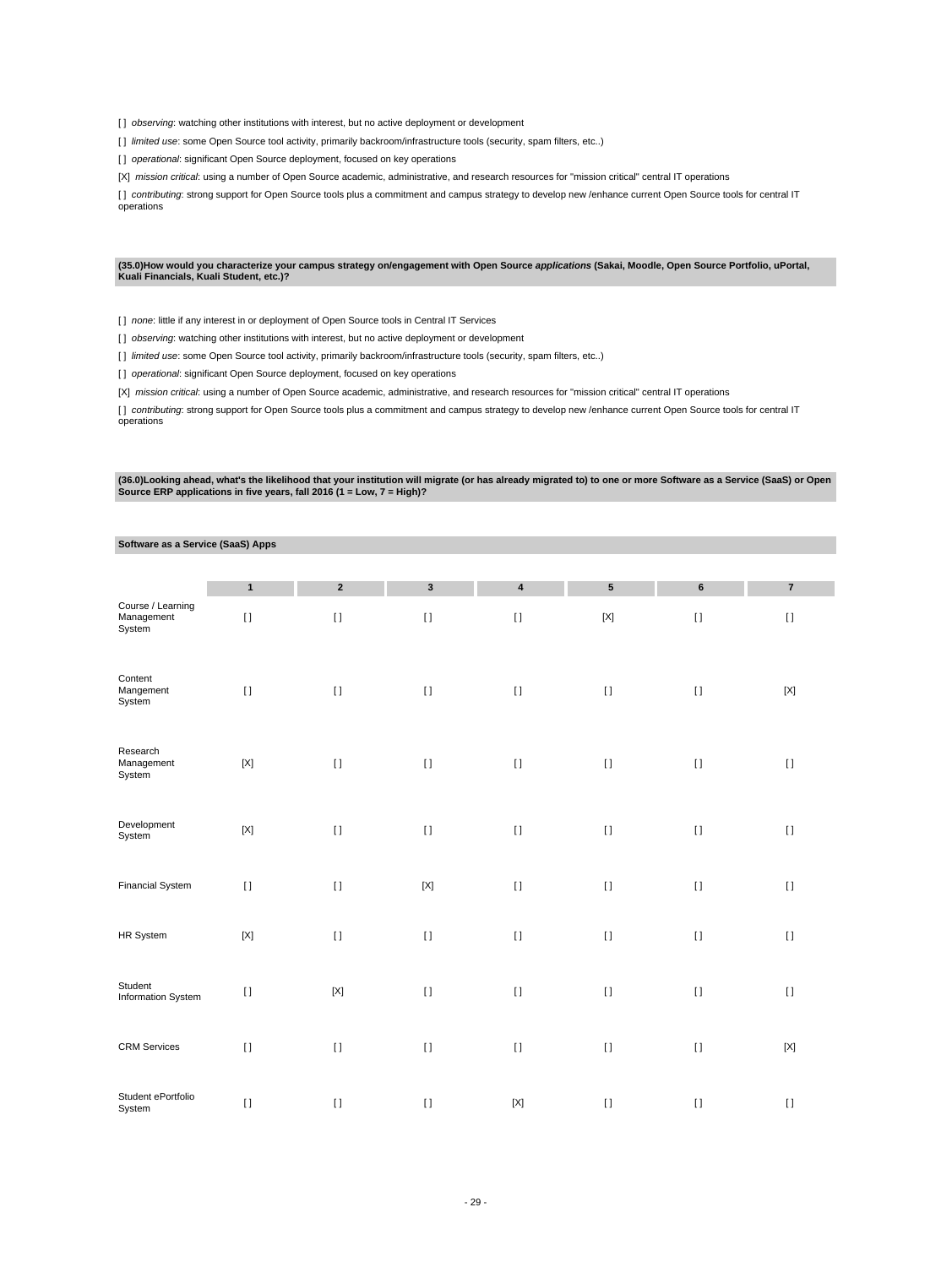| Collaboration<br>Platforms/<br>Applications | $\left[ \, \right]$       | $[ \ ]$                   | $\left[ \ \right]$ | $[ \; ]$           | $[ \ ]$                                | $\left[ \text{X} \right]$                                                                                                                                                                             | $[ \ ]$                                                                                                                                                                                               |
|---------------------------------------------|---------------------------|---------------------------|--------------------|--------------------|----------------------------------------|-------------------------------------------------------------------------------------------------------------------------------------------------------------------------------------------------------|-------------------------------------------------------------------------------------------------------------------------------------------------------------------------------------------------------|
| Lecture Capture/<br>Video Streaming         | $\left[ \ \right]$        | $\left[ \text{X} \right]$ | $\left[ \ \right]$ | $[ \; ]$           | $\rm \scriptstyle II$                  | $\rm I$ l                                                                                                                                                                                             | $\left[ \ \right]$                                                                                                                                                                                    |
| Open Source ERP Apps                        |                           |                           |                    |                    |                                        |                                                                                                                                                                                                       |                                                                                                                                                                                                       |
|                                             |                           |                           |                    |                    |                                        |                                                                                                                                                                                                       |                                                                                                                                                                                                       |
| Course / Learning                           | $\mathbf{1}$              | $\boldsymbol{2}$          | $\mathbf 3$        | 4                  | ${\bf 5}$                              | $\bf 6$                                                                                                                                                                                               | $\pmb{7}$                                                                                                                                                                                             |
| Management<br>System                        | $[ \ ]$                   | $[ \ ]$                   | $[ \ ]$            | $\left[ \ \right]$ | $\rm \scriptstyle II$                  | $[ \, ]$                                                                                                                                                                                              | $[{\sf X}]$                                                                                                                                                                                           |
| Content<br>Mangement<br>System              | $[ \ ]$                   | $[ \; ]$                  | $[ \; ]$           | $\left[ \ \right]$ | $\rm \scriptstyle II$                  | $\left[ \text{X} \right]$                                                                                                                                                                             | $\left[ \ \right]$                                                                                                                                                                                    |
| Research<br>Management<br>System            | $\left[ \text{X} \right]$ | $[ \ ]$                   | $\left[ \ \right]$ | $\left[ \ \right]$ | $\rm \scriptstyle II$                  | $[ \; ]$                                                                                                                                                                                              | $\left[ \ \right]$                                                                                                                                                                                    |
| Development<br>System                       | $\left[ \text{X} \right]$ | $[ \ ]$                   | $\left[ \ \right]$ | $\left[ \ \right]$ | $[ \ ]$                                | $[ \; ]$                                                                                                                                                                                              | $\left[ \ \right]$                                                                                                                                                                                    |
| <b>Financial System</b>                     | $[ \; ]$                  | $[{\sf X}]$               | $[ \; ]$           | $[ \ ]$            | $[ \ ]$                                | $[ \; ]$                                                                                                                                                                                              | $[ \ ]$                                                                                                                                                                                               |
| HR System                                   | $[ \; ]$                  | $[{\sf X}]$               | $\left[ \ \right]$ | $\left[ \ \right]$ | $\rm \scriptstyle II$                  | $[ \; ]$                                                                                                                                                                                              | $\left[ \ \right]$                                                                                                                                                                                    |
| Student<br>Information System               | $[ \; ]$                  | $[{\sf X}]$               | $[ \; ]$           | $[ \ ]$            | $[ \ ]$                                | $[ \; ]$                                                                                                                                                                                              | $[ \ ]$                                                                                                                                                                                               |
| <b>CRM Services</b>                         | $[ \ ]$                   | $\left[ \text{X} \right]$ | $[ \; ]$           | $[ \ ]$            | $[ \ ]$                                | $[ \; ]$                                                                                                                                                                                              | $[ \; ]$                                                                                                                                                                                              |
| Student ePortfolio<br>System                | $[ \ ]$                   | $\left[ \text{X} \right]$ | $[ \: ]$           | $[ \ ]$            | $\begin{array}{c} \square \end{array}$ | $[ \, ]$                                                                                                                                                                                              | $\begin{array}{c} \square \end{array}$                                                                                                                                                                |
| Collaboration<br>Platforms/<br>Applications | $[ \ ]$                   | $[{\sf X}]$               | $[ \ ]$            | $[ \ ]$            |                                        | $[] \centering \includegraphics[width=0.47\textwidth]{images/TrDiS-Architecture.png} \caption{The 3D (top) and 4D (bottom) are used for the 3D (bottom) and 3D (bottom).} \label{TrDiS-Architecture}$ | $[] \centering \includegraphics[width=0.47\textwidth]{images/TrDiS-Architecture.png} \caption{The 3D (top) and 4D (bottom) are used for the 3D (bottom) and 3D (bottom).} \label{TrDiS-Architecture}$ |
| Lecture Capture/<br>Video Streaming         | $[ \ ]$                   | $[{\sf X}]$               | $[ \ ]$            | $[ \ ]$            |                                        | $[] \centering \includegraphics[width=0.47\textwidth]{images/TrDiS-Architecture.png} \caption{The 3D (top) and 4D (bottom) are used for the 3D (bottom) and 3D (bottom).} \label{TrDiS-Architecture}$ | $[ \: ]$                                                                                                                                                                                              |

# **(37.0)Please provide information about Open Source projects and personnel at your institution**

**number of current/active Open Source support/development projects in central IT services**

[ 5 ]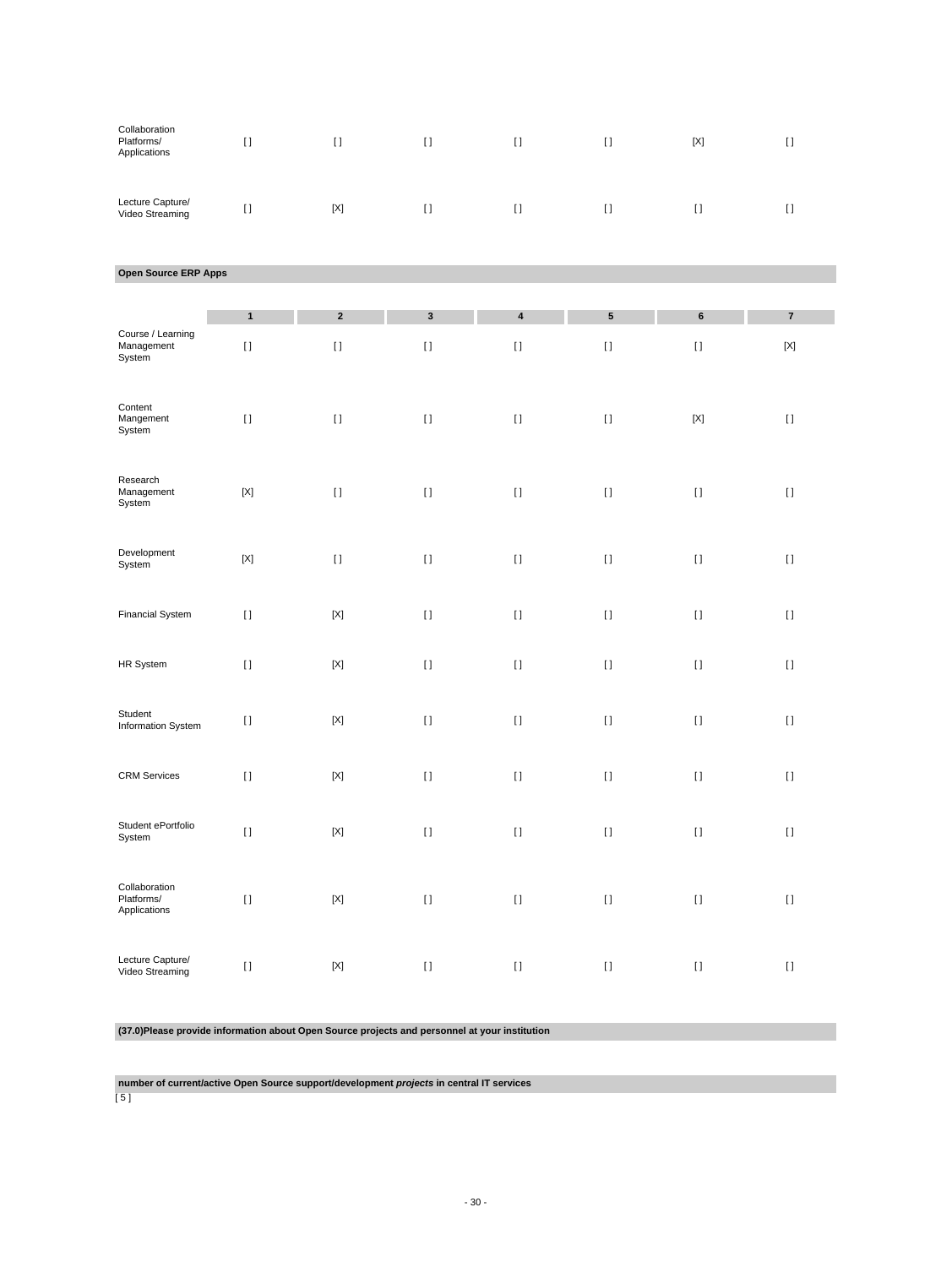# **FTE personnel allocated to Open Source support or development activities in central IT services (if you have .5 FTE working on Open Source, please round up to 1)**

 $\overline{[2]}$ 

#### **(38.0)Is your campus part of a multicampus system with shared computing resources:**

[X] no [ ] yes

#### **(39.0)Academic and administrative computing on your campus are:**

[X] separate units

[ ] one single unit

#### **(40.0)Has your institution reorganized information services units within the past two years?**

|                                 | no       | yes         |
|---------------------------------|----------|-------------|
| Academic Computing              | $\lceil$ | [X]         |
|                                 |          |             |
| <b>Administrative Computing</b> | [X]      | $[ \ ]$     |
|                                 |          |             |
| Libraries                       | $\lceil$ | [X]         |
|                                 |          |             |
| Telecommunications              | $\Box$   | $[{\sf X}]$ |
|                                 |          |             |

#### **(41.0)Do you anticipate a reorganization of information services units within the next two years?**

|                                 | no       | yes     |
|---------------------------------|----------|---------|
| Academic Computing              | [X]      | $[ \ ]$ |
| <b>Administrative Computing</b> | [X]      | $[ \ ]$ |
| Libraries                       | $\lceil$ | [X]     |
| Telecommunications              | [X]      | $[ \ ]$ |

#### **(42.0)How does your campus coordinate academic and administrative computing operations? The heads of each unit report to**

# **Academic Computing**

[] president

[X] provost (chief academic officer)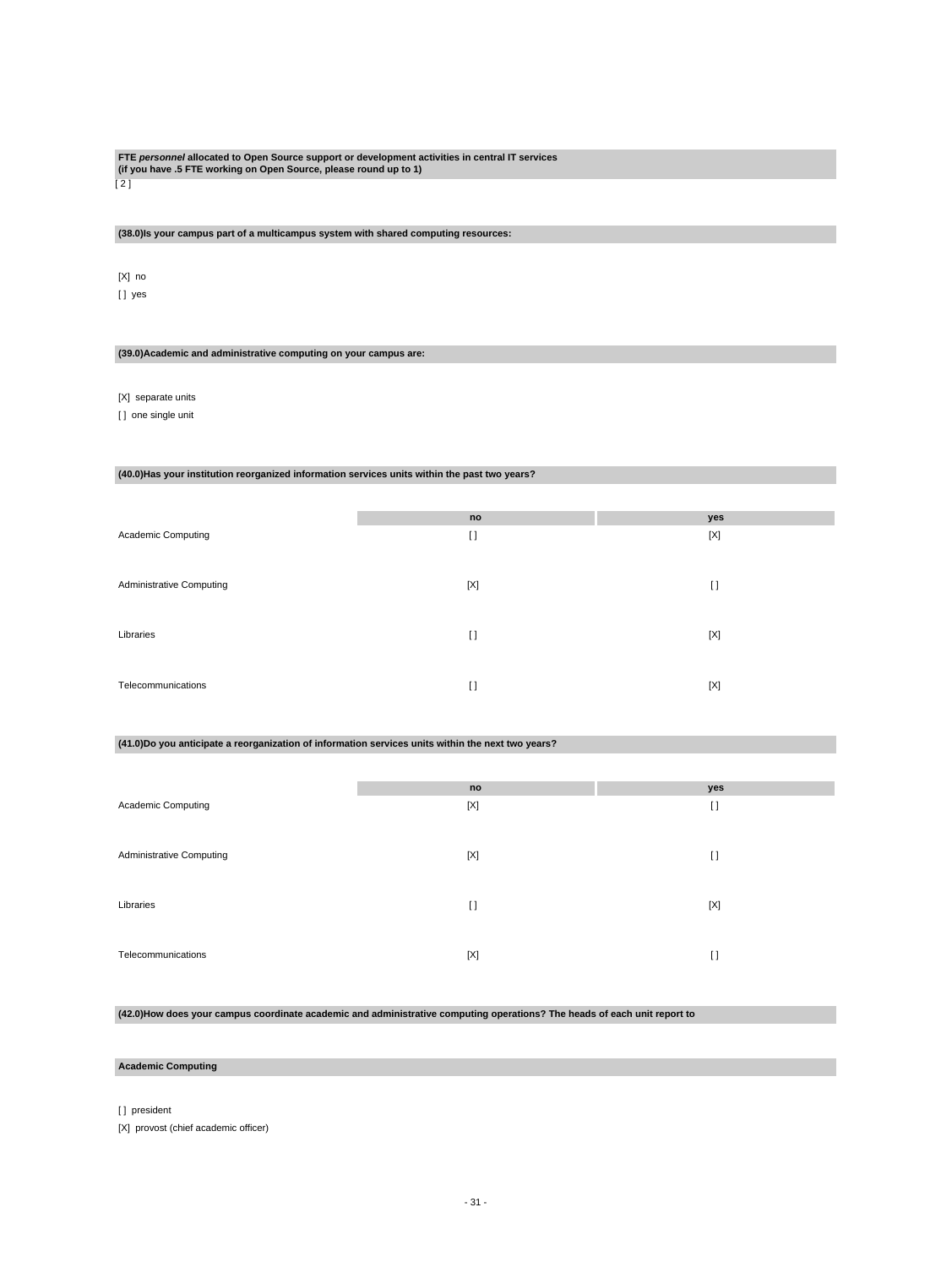[ ] CIO or CTO [] other vice provost/vice president [] dean

#### **Administrative Computing**

[] president [] provost (chief academic officer) [X] CIO or CTO [ ] other vice provost/vice president [] dean

#### **Libraries**

[] president [ ] provost (chief academic officer) [X] CIO or CTO [ ] other vice provost/vice president [] dean

#### **(43.0)Does your institution have a chief information officer/chief technology officer (CIO/CTO)?**

[ ] no [ ] no, but currently under discussion [X] yes

#### **(44.0)If yes (your institution has a CIO/CTO), what academic and operational units report to the CIO/CTO?**

[X] academic computing

[X] administrative computing

[X] libraries

[X] media center

[X] telecommunications

[] distance/online education programs

#### **(45.0)The CIO (or senior institutional computing/IT officer) reports to:**

[X] president

[] provost/vice president for academic affairs

[] CFO/vice president for business/adm affairs

[] other

#### **(46.0)Is the CIO (or senior institutional computing/IT officer) a member of the president's cabinet/exec. committee?**

[ ] no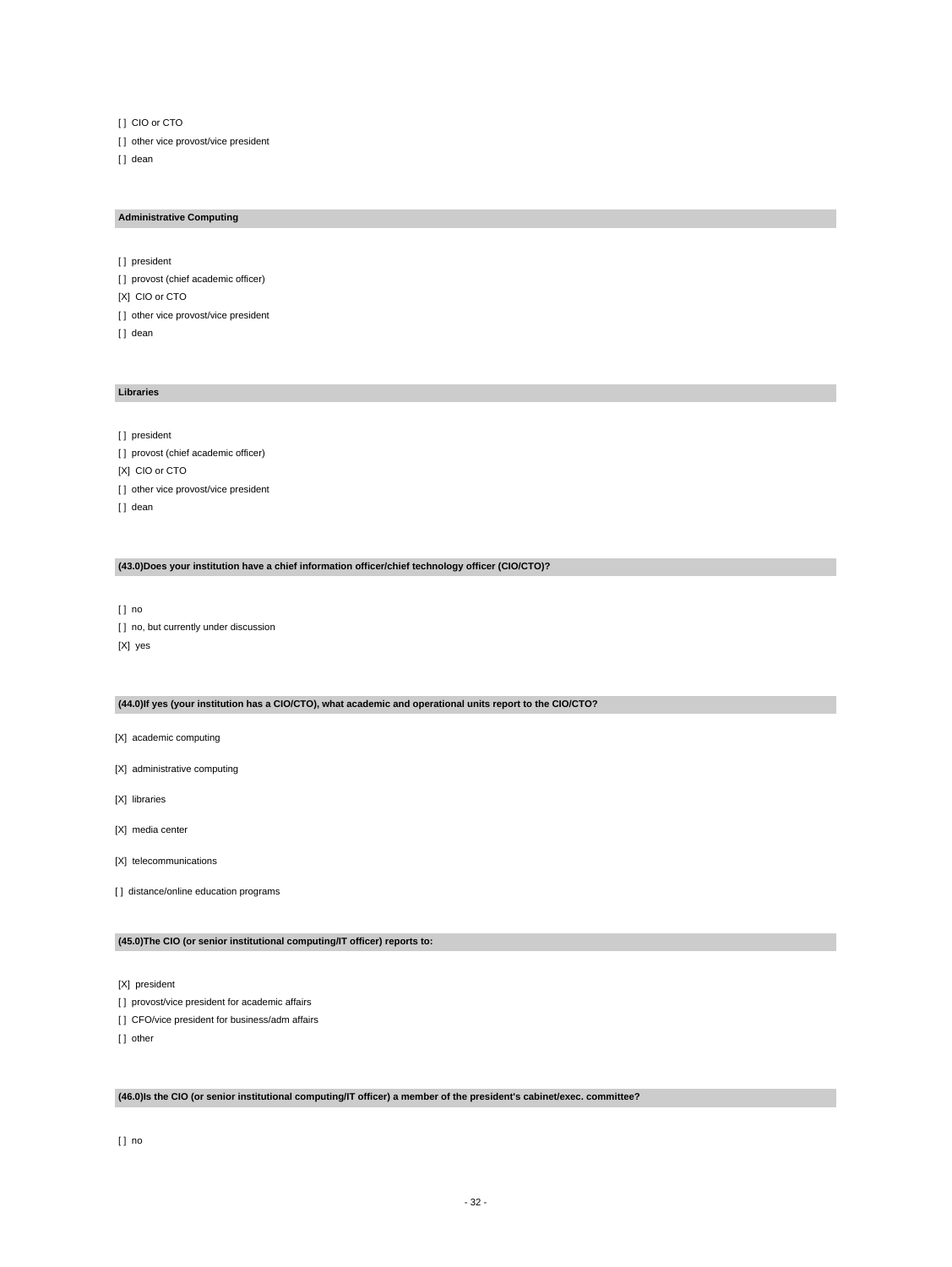[X] yes

#### **(47.0)Does your institution have a board/trustee committee on computing/information technology**

[ ] no

[ ] under discussion

[ ] to begin in A/Y 2011-12

[X] yes, current board committee on computing/IT issues

**(48.0)Which unit provides tech. support for most departmental computer labs:**

[ ] individual department

[X] central IT service unit

[] both

**(49.0)How does your institution deal with the "life cycle" issues affecting the institutional purchase (and upgrading / replacement) of desktop computers for faculty, classrooms, clusters, and labs?**

[ ] Most institutional purchases of desktop systems are acquired through a special one-time allocation or appropriation.

[ ] Although we generally purchase equipment on a one-time allocation, we are developing a budget mechanism (or budget planning model) to help us routinely "acquire and retire" new technology.

[X] We have a budget mechanism (or budget planning model) to help us routinely "acquire and retire" new technology.

**(50.0)As you think about security issues at your institution, what security incidents did your campus experience in the past year (2010-11)?**

#### **Security incident in the past 12 months?**

[X] Theft of computer(s) containing confidential data files

- [ ] Hack/attack on the campus network
- [] Hack/attack on student/personnel/alumni data files
- [] Hack/attack on administrative/financial files
- [ ] Hack/attack on research data files
- [ ] Other attack on institutional data files
- [X] Identity management issues
- [ ] Major computer virus infestation
- [ ] Major spyware infestation
- [ ] Student security "incident" related to social networking sites (e.g., Facebook, MySpace, YouTube)
- [ ] Exposure/loss of sensitive data in a distributed environment (i.e., dept server not managed by central IT unit)
- [ ] Intentional employee transgressions affecting IT security

**(50.5)How concerned are you about security issues for your institution for the coming year?**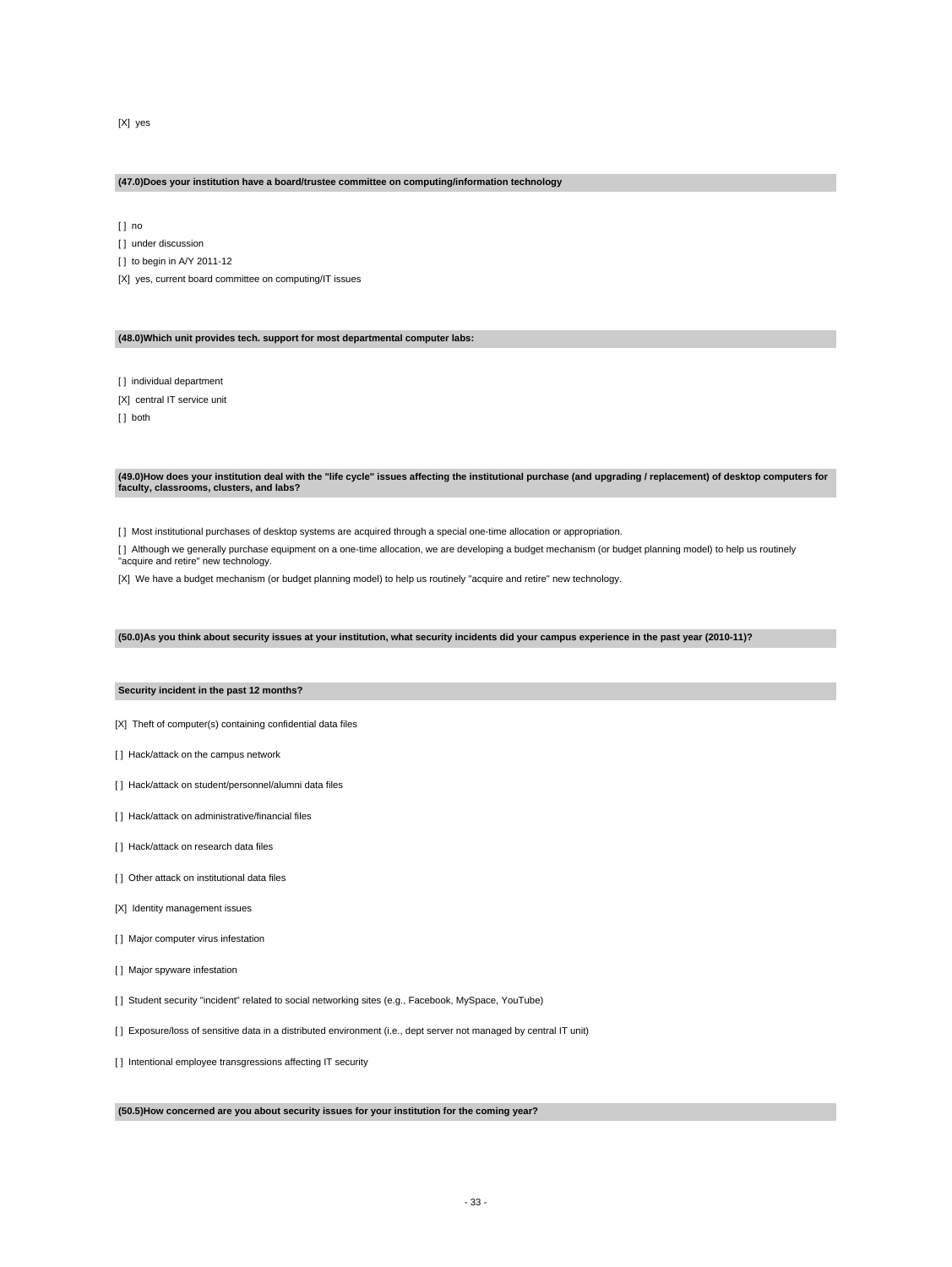#### **Security Concern for 2011-12 (1=Low, 5=High)**

|                                                                                                                             | $\mathbf{1}$ | $\boldsymbol{2}$ | $\mathbf 3$ | $\overline{\mathbf{4}}$                | ${\bf 5}$                 |
|-----------------------------------------------------------------------------------------------------------------------------|--------------|------------------|-------------|----------------------------------------|---------------------------|
| Theft of computer(s)<br>containing confidential<br>data files                                                               | $[ \ ]$      | $[ \ ]$          | $[ \ ]$     | $[ \ ]$                                | $\left[ \times \right]$   |
| Hack/attack on the<br>campus network                                                                                        | $[ \; ]$     | $[ \ ]$          | [X]         | $[ \ ]$                                | $[ \; ]$                  |
| Hack/attack on student/<br>personnel/alumni data<br>files                                                                   | $[ \; ]$     | $[ \ ]$          | $[ \; ]$    | $[ \; ]$                               | $[{\sf X}]$               |
| Hack/attack on<br>administrative/financial<br>files                                                                         | $[ \; ]$     | $[ \ ]$          | $[ \ ]$     | $[ \ ]$                                | $[{\sf X}]$               |
| Hack/attack on research<br>data files                                                                                       | $[ \ ]$      | $[ \ ]$          | $[{\sf X}]$ | $[ \ ]$                                | $[ \ ]$                   |
| Other attack on<br>institutional data files                                                                                 | $[ \; ]$     | $[ \ ]$          | $[{\sf X}]$ | $[ \ ]$                                | $[ \; ]$                  |
| Identity management<br>issues                                                                                               | $[ \; ]$     | $[ \; ]$         | $[ \; ]$    | $[ \ ]$                                | $[{\sf X}]$               |
| Major computer virus<br>infestation                                                                                         | $[{\sf X}]$  | $[ \ ]$          | $[ \ ]$     | $[ \ ]$                                | $[ \ ]$                   |
| Major spyware infestation                                                                                                   | $[ \ ]$      | $[{\sf X}]$      | $[ \ ]$     | $[ \; ]$                               | $[ \ ]$                   |
| Student security<br>"incident" related to social<br>networking sites (e.g.,<br>Facebook, MySpace,<br>YouTube)               | $[{\sf X}]$  | $[ \ ]$          | $[ \ ]$     | $[ \ ]$                                | $[ \ ]$                   |
| Exposure/loss of sensitive<br>data in a distributed<br>environment (i.e., dept<br>server not managed by<br>central IT unit) | $[ \; ]$     | $[ \: ]$         | $[ \: ]$    | $[ \, ]$                               | $[{\sf X}]$               |
| Intentional employee<br>transgressions affecting IT<br>security                                                             | $[ \, ]$     | $[ \ ]$          | $[ \ ]$     | $\begin{array}{c} \square \end{array}$ | $\left[ \text{X} \right]$ |

#### **(51.0)Please indicate the degree to which you agree or disagree with the following statements.**

| Strongly<br><b>Sagree</b> | misagree | Agree |
|---------------------------|----------|-------|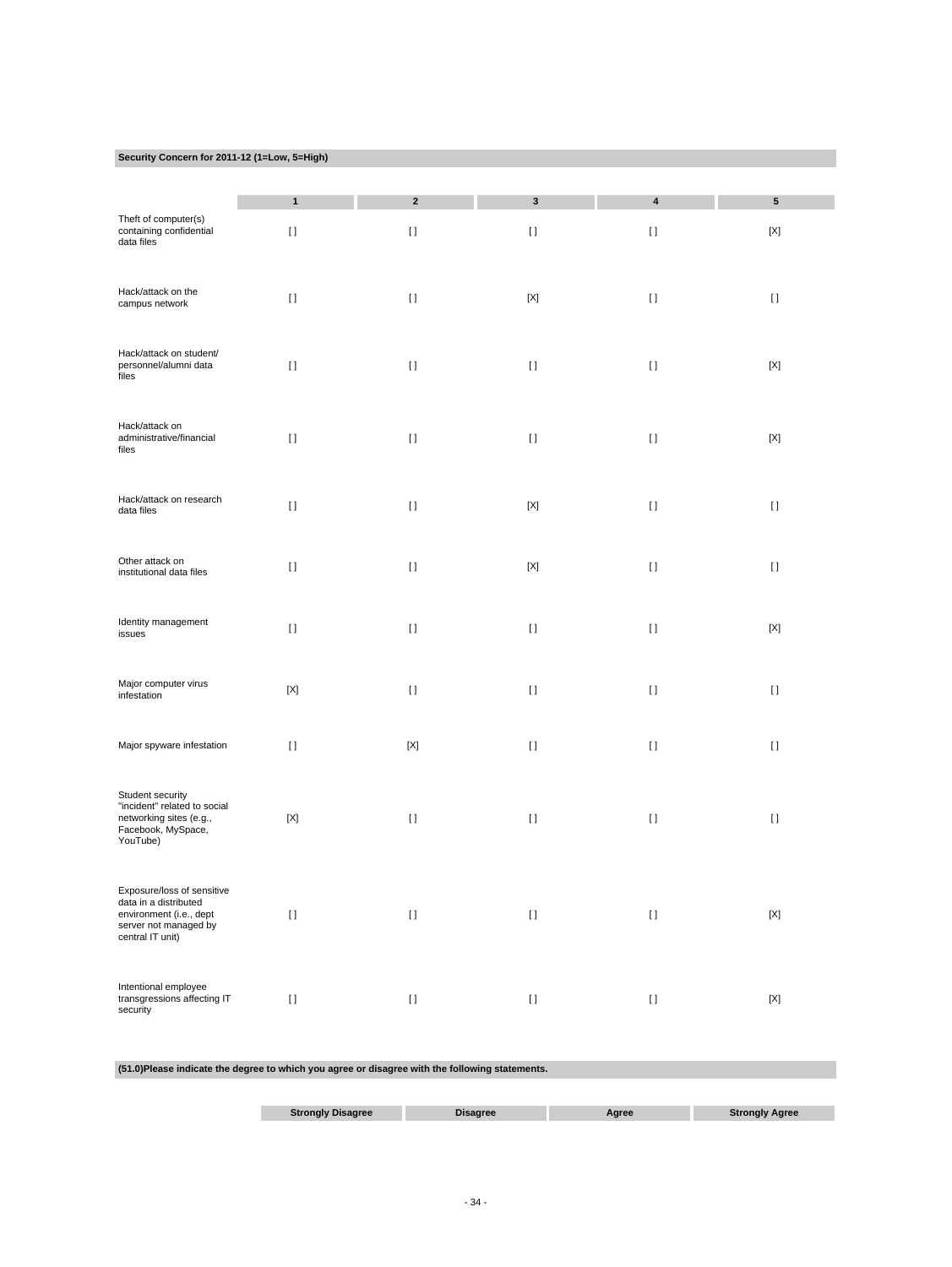| Faculty have unreasonable<br>expectations about user support<br>services.                                            | $\mathbf{I}$ | [X]     | $\mathbf{I}$ | $\mathbf{I}$ |
|----------------------------------------------------------------------------------------------------------------------|--------------|---------|--------------|--------------|
| Technology has done much<br>to improve instruction on my<br>campus.                                                  | $\mathbf{I}$ | $[ \ ]$ | [X]          | $[ \ ]$      |
| We plan to require all our<br>students to own a computer by<br>fall 2011.                                            | [X]          | $\Box$  | $\Box$       | $[ \ ]$      |
| We are experiencing major cost<br>over-runs/unexpected costs in<br>our ERP deployment activities                     | $\mathbf{I}$ | $[ \ ]$ | [X]          | $[ \ ]$      |
| Open Source offers a viable<br>alternative for key campus ERP<br>application                                         | $\mathbf{I}$ | [X]     | $\mathbf{I}$ | $[ \ ]$      |
| Open Source will play an<br>increasingly important role in<br>our campus IT strategy                                 | $\Box$       | $[ \ ]$ | [X]          | $[ \ ]$      |
| eBook content will be an<br>importance source for<br>instructional resources in five<br>years                        | $\mathbf{I}$ | $[ \ ]$ | $\mathbf{I}$ | [X]          |
| eBook readers (hardware)<br>will be important platforms for<br>instructional content in five<br>years                | $\mathbf{I}$ | $[ \ ]$ | [X]          | $\mathbf{I}$ |
| Lecture capture is an important<br>part of our campus plan for<br>developing and delivering<br>instructional content | [X]          | $[ \ ]$ | $\mathbf{I}$ | $[ \ ]$      |
| Mobile apps are an important<br>part of our campus plan to<br>enhance instructional resources<br>and campus services | $\mathbf{I}$ | [X]     | $\mathbf{I}$ | $[ \ ]$      |
| Most faculty at my campus view<br>technology as a critical resource<br>for their teaching activities                 | $\mathbf{I}$ | $[ \ ]$ | [X]          | $[ \ ]$      |

**(52.0)The single most important information technology issue confronting my institution over the next two or three years is (mark only one):**

[] Providing online/distance education via the Web

[] Providing adequate user support

[] Assisting faculty integrate technology into instruction

[] Financing the replacement of aging hardware/software

[X] Cloud computing

[] Integrating academic and administrative IT services

[ ] Mobile Computing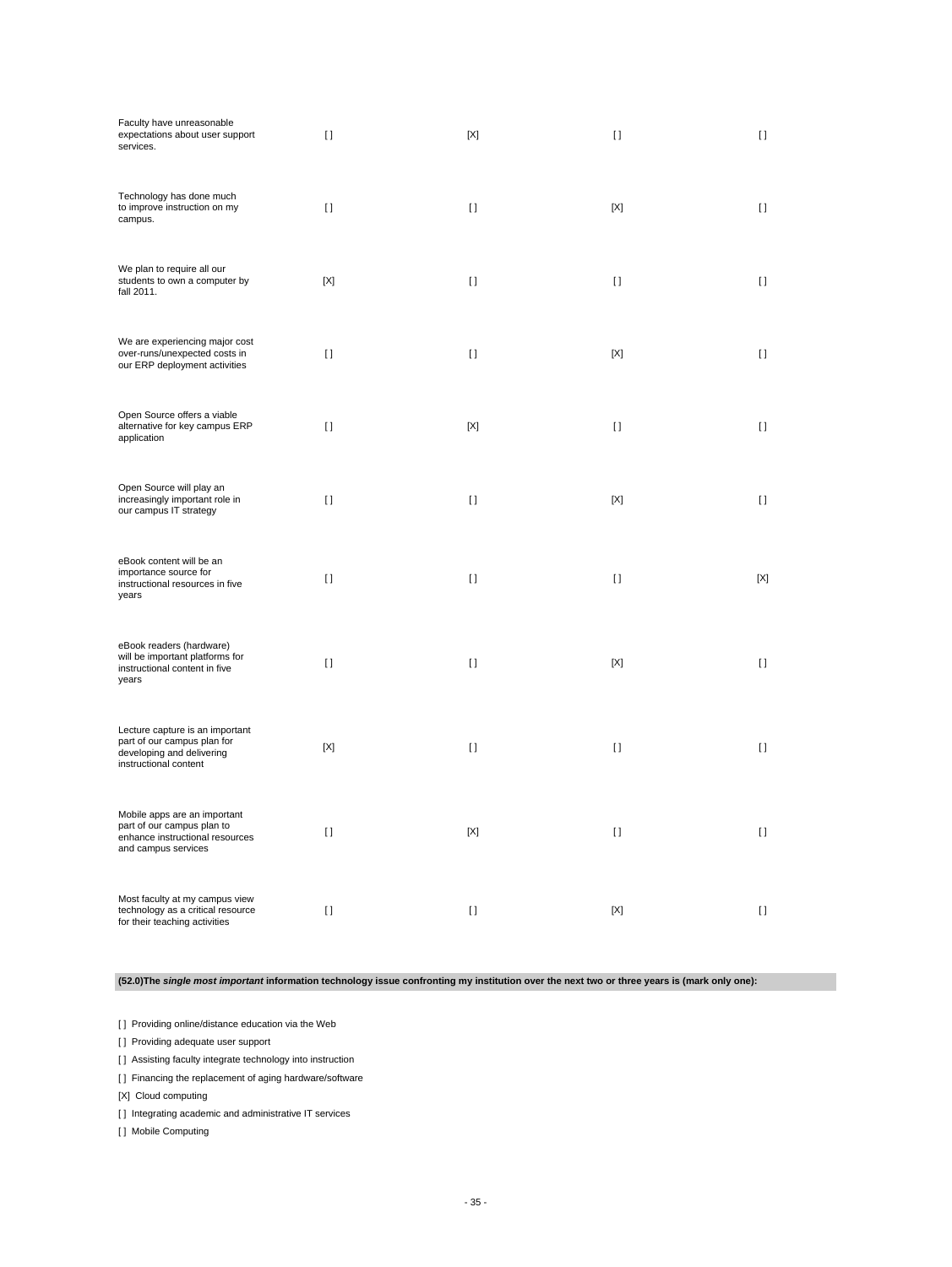- 36 -

**faculty who own tablets** [ 25 ] %

[ 50 ] %

**faculty who own notebook computers** [ 70 ] %

**faculty who own smartphones**

**faculty who own desktop computers** [ 30 ] %

[ 20 ] %

**students who own tablets**

**students who own smartphones** [ 75 ] %

[ 95 ] %

**Unix Workstations**

[ 0 ]

**students who own notebook computers**

[ 5 ] %

**students who own desktop computers**

(55.0)What is your *best estimate* of the total number of personally-owned desktop and notebook computers used on your campus as of May, 2011? (Include<br>personally purchased systems owned by students and faculty.) [1900] computers

**(56.0)What is your best estimate of the proportion of individuals in your campus community who have or own computers:**

**Desktop/notebook computers** [ 1200 ]

(54.0)What is your *best estimate* of the total number of institutionally-owned desktop/notebook computers and workstations on your campus as of May,<br>2011? (Please include systems in faculty offices and in labs, clusters,

[ 1648 ]

**(53.0)What was the total headcount enrollment on your campus as of May, 2011?**

[] Upgrading/replacing emergency communications

[ ] Upgrading/replacing campus network

[] Upgrading/replacing administrative IT/ERP systems

[ ] Hiring/retaining qualified IT staff

[ ] Upgrading/enhancing network and data security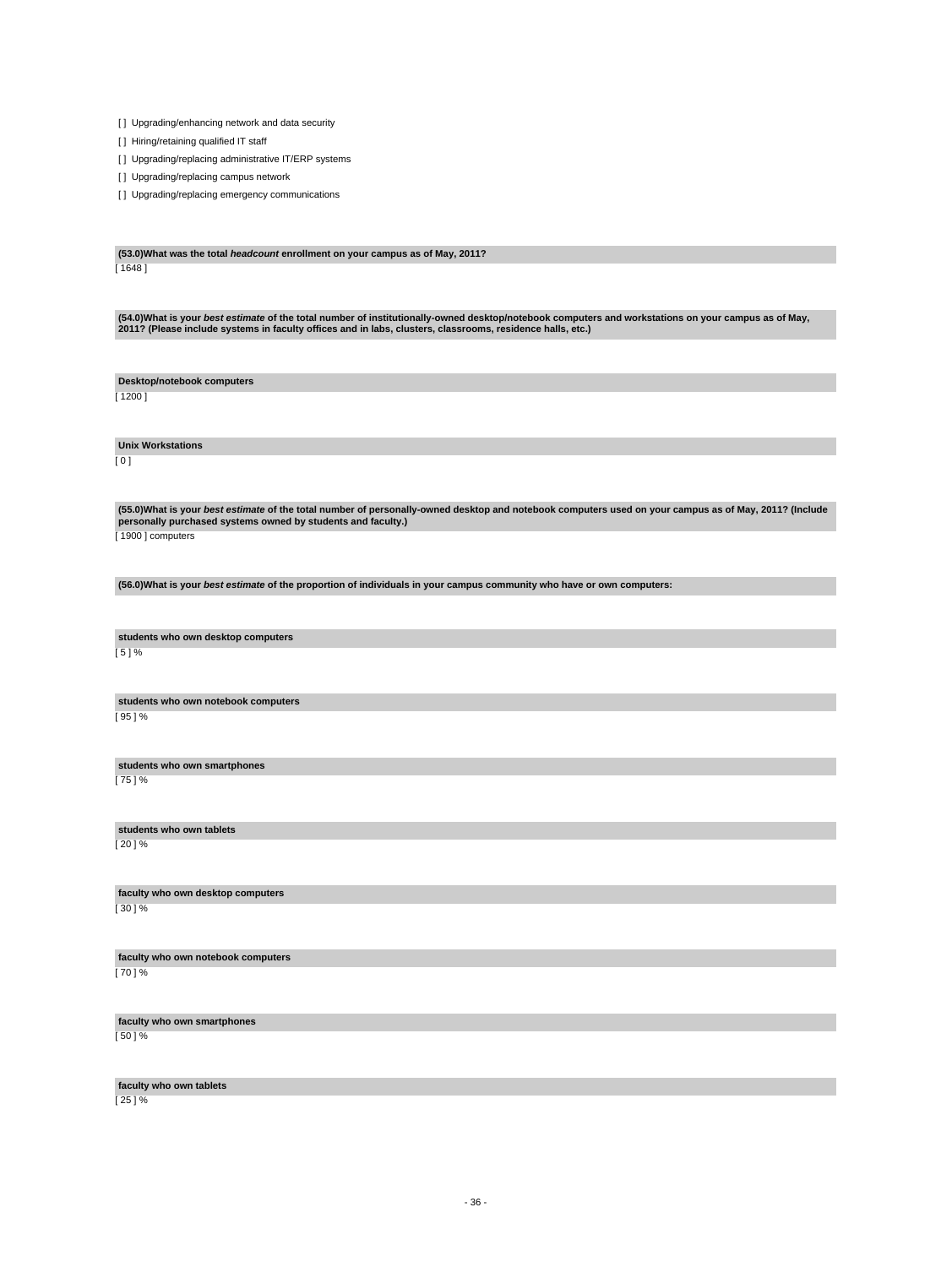#### **(57.0)Total number of computer labs, clusters, and classrooms on your campus as of May, 2011?** [ 11 ]

**(58.0)How many of these computer labs/clusters/classrooms are specifically dedicated for use by individual departments or units (e.g., writing program, engineering, social science)?**

[ 3 ]

**(59.0)Total number of computers and workstations in all the labs/classrooms/clusters on your campus as of May, 2011?**

**Notebook/Desktop Computers**

[ 550 ]

**Unix Workstations**

[ 0 ]

**(60.0)Total number of network servers on your campus?** [ 150 ]

**Percentage of campus servers managed by:**

**central IT services** [ 100 ] %

**individual depts./labs/units**

[ 0 ] %

(61.0)What is your *best estimate* (percentage) of the operating systems now installed on institutionally-owned desktop/notebook computers and network<br>servers? (example: 25 pct use the Mac O/S, 35 pct use Windows 7, 5 pct

**computers/clients:**

**Macintosh**

[ 30 ] %

**Windows 2000/XP**

 $[10] \%$ 

**Windows Vista** [ 1 ] %

**Windows System 7**  $[58]$ \$

**Unix**

 $[0] %$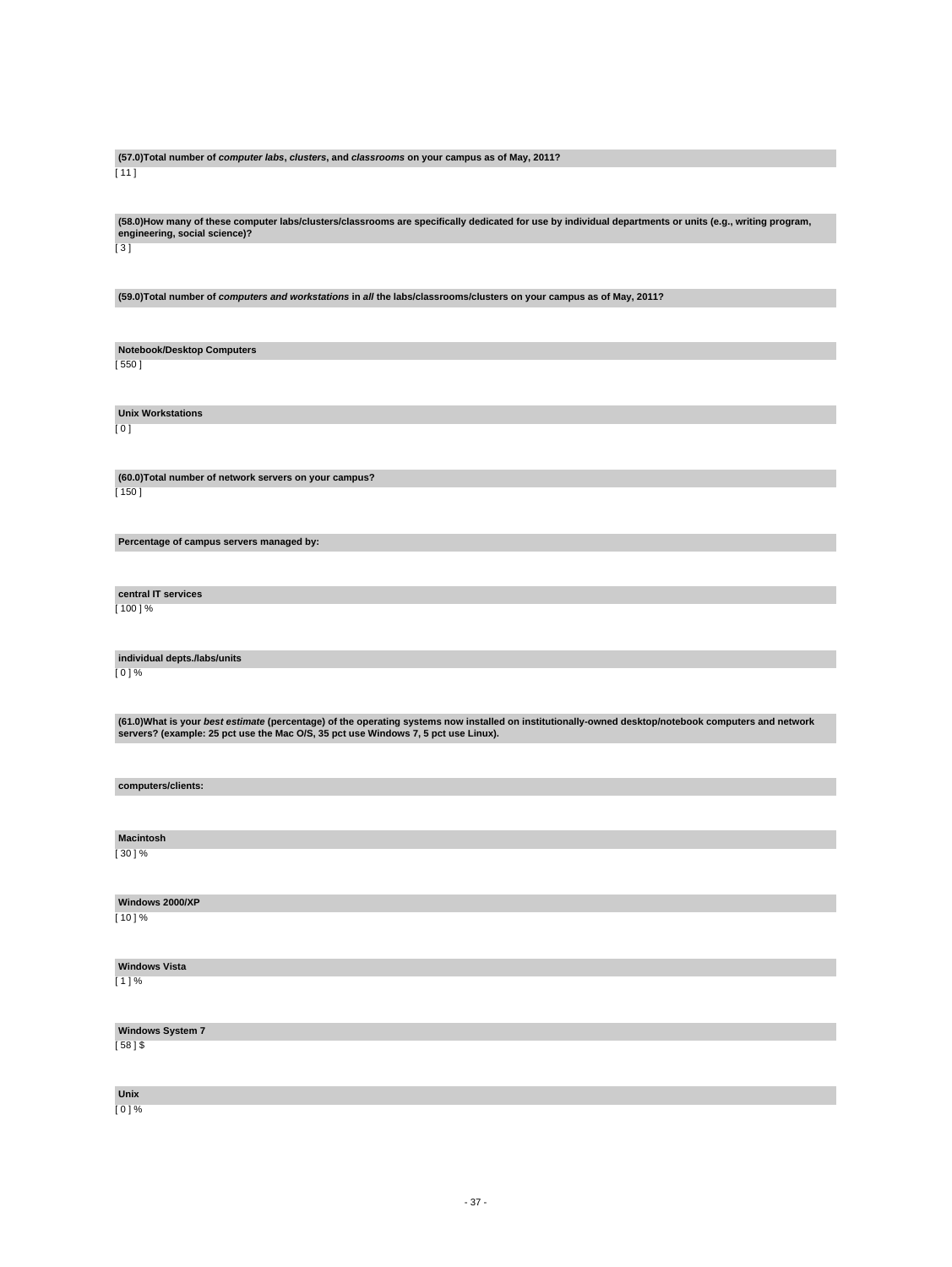[ 5 ] %

**computer-based classrooms or labs**

 $[15]$  %

**computer-based simulations or exercises**

**(65.0)What is your best estimate of the proportion/percentage of classes that use the following info. tech. resources:**

**part-time faculty**  $[0]$  %

[ 0 ] %

**full-time faculty**

**(64.0)What percentage of your faculty have taught an online course (80 pct of content online) over the past two years?**

[ 2 ] %

**(63.0)Percentage of faculty who have an individual/personal Web page (for the person, not for a class):**

**(62.0)Total number (FTE) of IT help desk/technical support personnel (incl. departmental staff)?** [ 4 ] FTE

**Novell** [ 0 ] %

**Unix (non-Solaris)** [ 1 ] %

**Linux** [ 36 ] %

[ 0 ] %

**Solaris/Open Solaris**

[ 55 ] %

**Mac**

[ 8 ] %

**Windows 2000/03**

**(61.5)What is your best estimate (percentage) of the operating systems now installed on institutionally-owned network servers:**

**Linux** [ 1 ] %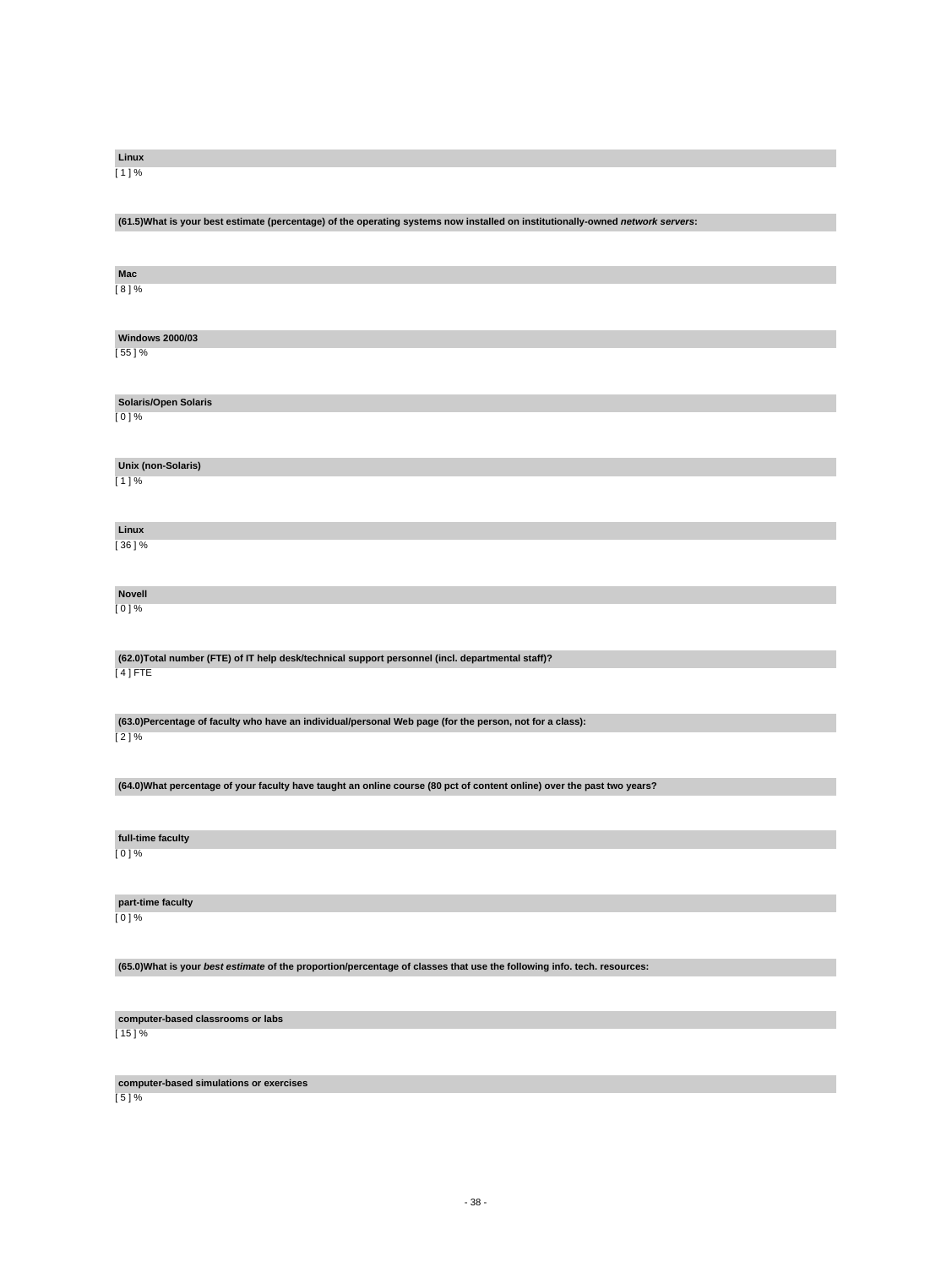| presentation handouts                                                                                                         |
|-------------------------------------------------------------------------------------------------------------------------------|
| $[100]$ %                                                                                                                     |
|                                                                                                                               |
| Web pages for class materials & resources                                                                                     |
| [ 40 ] %                                                                                                                      |
|                                                                                                                               |
| wikis / blogs<br>$[5]$ %                                                                                                      |
|                                                                                                                               |
|                                                                                                                               |
| online video resources<br>$[10]$ %                                                                                            |
|                                                                                                                               |
| commercial courseware/instructional resources                                                                                 |
| [5]%                                                                                                                          |
|                                                                                                                               |
| Internet resources (from off-campus sources)                                                                                  |
| $[90]$ %                                                                                                                      |
|                                                                                                                               |
| course management tools for online course resources                                                                           |
| [45]%                                                                                                                         |
|                                                                                                                               |
| "clickers"/classroom response system<br>$[0]$ %                                                                               |
|                                                                                                                               |
|                                                                                                                               |
| antiplagiarism software for written assignments<br>$[5]$ %                                                                    |
|                                                                                                                               |
| podcasting                                                                                                                    |
| $[0]$ %                                                                                                                       |
|                                                                                                                               |
| ebooks and electronic textbooks                                                                                               |
| [ 10 ] %                                                                                                                      |
|                                                                                                                               |
| lecture capture                                                                                                               |
| $[0]$ %                                                                                                                       |
|                                                                                                                               |
| (66.0) How does your institution address the problem of P2P digital piracy on campus computer networks (mark all that apply): |
| [] mandatory user education program (seminar / online tutorial, etc.)                                                         |
|                                                                                                                               |
| [X] sanction students for copyright, P2P or DCMA violations                                                                   |

[] students can lose campus network / email access or privileges for P2P violations

[] student financial penalty or fine paid to college / university for P2P violations

(67.0)The Higher Education Opportunity Act (HEOA) passed by the Congress and signed by the president in August 2008 imposes new requirements on<br>colleges and universities to address illegal P2P filesharing. What's the statu